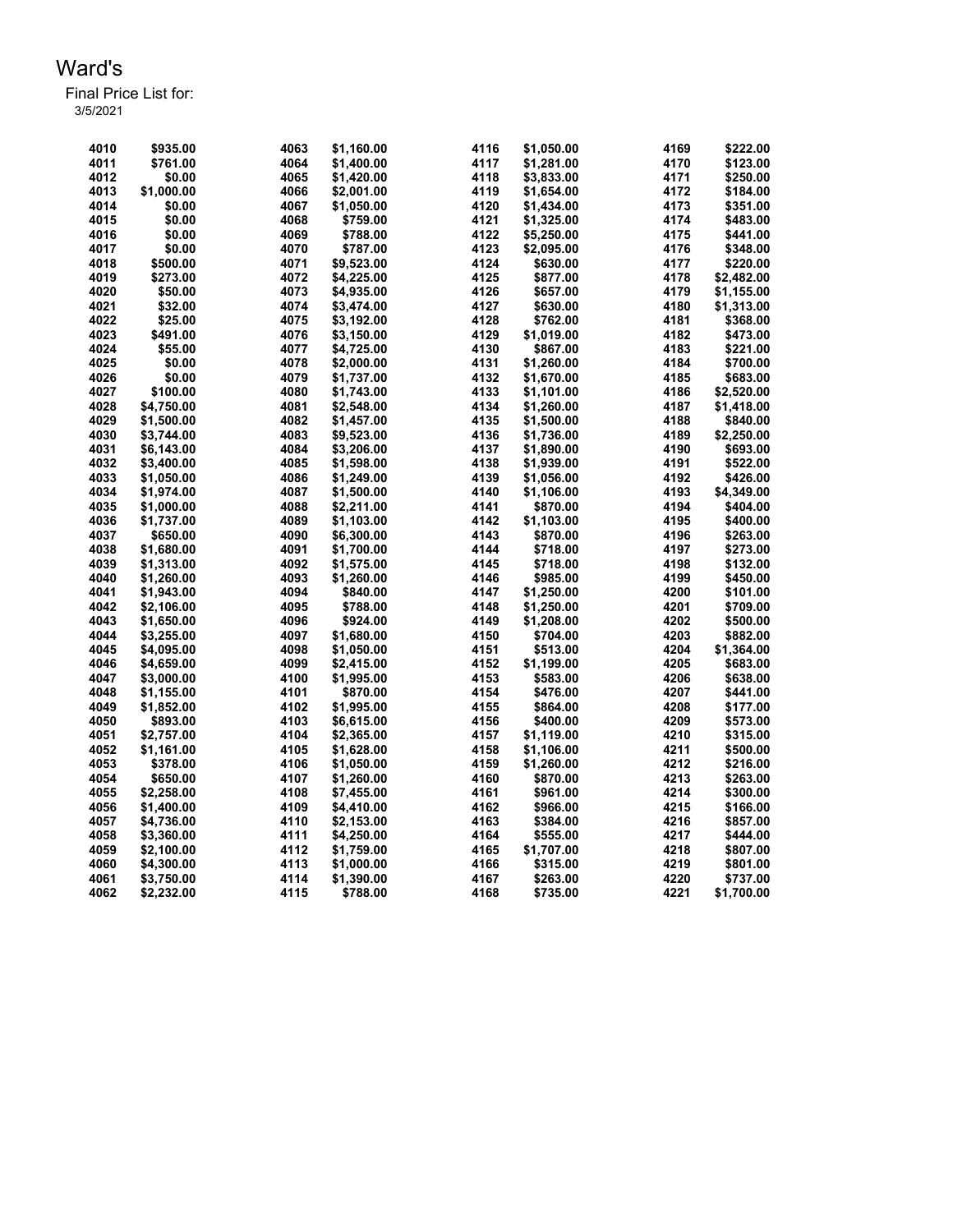Final Price List for: 3/5/2021

> \$1,092.00 4275 \$632.00 4328 \$82.00 4381 \$315.00 \$1,465.00 4276 \$735.00 4329 \$121.00 4382 \$2,625.00 \$1,800.00 4277 \$578.00 4330 \$56.00 4383 \$3,769.00 \$1,500.00 4278 \$840.00 4331 \$394.00 4384 \$325.00 \$1,100.00 4279 \$450.00 4332 \$303.00 4385 \$3,150.00 \$210.00 4280 \$368.00 4333 \$125.00 4386 \$4,300.00 \$282.00 4281 \$317.00 4334 \$142.00 4387 \$1,455.00 \$258.00 4282 \$229.00 4335 \$0.00 4388 \$4,727.00 \$350.00 4283 \$166.00 4336 \$152.00 4389 \$788.00 \$328.00 4284 \$378.00 4337 \$115.00 4390 \$562.00 \$275.00 4285 \$945.00 4338 \$168.00 4391 \$1,157.00 \$310.00 4286 \$300.00 4339 \$168.00 4392 \$600.00 \$420.00 4287 \$245.00 4340 \$1,500.00 4393 \$420.00 \$360.00 4288 \$400.00 4341 \$861.00 4394 \$375.00 \$263.00 4289 \$754.00 4342 \$1,875.00 4395 \$263.00 \$163.00 4290 \$882.00 4343 \$2,678.00 4396 \$9,957.00 \$100.00 4291 \$2,554.00 4344 \$2,058.00 4397 \$3,675.00 \$3,000.00 4292 \$945.00 4345 \$0.00 4398 \$4,464.00 \$998.00 4293 \$184.00 4346 \$1,470.00 4399 \$2,700.00 \$2,205.00 4294 \$268.00 4347 \$431.00 4400 \$2,000.00 \$945.00 4295 \$121.00 4348 \$357.00 4401 \$2,625.00 \$700.00 4296 \$105.00 4349 \$331.00 4402 \$4,159.00 \$691.00 4297 \$240.00 4350 \$326.00 4403 \$1,983.00 \$49.00 4298 \$205.00 4351 \$297.00 4404 \$1,890.00 \$3,303.00 4299 \$913.00 4352 \$840.00 4405 \$1,943.00 \$2,135.00 4300 \$165.00 4353 \$1,995.00 4406 \$1,733.00 \$1,780.00 4301 \$237.00 4354 \$1,325.00 4407 \$2,174.00 \$801.00 4302 \$384.00 4355 \$304.00 4408 \$2,367.00 \$552.00 4303 \$525.00 4356 \$294.00 4409 \$2,468.00 \$292.00 4304 \$247.00 4357 \$408.00 4410 \$1,922.00 \$470.00 4305 \$210.00 4358 \$431.00 4411 \$1,482.00 \$350.00 4306 \$300.00 4359 \$5,933.00 4412 \$1,371.00 \$3,000.00 4307 \$788.00 4360 \$3,360.00 4413 \$1,506.00 \$2,415.00 4308 \$263.00 4361 \$5,500.00 4414 \$1,103.00 \$2,415.00 4309 \$385.00 4362 \$1,050.00 4415 \$1,200.00 \$2,053.00 4310 \$1,506.00 4363 \$1,050.00 4416 \$4,505.00 \$1,700.00 4311 \$126.00 4364 \$552.00 4417 \$315.00 \$1,960.00 4312 \$100.00 4365 \$4,200.00 4418 \$1,733.00 \$3,809.00 4313 \$176.00 4366 \$4,631.00 4419 \$1,024.00 \$840.00 4314 \$138.00 4367 \$532.00 4420 \$267.00 \$1,995.00 4315 \$210.00 4368 \$690.00 4421 \$245.00 \$3,000.00 4316 \$111.00 4369 \$1,785.00 4422 \$3,150.00 \$1,523.00 4317 \$153.00 4370 \$601.00 4423 \$290.00 \$945.00 4318 \$60.00 4371 \$300.00 4424 \$531.00 \$893.00 4319 \$200.00 4372 \$410.00 4425 \$370.00 \$933.00 4320 \$100.00 4373 \$450.00 4426 \$2,019.00 \$578.00 4321 \$173.00 4374 \$393.00 4427 \$630.00 \$876.00 4322 \$158.00 4375 \$447.00 4428 \$851.00 \$5,382.00 4323 \$90.00 4376 \$578.00 4429 \$735.00 \$2,786.00 4324 \$231.00 4377 \$12,500.00 4430 \$698.00 \$1,943.00 4325 \$130.00 4378 \$1,352.00 4431 \$998.00 \$998.00 4326 \$148.00 4379 \$1,260.00 4432 \$1,280.00 \$788.00 4327 \$235.00 4380 \$893.00 4433 \$980.00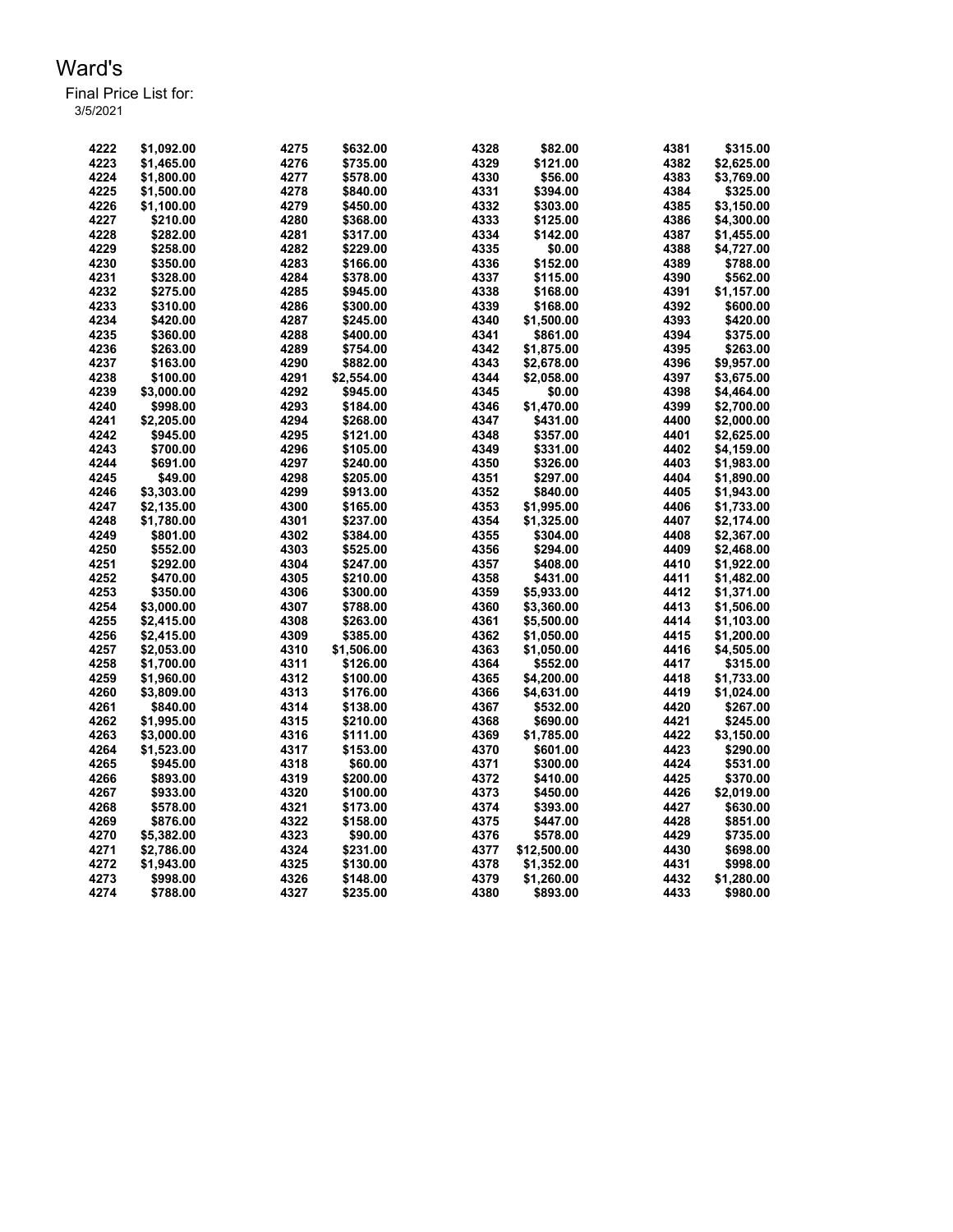| 4434 | \$524.00    | 4487 | \$214.00   | 4540 | \$565.00   | 5034 | \$37.00  |
|------|-------------|------|------------|------|------------|------|----------|
| 4435 | \$488.00    | 4488 | \$100.00   | 4541 | \$368.00   | 5035 | \$36.00  |
| 4436 | \$166.00    | 4489 | \$1,266.00 | 4542 | \$600.00   | 5036 | \$26.00  |
| 4437 | \$167.00    | 4490 | \$420.00   | 4543 | \$306.00   | 5037 | \$39.00  |
| 4438 | \$184.00    | 4491 | \$499.00   | 4544 | \$105.00   | 5038 | \$44.00  |
| 4439 | \$97.00     | 4492 | \$814.00   | 4545 | \$721.00   | 5039 | \$42.00  |
| 4440 | \$97.00     | 4493 | \$352.00   | 4546 | \$447.00   | 5040 | \$47.00  |
| 4441 | \$125.00    | 4494 | \$315.00   | 4547 | \$672.00   | 5041 | \$7.00   |
| 4442 | \$327.00    | 4495 | \$290.00   | 4548 | \$420.00   | 5042 | \$552.00 |
| 4443 | \$231.00    | 4496 | \$74.00    | 4549 | \$525.00   | 5043 | \$79.00  |
| 4444 | \$14,285.00 | 4497 | \$604.00   | 4550 | \$420.00   | 5044 | \$153.00 |
| 4445 | \$1,680.00  | 4498 | \$315.00   | 4551 | \$536.00   | 5045 | \$35.00  |
| 4446 | \$6,200.00  | 4499 | \$315.00   | 4552 | \$525.00   | 5046 | \$35.00  |
| 4447 | \$17,142.00 | 4500 | \$1,029.00 | 4553 | \$447.00   | 5047 | \$69.00  |
| 4448 | \$2,300.00  | 4501 | \$825.00   | 4554 | \$368.00   | 5048 | \$0.00   |
| 4449 | \$1.462.00  | 4502 | \$368.00   | 4555 | \$387.00   | 5049 | \$38.00  |
| 4450 | \$473.00    | 4503 | \$481.00   | 4556 | \$166.00   | 5050 | \$47.00  |
|      |             |      |            |      |            |      |          |
| 4451 | \$550.00    | 4504 | \$578.00   | 4557 | \$522.00   | 5051 | \$25.00  |
| 4452 | \$467.00    | 4505 | \$273.00   | 4558 | \$578.00   | 5052 | \$25.00  |
| 4453 | \$1,885.00  | 4506 | \$336.00   | 4559 | \$800.00   | 5053 | \$37.00  |
| 4454 | \$441.00    | 4507 | \$105.00   | 4560 | \$18.00    | 5054 | \$37.00  |
| 4455 | \$1,432.00  | 4508 | \$105.00   | 4561 | \$79.00    | 5055 | \$26.00  |
| 4456 | \$1,260.00  | 4509 | \$100.00   | 4562 | \$105.00   | 5056 | \$20.00  |
| 4457 | \$1,600.00  | 4510 | \$256.00   | 4563 | \$42.00    | 5057 | \$0.00   |
| 4458 | \$210.00    | 4511 | \$184.00   | 4564 | \$134.00   | 5058 | \$34.00  |
| 4459 | \$489.00    | 4512 | \$263.00   | 4565 | \$174.00   | 5059 | \$47.00  |
| 4460 | \$368.00    | 4513 | \$117.00   | 4566 | \$158.00   | 5060 | \$20.00  |
| 4461 | \$186.00    | 4514 | \$158.00   | 4567 | \$105.00   | 5061 | \$25.00  |
| 4462 | \$759.00    | 4515 | \$432.00   | 4568 | \$42.00    | 5062 | \$20.00  |
| 4463 | \$762.00    | 4516 | \$168.00   | 5010 | \$2,499.00 | 5063 | \$0.00   |
| 4464 | \$441.00    | 4517 | \$368.00   | 5011 | \$23.00    | 5064 | \$21.00  |
| 4465 | \$788.00    | 4518 | \$350.00   | 5012 | \$42.00    | 5065 | \$15.00  |
| 4466 | \$760.00    | 4519 | \$210.00   | 5013 | \$63.00    | 5066 | \$15.00  |
| 4467 | \$869.00    | 4520 | \$588.00   | 5014 | \$34.00    | 5067 | \$15.00  |
| 4468 | \$2,500.00  | 4521 | \$336.00   | 5015 | \$27.00    | 5068 | \$15.00  |
| 4469 | \$1,050.00  | 4522 | \$3,859.00 | 5016 | \$70.00    | 5069 | \$24.00  |
| 4470 |             | 4523 | \$0.00     | 5017 | \$58.00    | 5070 | \$42.00  |
|      | \$725.00    |      |            |      |            |      |          |
| 4471 | \$556.00    | 4524 | \$499.00   | 5018 | \$27.00    | 5071 | \$15.00  |
| 4472 | \$555.00    | 4525 | \$315.00   | 5019 | \$40.00    | 5072 | \$15.00  |
| 4473 | \$289.00    | 4526 | \$350.00   | 5020 | \$15.00    | 5073 | \$16.00  |
| 4474 | \$257.00    | 4527 | \$315.00   | 5021 | \$16.00    | 5074 | \$18.00  |
| 4475 | \$447.00    | 4528 | \$233.00   | 5022 | \$10.00    | 5075 | \$16.00  |
| 4476 | \$266.00    | 4529 | \$325.00   | 5023 | \$13.00    | 5076 | \$10.00  |
| 4477 | \$269.00    | 4530 | \$420.00   | 5024 | \$38.00    | 5077 | \$13.00  |
| 4478 | \$327.00    | 4531 | \$289.00   | 5025 | \$54.00    | 5078 | \$18.00  |
| 4479 | \$153.00    | 4532 | \$242.00   | 5026 | \$48.00    | 5079 | \$10.00  |
| 4480 | \$53.00     | 4533 | \$368.00   | 5027 | \$32.00    | 5080 | \$13.00  |
| 4481 | \$125.00    | 4534 | \$2,784.00 | 5028 | \$35.00    | 5081 | \$16.00  |
| 4482 | \$37.00     | 4535 | \$2,268.00 | 5029 | \$25.00    | 5082 | \$16.00  |
| 4483 | \$473.00    | 4536 | \$3,675.00 | 5030 | \$31.00    | 5083 | \$10.00  |
| 4484 | \$499.00    | 4537 | \$3,360.00 | 5031 | \$29.00    | 5084 | \$60.00  |
| 4485 | \$132.00    | 4538 | \$1,209.00 | 5032 | \$11.00    | 5085 | \$12.00  |
| 4486 | \$666.00    | 4539 | \$595.00   | 5033 | \$29.00    | 5086 | \$8.00   |
|      |             |      |            |      |            |      |          |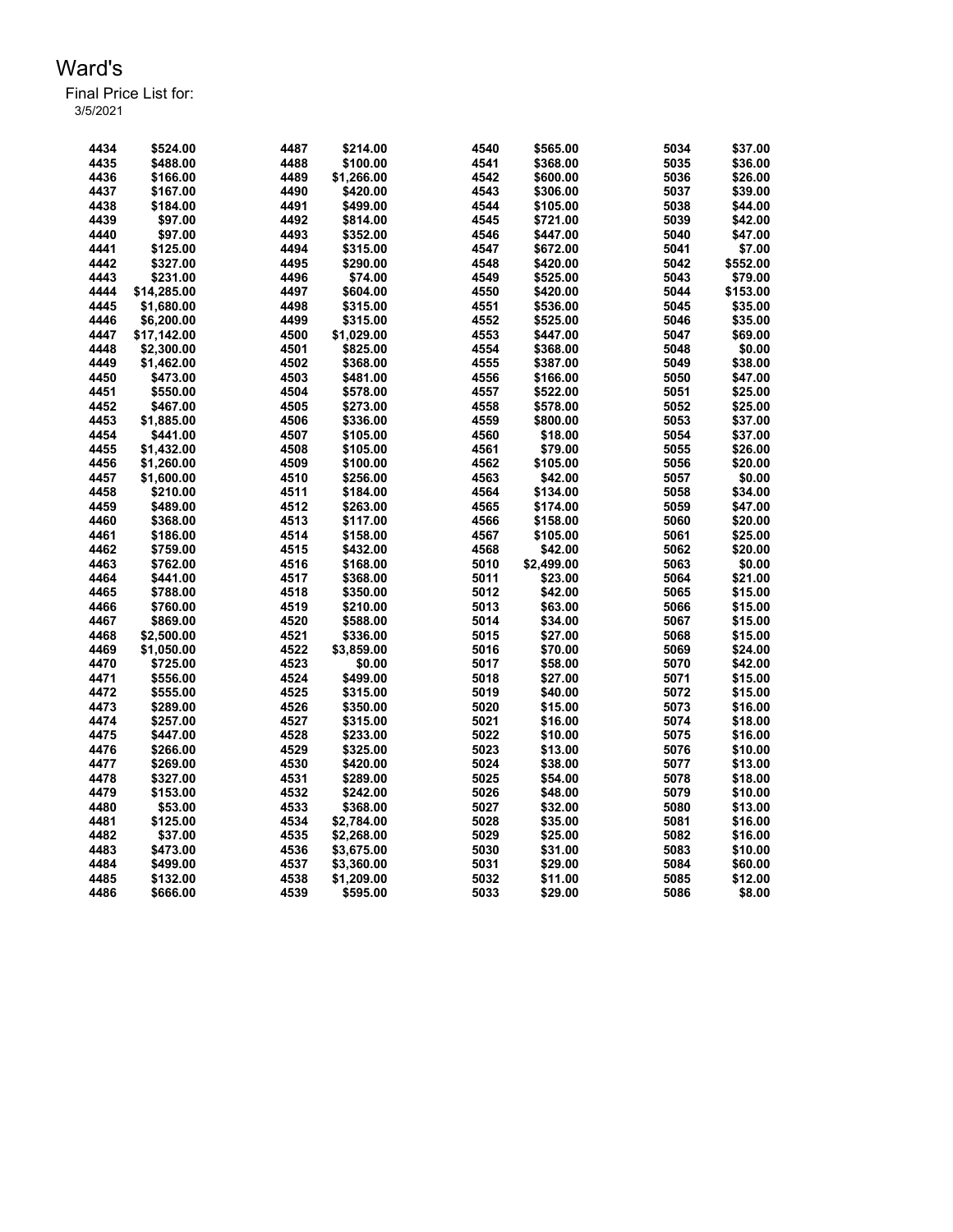| 5087 | \$17.00  | 5140 | \$120.00 | 5193 | \$40.00  | 5246 | \$26.00  |
|------|----------|------|----------|------|----------|------|----------|
| 5088 | \$23.00  | 5141 | \$47.00  | 5194 | \$35.00  | 5247 | \$19.00  |
| 5089 | \$79.00  | 5142 | \$51.00  | 5195 | \$35.00  | 5248 | \$0.00   |
| 5090 | \$32.00  | 5143 | \$36.00  | 5196 | \$0.00   | 5249 | \$20.00  |
| 5091 | \$33.00  | 5144 | \$16.00  | 5197 | \$41.00  | 5250 | \$0.00   |
| 5092 | \$30.00  | 5145 | \$0.00   | 5198 | \$41.00  | 5251 | \$15.00  |
| 5093 | \$27.00  | 5146 | \$40.00  | 5199 | \$50.00  | 5252 | \$28.00  |
| 5094 | \$143.00 | 5147 | \$24.00  | 5200 | \$42.00  | 5253 | \$24.00  |
| 5095 | \$30.00  | 5148 | \$26.00  | 5201 | \$90.00  | 5254 | \$15.00  |
| 5096 | \$0.00   | 5149 | \$70.00  | 5202 | \$149.00 | 5255 | \$16.00  |
| 5097 | \$21.00  | 5150 | \$105.00 | 5203 | \$25.00  | 5256 | \$16.00  |
| 5098 | \$20.00  | 5151 | \$0.00   | 5204 | \$29.00  | 5257 | \$0.00   |
| 5099 | \$17.00  | 5152 | \$53.00  | 5205 | \$27.00  | 5258 | \$15.00  |
| 5100 | \$20.00  | 5153 | \$0.00   | 5206 | \$63.00  | 5259 | \$15.00  |
| 5101 | \$27.00  | 5154 | \$29.00  | 5207 | \$32.00  | 5260 | \$15.00  |
| 5102 | \$19.00  | 5155 | \$20.00  | 5208 | \$58.00  | 5261 | \$15.00  |
| 5103 | \$26.00  | 5156 | \$25.00  | 5209 | \$35.00  | 5262 | \$16.00  |
| 5104 | \$18.00  | 5157 | \$17.00  | 5210 | \$35.00  | 5263 | \$15.00  |
| 5105 | \$16.00  | 5158 | \$21.00  | 5211 | \$0.00   | 5264 | \$15.00  |
| 5106 | \$16.00  | 5159 | \$30.00  | 5212 | \$27.00  | 5265 | \$15.00  |
| 5107 | \$17.00  | 5160 | \$33.00  | 5213 | \$58.00  | 5266 | \$15.00  |
| 5108 | \$30.00  | 5161 | \$34.00  | 5214 | \$27.00  | 5267 | \$15.00  |
| 5109 | \$34.00  | 5162 | \$30.00  | 5215 | \$0.00   | 5268 | \$15.00  |
| 5110 | \$30.00  | 5163 | \$28.00  | 5216 | \$0.00   | 5269 | \$15.00  |
| 5111 | \$0.00   | 5164 | \$56.00  | 5217 | \$24.00  | 5270 | \$27.00  |
| 5112 | \$20.00  | 5165 | \$44.00  | 5218 | \$44.00  | 5271 | \$15.00  |
| 5113 | \$29.00  | 5166 | \$67.00  | 5219 | \$27.00  | 5272 | \$32.00  |
| 5114 | \$0.00   | 5167 | \$368.00 | 5220 | \$20.00  | 5273 | \$24.00  |
| 5115 | \$24.00  | 5168 | \$132.00 | 5221 | \$20.00  | 5274 | \$24.00  |
| 5116 | \$35.00  | 5169 | \$105.00 | 5222 | \$24.00  | 5275 | \$15.00  |
| 5117 | \$18.00  | 5170 | \$0.00   | 5223 | \$20.00  | 5276 | \$15.00  |
| 5118 | \$28.00  | 5171 | \$75.00  | 5224 | \$35.00  | 5277 | \$15.00  |
| 5119 | \$18.00  | 5172 | \$335.00 | 5225 | \$20.00  | 5278 | \$0.00   |
| 5120 | \$21.00  | 5173 | \$0.00   | 5226 | \$110.00 | 5279 | \$15.00  |
| 5121 | \$20.00  | 5174 | \$101.00 | 5227 | \$20.00  | 5280 | \$22.00  |
| 5122 | \$36.00  | 5175 | \$129.00 | 5228 | \$32.00  | 5281 | \$17.00  |
| 5123 | \$21.00  | 5176 | \$66.00  | 5229 | \$32.00  | 5282 | \$48.00  |
| 5124 | \$37.00  | 5177 | \$62.00  | 5230 | \$20.00  | 5283 | \$0.00   |
| 5125 | \$33.00  | 5178 | \$73.00  | 5231 | \$24.00  | 5284 | \$151.00 |
| 5126 | \$33.00  | 5179 | \$161.00 | 5232 | \$20.00  | 5285 | \$15.00  |
| 5127 | \$26.00  | 5180 | \$79.00  | 5233 | \$53.00  | 5286 | \$15.00  |
| 5128 | \$29.00  | 5181 | \$45.00  | 5234 | \$20.00  | 5287 | \$15.00  |
| 5129 | \$27.00  | 5182 | \$50.00  | 5235 | \$23.00  | 5288 | \$21.00  |
| 5130 | \$24.00  | 5183 | \$65.00  | 5236 | \$20.00  | 5289 | \$17.00  |
| 5131 | \$84.00  | 5184 | \$0.00   | 5237 | \$25.00  | 5290 | \$15.00  |
| 5132 | \$30.00  | 5185 | \$40.00  | 5238 | \$32.00  | 5291 | \$15.00  |
| 5133 | \$18.00  | 5186 | \$40.00  | 5239 | \$21.00  | 5292 | \$66.00  |
| 5134 | \$20.00  | 5187 | \$53.00  | 5240 | \$20.00  | 5293 | \$15.00  |
| 5135 | \$26.00  | 5188 | \$66.00  | 5241 | \$20.00  | 5294 | \$15.00  |
| 5136 | \$16.00  | 5189 | \$58.00  | 5242 | \$31.00  | 5295 | \$15.00  |
| 5137 | \$17.00  | 5190 | \$63.00  | 5243 | \$25.00  | 5296 | \$38.00  |
| 5138 | \$17.00  | 5191 | \$105.00 | 5244 | \$40.00  | 5297 | \$15.00  |
| 5139 | \$40.00  | 5192 | \$42.00  | 5245 | \$164.00 | 5298 | \$0.00   |
|      |          |      |          |      |          |      |          |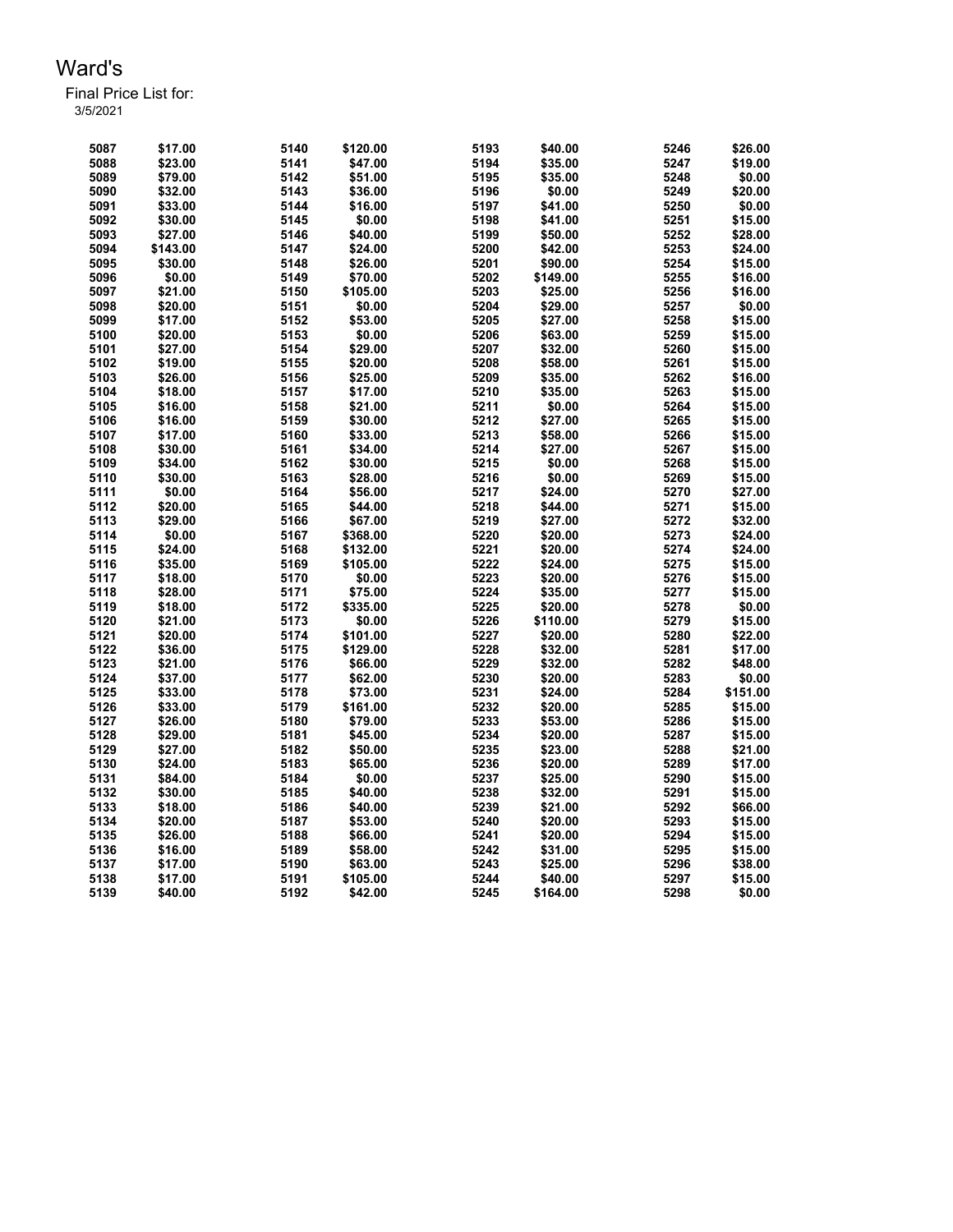| 5299 | \$23.00  | 5352 | \$15.00  | 5405 | \$0.00  | 5458 | \$155.00 |
|------|----------|------|----------|------|---------|------|----------|
| 5300 | \$15.00  | 5353 | \$0.00   | 5406 | \$0.00  | 5459 | \$38.00  |
| 5301 | \$0.00   | 5354 | \$21.00  | 5407 | \$10.00 | 5460 | \$21.00  |
| 5302 | \$15.00  | 5355 | \$17.00  | 5408 | \$11.00 | 5461 | \$18.00  |
| 5303 | \$15.00  | 5356 | \$24.00  | 5409 | \$10.00 | 5462 | \$11.00  |
| 5304 | \$15.00  | 5357 | \$48.00  | 5410 | \$10.00 | 5463 | \$10.00  |
| 5305 | \$0.00   | 5358 | \$35.00  | 5411 | \$10.00 | 5464 | \$11.00  |
| 5306 | \$15.00  | 5359 | \$15.00  | 5412 | \$15.00 | 5465 | \$10.00  |
| 5307 | \$15.00  | 5360 | \$24.00  | 5413 | \$0.00  | 5466 | \$10.00  |
| 5308 | \$0.00   | 5361 | \$15.00  | 5414 | \$0.00  | 5467 | \$16.00  |
| 5309 | \$0.00   | 5362 | \$17.00  | 5415 | \$10.00 | 5468 | \$10.00  |
| 5310 | \$0.00   | 5363 | \$29.00  | 5416 | \$10.00 | 5469 | \$19.00  |
| 5311 | \$19.00  | 5364 | \$133.00 | 5417 | \$10.00 | 5470 | \$21.00  |
| 5312 | \$15.00  | 5365 | \$0.00   | 5418 | \$10.00 | 5471 | \$0.00   |
| 5313 | \$15.00  | 5366 | \$10.00  | 5419 | \$14.00 | 5472 | \$27.00  |
| 5314 | \$0.00   | 5367 | \$16.00  | 5420 | \$10.00 | 5473 | \$0.00   |
| 5315 | \$23.00  | 5368 | \$0.00   | 5421 | \$30.00 | 5474 | \$5.00   |
| 5316 | \$0.00   | 5369 | \$10.00  | 5422 | \$24.00 | 5475 | \$6.00   |
| 5317 | \$55.00  | 5370 | \$13.00  | 5423 | \$17.00 | 5476 | \$9.00   |
| 5318 | \$48.00  | 5371 | \$10.00  | 5424 | \$10.00 | 5477 | \$13.00  |
| 5319 | \$21.00  | 5372 | \$10.00  | 5425 | \$10.00 | 5478 | \$7.00   |
| 5320 | \$55.00  | 5373 | \$10.00  | 5426 | \$21.00 | 5479 | \$9.00   |
| 5321 | \$19.00  | 5374 | \$10.00  | 5427 | \$10.00 | 5480 | \$10.00  |
| 5322 | \$0.00   | 5375 | \$10.00  | 5428 | \$15.00 | 5481 | \$9.00   |
| 5323 | \$15.00  | 5376 | \$15.00  | 5429 | \$10.00 | 5482 | \$8.00   |
| 5324 | \$29.00  | 5377 | \$10.00  | 5430 | \$14.00 | 5483 | \$8.00   |
| 5325 | \$17.00  | 5378 | \$20.00  | 5431 | \$10.00 | 5484 | \$0.00   |
| 5326 | \$15.00  | 5379 | \$16.00  | 5432 | \$10.00 | 5485 | \$0.00   |
| 5327 | \$15.00  | 5380 | \$10.00  | 5433 | \$10.00 | 5486 | \$11.00  |
| 5328 | \$15.00  | 5381 | \$24.00  | 5434 | \$10.00 | 5487 | \$7.00   |
| 5329 | \$15.00  | 5382 | \$15.00  | 5435 | \$48.00 | 5488 | \$33.00  |
| 5330 | \$0.00   | 5383 | \$10.00  | 5436 | \$15.00 | 5489 | \$54.00  |
| 5331 | \$0.00   | 5384 | \$12.00  | 5437 | \$9.00  | 5490 | \$15.00  |
| 5332 | \$37.00  | 5385 | \$10.00  | 5438 | \$24.00 | 5491 | \$4.00   |
| 5333 | \$15.00  | 5386 | \$15.00  | 5439 | \$27.00 | 5492 | \$7.00   |
| 5334 | \$23.00  | 5387 | \$10.00  | 5440 | \$17.00 | 5493 | \$10.00  |
| 5335 | \$36.00  | 5388 | \$10.00  | 5441 | \$21.00 | 5494 | \$30.00  |
| 5336 | \$114.00 | 5389 | \$10.00  | 5442 | \$13.00 | 5495 | \$25.00  |
| 5337 | \$0.00   | 5390 | \$15.00  | 5443 | \$10.00 | 5496 | \$30.00  |
| 5338 | \$20.00  | 5391 | \$10.00  | 5444 | \$13.00 | 5497 | \$46.00  |
| 5339 | \$0.00   | 5392 | \$24.00  | 5445 | \$0.00  | 5498 | \$46.00  |
| 5340 | \$0.00   | 5393 | \$10.00  | 5446 | \$0.00  | 5499 | \$25.00  |
| 5341 | \$25.00  | 5394 | \$10.00  | 5447 | \$40.00 | 5500 | \$0.00   |
| 5342 | \$23.00  | 5395 | \$28.00  | 5448 | \$16.00 | 5501 | \$20.00  |
| 5343 | \$15.00  | 5396 | \$13.00  | 5449 | \$11.00 | 5502 | \$11.00  |
| 5344 | \$16.00  | 5397 | \$17.00  | 5450 | \$25.00 | 5503 | \$15.00  |
| 5345 | \$0.00   | 5398 | \$10.00  | 5451 | \$16.00 | 5504 | \$20.00  |
| 5346 | \$15.00  | 5399 | \$10.00  | 5452 | \$14.00 | 5505 | \$14.00  |
| 5347 | \$16.00  | 5400 | \$10.00  | 5453 | \$32.00 | 5506 | \$10.00  |
| 5348 | \$15.00  | 5401 | \$10.00  | 5454 | \$0.00  | 5507 | \$24.00  |
| 5349 | \$0.00   | 5402 | \$10.00  | 5455 | \$15.00 | 5508 | \$30.00  |
| 5350 | \$0.00   | 5403 | \$10.00  | 5456 | \$14.00 | 5509 | \$25.00  |
| 5351 | \$15.00  | 5404 | \$10.00  | 5457 | \$42.00 | 5510 | \$10.00  |
|      |          |      |          |      |         |      |          |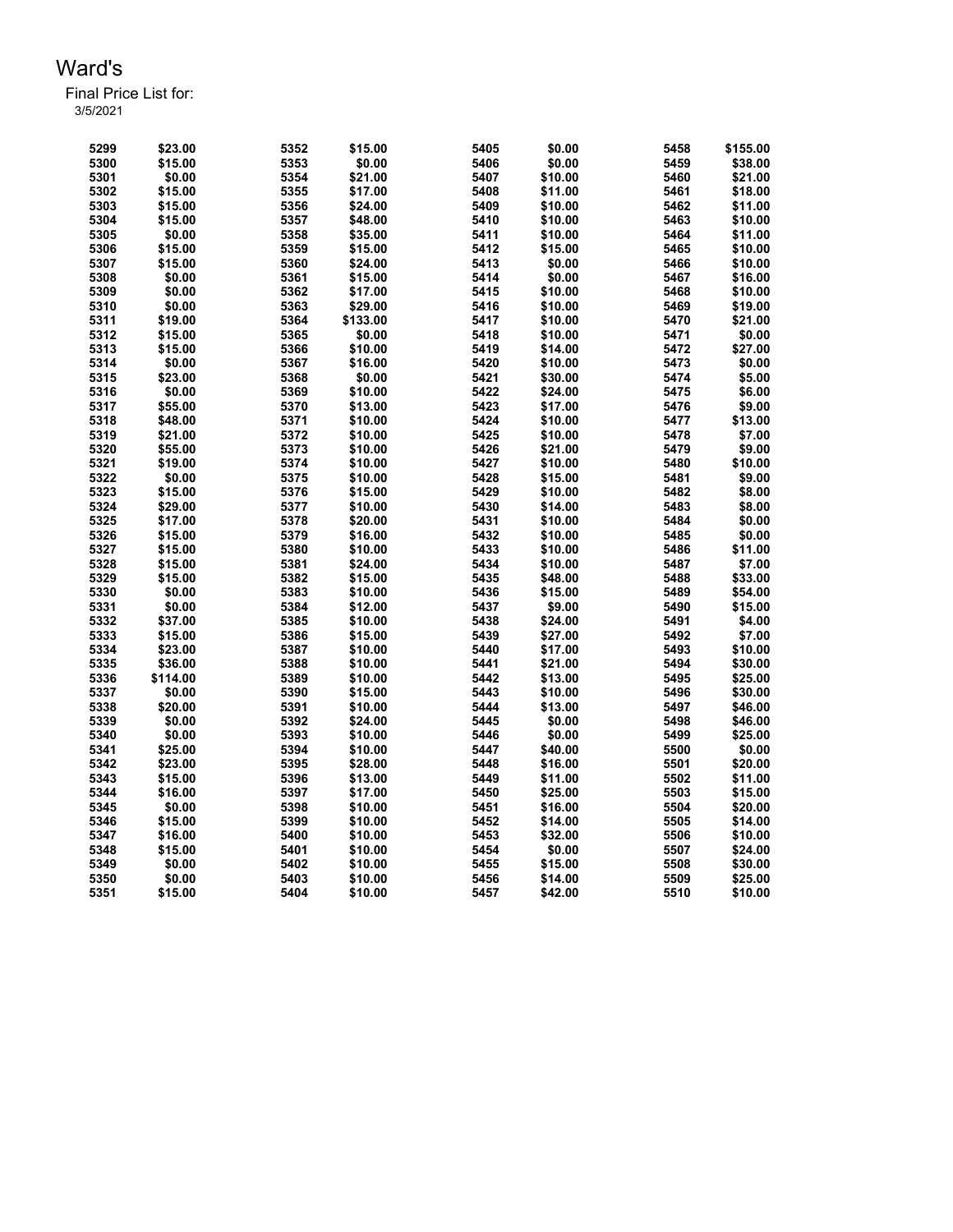| 5511 | \$15.00 | 5564 | \$37.00  | 5617 | \$24.00 | 5670 | \$0.00   |
|------|---------|------|----------|------|---------|------|----------|
| 5512 | \$10.00 | 5565 | \$0.00   | 5618 | \$52.00 | 5671 | \$11.00  |
| 5513 | \$0.00  | 5566 | \$15.00  | 5619 | \$24.00 | 5672 | \$0.00   |
| 5514 | \$27.00 | 5567 | \$39.00  | 5620 | \$35.00 | 5673 | \$0.00   |
| 5515 | \$16.00 | 5568 | \$10.00  | 5621 | \$9.00  | 5674 | \$0.00   |
| 5516 | \$10.00 | 5569 | \$28.00  | 5622 | \$15.00 | 5675 | \$10.00  |
| 5517 | \$11.00 | 5570 | \$26.00  | 5623 | \$27.00 | 5676 | \$21.00  |
| 5518 | \$14.00 | 5571 | \$17.00  | 5624 | \$49.00 | 5677 | \$10.00  |
| 5519 | \$32.00 | 5572 | \$21.00  | 5625 | \$45.00 | 5678 | \$10.00  |
| 5520 | \$18.00 | 5573 | \$25.00  | 5626 | \$24.00 | 5679 | \$0.00   |
| 5521 | \$0.00  | 5574 | \$27.00  | 5627 | \$20.00 | 5680 | \$10.00  |
| 5522 | \$0.00  | 5575 | \$27.00  | 5628 | \$15.00 | 5681 | \$13.00  |
| 5523 | \$0.00  | 5576 | \$18.00  | 5629 | \$32.00 | 5682 | \$5.00   |
| 5524 | \$0.00  | 5577 | \$15.00  | 5630 | \$15.00 | 5683 | \$0.00   |
| 5525 | \$15.00 | 5578 | \$15.00  | 5631 | \$16.00 | 5684 | \$0.00   |
| 5526 | \$63.00 | 5579 | \$9.00   | 5632 | \$21.00 | 5685 | \$42.00  |
| 5527 | \$10.00 | 5580 | \$23.00  | 5633 | \$21.00 | 5686 | \$10.00  |
| 5528 | \$14.00 | 5581 | \$15.00  | 5634 | \$0.00  | 5687 | \$15.00  |
| 5529 | \$23.00 | 5582 | \$160.00 | 5635 | \$16.00 | 5688 | \$16.00  |
| 5530 | \$10.00 | 5583 | \$0.00   | 5636 | \$17.00 | 5689 | \$24.00  |
| 5531 | \$81.00 | 5584 | \$26.00  | 5637 | \$10.00 | 5690 | \$10.00  |
| 5532 | \$14.00 | 5585 | \$24.00  | 5638 | \$18.00 | 5691 | \$10.00  |
| 5533 | \$25.00 | 5586 | \$10.00  | 5639 | \$14.00 | 5692 | \$16.00  |
| 5534 | \$15.00 | 5587 | \$15.00  | 5640 | \$10.00 | 5693 | \$26.00  |
| 5535 | \$31.00 | 5588 | \$19.00  | 5641 | \$18.00 | 5694 | \$15.00  |
| 5536 | \$58.00 | 5589 | \$0.00   | 5642 | \$53.00 | 5695 | \$33.00  |
| 5537 | \$24.00 | 5590 | \$11.00  | 5643 | \$10.00 | 5696 | \$14.00  |
| 5538 | \$28.00 | 5591 | \$10.00  | 5644 | \$56.00 | 5697 | \$24.00  |
| 5539 | \$15.00 | 5592 | \$15.00  | 5645 | \$20.00 | 5698 | \$14.00  |
| 5540 | \$35.00 | 5593 | \$20.00  | 5646 | \$15.00 | 5699 | \$0.00   |
| 5541 | \$15.00 | 5594 | \$24.00  | 5647 | \$12.00 | 5700 | \$10.00  |
| 5542 | \$10.00 | 5595 | \$15.00  | 5648 | \$12.00 | 5701 | \$26.00  |
| 5543 | \$47.00 | 5596 | \$10.00  | 5649 | \$10.00 | 5702 | \$16.00  |
| 5544 | \$19.00 | 5597 | \$10.00  | 5650 | \$10.00 | 5703 | \$260.00 |
| 5545 | \$28.00 | 5598 | \$10.00  | 5651 | \$14.00 | 5704 | \$11.00  |
| 5546 | \$24.00 | 5599 | \$19.00  | 5652 | \$16.00 | 5705 | \$21.00  |
| 5547 | \$30.00 | 5600 | \$10.00  | 5653 | \$39.00 | 5706 | \$51.00  |
| 5548 | \$10.00 | 5601 | \$37.00  | 5654 | \$10.00 | 5707 | \$150.00 |
| 5549 | \$24.00 | 5602 | \$16.00  | 5655 | \$0.00  | 5708 | \$0.00   |
| 5550 | \$30.00 | 5603 | \$20.00  | 5656 | \$17.00 | 5709 | \$34.00  |
| 5551 | \$25.00 | 5604 | \$15.00  | 5657 | \$12.00 | 5710 | \$0.00   |
| 5552 | \$16.00 | 5605 | \$10.00  | 5658 | \$15.00 | 5711 | \$26.00  |
| 5553 | \$0.00  | 5606 | \$12.00  | 5659 | \$19.00 | 5712 | \$28.00  |
| 5554 | \$0.00  | 5607 | \$14.00  | 5660 | \$15.00 | 5713 | \$10.00  |
| 5555 | \$30.00 | 5608 | \$25.00  | 5661 | \$0.00  | 5714 | \$58.00  |
| 5556 | \$14.00 | 5609 | \$10.00  | 5662 | \$10.00 | 5715 | \$62.00  |
| 5557 | \$10.00 | 5610 | \$25.00  | 5663 | \$31.00 | 5716 | \$31.00  |
| 5558 | \$23.00 | 5611 | \$13.00  | 5664 | \$21.00 | 5717 | \$10.00  |
| 5559 | \$15.00 | 5612 | \$37.00  | 5665 | \$20.00 | 5718 | \$38.00  |
| 5560 | \$10.00 | 5613 | \$23.00  | 5666 | \$0.00  | 5719 | \$17.00  |
| 5561 | \$15.00 | 5614 | \$16.00  | 5667 | \$30.00 | 5720 | \$16.00  |
| 5562 | \$15.00 | 5615 | \$0.00   | 5668 | \$14.00 | 5721 | \$10.00  |
| 5563 | \$20.00 | 5616 | \$12.00  | 5669 | \$20.00 | 5722 | \$15.00  |
|      |         |      |          |      |         |      |          |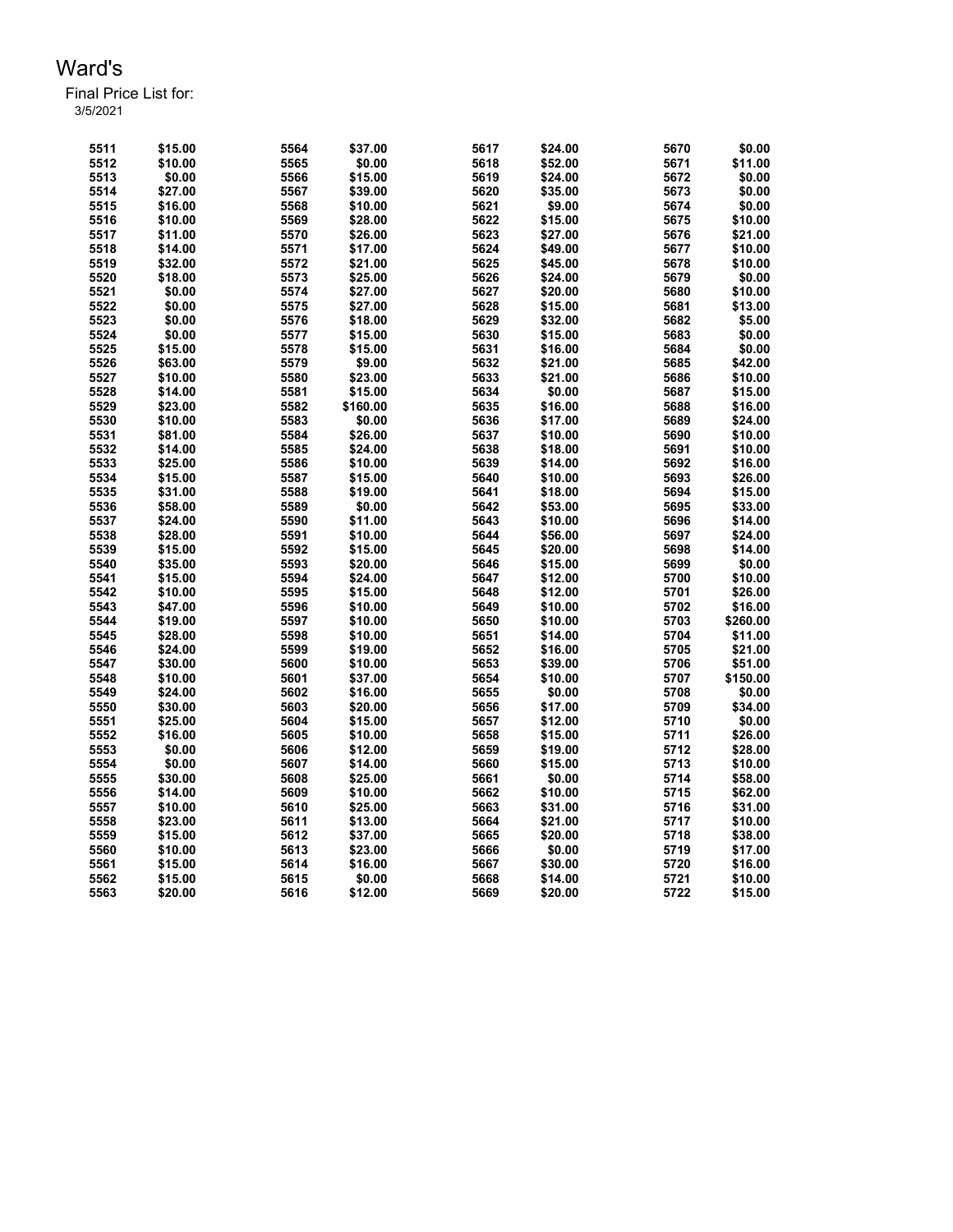| 5723 | \$368.00 | 5776 | \$0.00  | 5829 | \$165.00 | 5882 | \$21.00  |
|------|----------|------|---------|------|----------|------|----------|
| 5724 | \$26.00  | 5777 | \$15.00 | 5830 | \$35.00  | 5883 | \$29.00  |
| 5725 | \$8.00   | 5778 | \$23.00 | 5831 | \$10.00  | 5884 | \$32.00  |
| 5726 | \$17.00  | 5779 | \$10.00 | 5832 | \$15.00  | 5885 | \$0.00   |
| 5727 | \$5.00   | 5780 | \$25.00 | 5833 | \$14.00  | 5886 | \$45.00  |
| 5728 | \$18.00  | 5781 | \$30.00 | 5834 | \$21.00  | 5887 | \$11.00  |
| 5729 | \$10.00  | 5782 | \$19.00 | 5835 | \$10.00  | 5888 | \$11.00  |
| 5730 | \$20.00  | 5783 | \$35.00 | 5836 | \$11.00  | 5889 | \$32.00  |
| 5731 | \$4.00   | 5784 | \$11.00 | 5837 | \$87.00  | 5890 | \$18.00  |
| 5732 | \$24.00  | 5785 | \$15.00 | 5838 | \$8.00   | 5891 | \$20.00  |
| 5733 | \$12.00  | 5786 | \$14.00 | 5839 | \$144.00 | 5892 | \$42.00  |
| 5734 | \$7.00   | 5787 | \$10.00 | 5840 | \$11.00  | 5893 | \$50.00  |
| 5735 | \$15.00  | 5788 | \$27.00 | 5841 | \$53.00  | 5894 | \$11.00  |
| 5736 | \$11.00  | 5789 | \$10.00 | 5842 | \$53.00  | 5895 | \$48.00  |
| 5737 | \$27.00  | 5790 | \$6.00  | 5843 | \$80.00  | 5896 | \$0.00   |
| 5738 | \$16.00  | 5791 | \$5.00  | 5844 | \$263.00 | 5897 | \$54.00  |
| 5739 | \$27.00  | 5792 | \$10.00 | 5845 | \$79.00  | 5898 | \$45.00  |
| 5740 | \$10.00  | 5793 | \$19.00 | 5846 | \$26.00  | 5899 | \$21.00  |
| 5741 | \$69.00  | 5794 | \$7.00  | 5847 | \$35.00  | 5900 | \$59.00  |
| 5742 | \$29.00  | 5795 | \$10.00 | 5848 | \$111.00 | 5901 | \$0.00   |
| 5743 | \$30.00  | 5796 | \$15.00 | 5849 | \$42.00  | 5902 | \$40.00  |
| 5744 | \$27.00  | 5797 | \$57.00 | 5850 | \$16.00  | 5903 | \$54.00  |
| 5745 | \$10.00  | 5798 | \$0.00  | 5851 | \$46.00  | 5904 | \$239.00 |
| 5746 | \$6.00   | 5799 | \$39.00 | 5852 | \$95.00  | 5905 | \$18.00  |
| 5747 | \$31.00  | 5800 | \$20.00 | 5853 | \$132.00 | 5906 | \$53.00  |
| 5748 | \$10.00  | 5801 | \$13.00 | 5854 | \$16.00  | 5907 | \$125.00 |
| 5749 | \$10.00  | 5802 | \$45.00 | 5855 | \$65.00  | 5908 | \$105.00 |
| 5750 | \$10.00  | 5803 | \$12.00 | 5856 | \$16.00  | 5909 | \$37.00  |
| 5751 | \$10.00  | 5804 | \$11.00 | 5857 | \$133.00 | 5910 | \$22.00  |
| 5752 | \$5.00   | 5805 | \$11.00 | 5858 | \$147.00 | 5911 | \$21.00  |
| 5753 | \$19.00  | 5806 | \$57.00 | 5859 | \$11.00  | 5912 | \$50.00  |
| 5754 | \$10.00  | 5807 | \$53.00 | 5860 | \$11.00  | 5913 | \$21.00  |
| 5755 | \$15.00  | 5808 | \$38.00 | 5861 | \$27.00  | 5914 | \$0.00   |
| 5756 | \$10.00  | 5809 | \$16.00 | 5862 | \$72.00  | 5915 | \$10.00  |
| 5757 | \$15.00  | 5810 | \$21.00 | 5863 | \$27.00  | 5916 | \$50.00  |
| 5758 | \$0.00   | 5811 | \$10.00 | 5864 | \$21.00  | 5917 | \$16.00  |
| 5759 | \$28.00  | 5812 | \$32.00 | 5865 | \$19.00  | 5918 | \$16.00  |
| 5760 | \$5.00   | 5813 | \$40.00 | 5866 | \$105.00 | 5919 | \$79.00  |
| 5761 | \$10.00  | 5814 | \$0.00  | 5867 | \$42.00  | 5920 | \$27.00  |
| 5762 | \$125.00 | 5815 | \$16.00 | 5868 | \$19.00  | 5921 | \$55.00  |
| 5763 | \$27.00  | 5816 | \$17.00 | 5869 | \$15.00  | 5922 | \$13.00  |
| 5764 | \$10.00  | 5817 | \$15.00 | 5870 | \$30.00  | 5923 | \$17.00  |
| 5765 | \$19.00  | 5818 | \$13.00 | 5871 | \$40.00  | 5924 | \$33.00  |
| 5766 | \$20.00  | 5819 | \$10.00 | 5872 | \$86.00  | 5925 | \$30.00  |
| 5767 | \$10.00  | 5820 | \$15.00 | 5873 | \$11.00  | 5926 | \$32.00  |
| 5768 | \$10.00  | 5821 | \$11.00 | 5874 | \$10.00  | 5927 | \$40.00  |
| 5769 | \$19.00  | 5822 | \$10.00 | 5875 | \$30.00  | 5928 | \$11.00  |
| 5770 | \$55.00  | 5823 | \$6.00  | 5876 | \$40.00  | 5929 | \$27.00  |
| 5771 | \$24.00  | 5824 | \$28.00 | 5877 | \$263.00 | 5930 | \$197.00 |
| 5772 | \$10.00  | 5825 | \$15.00 | 5878 | \$26.00  | 5931 | \$17.00  |
| 5773 | \$18.00  | 5826 | \$29.00 | 5879 | \$45.00  | 5932 | \$16.00  |
| 5774 | \$39.00  | 5827 | \$21.00 | 5880 | \$20.00  | 5933 | \$30.00  |
| 5775 | \$21.00  | 5828 | \$19.00 | 5881 | \$35.00  | 5934 | \$19.00  |
|      |          |      |         |      |          |      |          |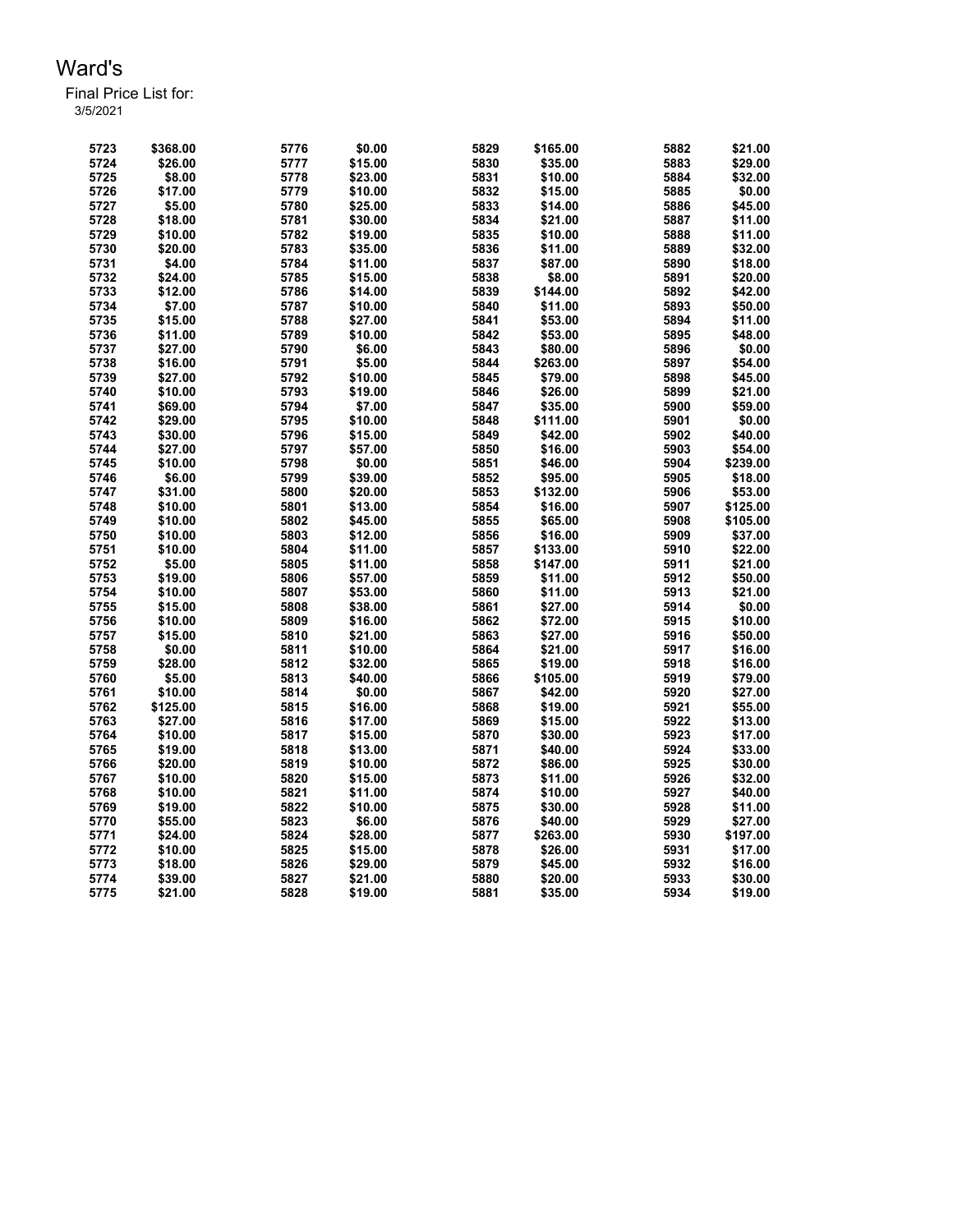Final Price List for: 3/5/2021

> \$11.00 5988 \$14.00 6051 \$25.00 6104 \$13.00 \$20.00 5989 \$12.00 6052 \$3.00 6105 \$7.00 \$21.00 5990 \$15.00 6053 \$145.00 6106 \$11.00 \$21.00 5991 \$15.00 6054 \$13.00 6107 \$5.00 \$24.00 5992 \$42.00 6055 \$74.00 6108 \$3.00 \$10.00 5993 \$12.00 6056 \$21.00 6109 \$2.00 \$0.00 5994 \$15.00 6057 \$198.00 6110 \$14.00 \$32.00 5995 \$39.00 6058 \$100.00 6111 \$6.00 \$53.00 5996 \$53.00 6059 \$58.00 6112 \$6.00 \$11.00 5997 \$34.00 6060 \$247.00 6113 \$9.00 \$10.00 5998 \$37.00 6061 \$268.00 6114 \$4.00 \$70.00 5999 \$14.00 6062 \$32.00 6115 \$53.00 \$56.00 6010 \$1,339.00 6063 \$12.00 6116 \$8.00 \$0.00 6011 \$132.00 6064 \$9.00 6117 \$0.00 \$16.00 6012 \$109.00 6065 \$27.00 6118 \$3.00 \$0.00 6013 \$109.00 6066 \$0.00 6119 \$5.00 \$10.00 6014 \$95.00 6067 \$8.00 6120 \$1.00 \$70.00 6015 \$634.00 6068 \$0.00 6121 \$33.00 \$35.00 6016 \$128.00 6069 \$238.00 6122 \$5.00 \$35.00 6017 \$88.00 6070 \$5.00 6123 \$2.00 \$24.00 6018 \$176.00 6071 \$4.00 6124 \$74.00 \$0.00 6019 \$105.00 6072 \$7.00 6125 \$3.00 \$93.00 6020 \$56.00 6073 \$5.00 6126 \$5.00 \$25.00 6021 \$111.00 6074 \$66.00 6127 \$7.00 \$32.00 6022 \$53.00 6075 \$3.00 6128 \$5.00 \$69.00 6023 \$40.00 6076 \$9.00 6129 \$23.00 \$19.00 6024 \$79.00 6077 \$90.00 6130 \$4.00 \$25.00 6025 \$91.00 6078 \$84.00 6131 \$11.00 \$27.00 6026 \$91.00 6079 \$5.00 6132 \$25.00 \$22.00 6027 \$109.00 6080 \$0.00 6133 \$8.00 \$10.00 6028 \$63.00 6081 \$0.00 6134 \$11.00 \$14.00 6029 \$27.00 6082 \$13.00 6135 \$1.00 \$37.00 6030 \$71.00 6083 \$0.00 6136 \$3.00 \$24.00 6031 \$105.00 6084 \$15.00 6137 \$27.00 \$32.00 6032 \$16.00 6085 \$0.00 6138 \$3.00 \$38.00 6033 \$132.00 6086 \$32.00 6139 \$10.00 \$50.00 6034 \$13.00 6087 \$42.00 6140 \$4.00 \$16.00 6035 \$76.00 6088 \$15.00 6141 \$0.00 \$11.00 6036 \$28.00 6089 \$21.00 6142 \$28.00 \$71.00 6037 \$42.00 6090 \$0.00 6143 \$32.00 \$91.00 6038 \$77.00 6091 \$315.00 6144 \$9.00 \$20.00 6039 \$160.00 6092 \$16.00 6145 \$9.00 \$3.00 6040 \$28.00 6093 \$9.00 6146 \$3.00 \$77.00 6041 \$35.00 6094 \$8.00 6147 \$1.00 \$0.00 6042 \$116.00 6095 \$0.00 6148 \$4.00 \$8.00 6043 \$153.00 6096 \$19.00 6149 \$16.00 \$21.00 6044 \$59.00 6097 \$44.00 6150 \$5.00 \$6.00 6045 \$24.00 6098 \$1.00 6151 \$11.00 \$21.00 6046 \$49.00 6099 \$7.00 6152 \$3.00 \$16.00 6047 \$42.00 6100 \$5.00 6153 \$4.00 \$19.00 6048 \$16.00 6101 \$0.00 6154 \$1.00 \$15.00 6049 \$5.00 6102 \$0.00 6155 \$11.00 \$23.00 6050 \$158.00 6103 \$13.00 6156 \$7.00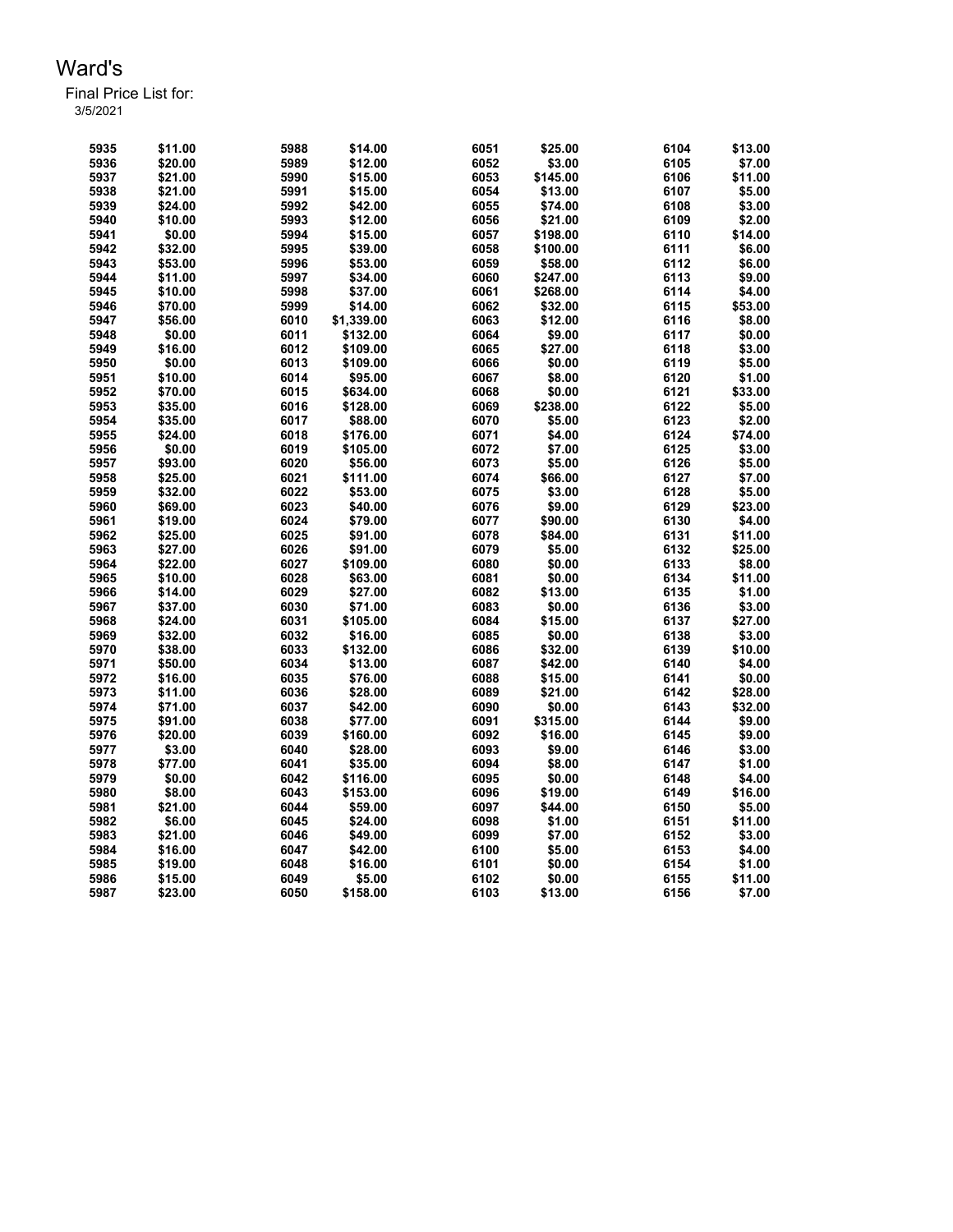| 6157 | \$10.00 | 6210 | \$3.00  | 6263 | \$27.00  | 6316 | \$37.00  |
|------|---------|------|---------|------|----------|------|----------|
| 6158 | \$2.00  | 6211 | \$4.00  | 6264 | \$3.00   | 6317 | \$16.00  |
| 6159 | \$1.00  | 6212 | \$4.00  | 6265 | \$6.00   | 6318 | \$9.00   |
| 6160 | \$7.00  | 6213 | \$7.00  | 6266 | \$5.00   | 6319 | \$24.00  |
| 6161 | \$7.00  | 6214 | \$8.00  | 6267 | \$5.00   | 6320 | \$15.00  |
| 6162 | \$6.00  | 6215 | \$3.00  | 6268 | \$21.00  | 6321 | \$45.00  |
| 6163 | \$32.00 | 6216 | \$3.00  | 6269 | \$5.00   | 6322 | \$71.00  |
| 6164 | \$6.00  | 6217 | \$3.00  | 6270 | \$20.00  | 6323 | \$9.00   |
| 6165 | \$2.00  | 6218 | \$3.00  | 6271 | \$6.00   | 6324 | \$23.00  |
| 6166 | \$1.00  | 6219 | \$30.00 | 6272 | \$1.00   | 6325 | \$20.00  |
| 6167 | \$1.00  | 6220 | \$23.00 | 6273 | \$6.00   | 6326 | \$32.00  |
| 6168 | \$2.00  | 6221 | \$42.00 | 6274 | \$334.00 | 6327 | \$51.00  |
| 6169 | \$5.00  | 6222 | \$13.00 | 6275 | \$65.00  | 6328 | \$12.00  |
| 6170 | \$6.00  | 6223 | \$9.00  | 6276 | \$79.00  | 6329 | \$16.00  |
| 6171 | \$7.00  | 6224 | \$7.00  | 6277 | \$13.00  | 6330 | \$7.00   |
| 6172 | \$15.00 | 6225 | \$24.00 | 6278 | \$16.00  | 6331 | \$34.00  |
| 6173 | \$4.00  | 6226 | \$78.00 | 6279 | \$5.00   | 6332 | \$24.00  |
| 6174 | \$7.00  | 6227 | \$12.00 | 6280 | \$209.00 | 6333 | \$16.00  |
| 6175 | \$8.00  | 6228 | \$72.00 | 6281 | \$247.00 | 6334 | \$17.00  |
| 6176 | \$33.00 | 6229 | \$37.00 | 6282 | \$247.00 | 6335 | \$24.00  |
| 6177 | \$3.00  | 6230 | \$8.00  | 6283 | \$247.00 | 6336 | \$32.00  |
| 6178 | \$2.00  | 6231 | \$8.00  | 6284 | \$462.00 | 6337 | \$21.00  |
| 6179 | \$3.00  | 6232 | \$11.00 | 6285 | \$158.00 | 6338 | \$36.00  |
| 6180 | \$11.00 | 6233 | \$7.00  | 6286 | \$135.00 | 6339 | \$29.00  |
| 6181 | \$11.00 | 6234 | \$19.00 | 6287 | \$174.00 | 6340 | \$27.00  |
| 6182 | \$2.00  | 6235 | \$11.00 | 6288 | \$525.00 | 6341 | \$25.00  |
| 6183 | \$4.00  | 6236 | \$4.00  | 6289 | \$9.00   | 6342 | \$136.00 |
| 6184 | \$13.00 | 6237 | \$21.00 | 6290 | \$11.00  | 6343 | \$67.00  |
| 6185 | \$7.00  | 6238 | \$21.00 | 6291 | \$6.00   | 6344 | \$37.00  |
| 6186 | \$14.00 | 6239 | \$17.00 | 6292 | \$8.00   | 6345 | \$136.00 |
| 6187 | \$5.00  | 6240 | \$19.00 | 6293 | \$6.00   | 6346 | \$30.00  |
| 6188 | \$9.00  | 6241 | \$23.00 | 6294 | \$4.00   | 6347 | \$263.00 |
| 6189 | \$9.00  | 6242 | \$27.00 | 6295 | \$7.00   | 6348 | \$53.00  |
| 6190 | \$8.00  | 6243 | \$3.00  | 6296 | \$5.00   | 6349 | \$515.00 |
| 6191 | \$26.00 | 6244 | \$33.00 | 6297 | \$7.00   | 6350 | \$201.00 |
| 6192 | \$8.00  | 6245 | \$7.00  | 6298 | \$11.00  | 6351 | \$315.00 |
| 6193 | \$7.00  | 6246 | \$18.00 | 6299 | \$13.00  | 6352 | \$16.00  |
| 6194 | \$4.00  | 6247 | \$9.00  | 6300 | \$8.00   | 6353 | \$212.00 |
| 6195 | \$11.00 | 6248 | \$34.00 | 6301 | \$25.00  | 6354 | \$6.00   |
| 6196 | \$5.00  | 6249 | \$8.00  | 6302 | \$18.00  | 6355 | \$10.00  |
| 6197 | \$8.00  | 6250 | \$6.00  | 6303 | \$37.00  | 6356 | \$11.00  |
| 6198 | \$11.00 | 6251 | \$7.00  | 6304 | \$36.00  | 6357 | \$12.00  |
| 6199 | \$0.00  | 6252 | \$7.00  | 6305 | \$3.00   | 6358 | \$6.00   |
| 6200 | \$5.00  | 6253 | \$32.00 | 6306 | \$53.00  | 6359 | \$6.00   |
| 6201 | \$51.00 | 6254 | \$3.00  | 6307 | \$10.00  | 6360 | \$21.00  |
| 6202 | \$5.00  | 6255 | \$3.00  | 6308 | \$33.00  | 6361 | \$21.00  |
| 6203 | \$11.00 | 6256 | \$3.00  | 6309 | \$10.00  | 6362 | \$69.00  |
| 6204 | \$3.00  | 6257 | \$27.00 | 6310 | \$16.00  | 6363 | \$29.00  |
| 6205 | \$9.00  | 6258 | \$21.00 | 6311 | \$10.00  | 6364 | \$47.00  |
| 6206 | \$5.00  | 6259 | \$8.00  | 6312 | \$15.00  | 6365 | \$47.00  |
| 6207 | \$0.00  | 6260 | \$6.00  | 6313 | \$18.00  | 6366 | \$350.00 |
| 6208 | \$5.00  | 6261 | \$10.00 | 6314 | \$37.00  | 6367 | \$3.00   |
| 6209 | \$22.00 | 6262 | \$8.00  | 6315 | \$164.00 | 6368 | \$5.00   |
|      |         |      |         |      |          |      |          |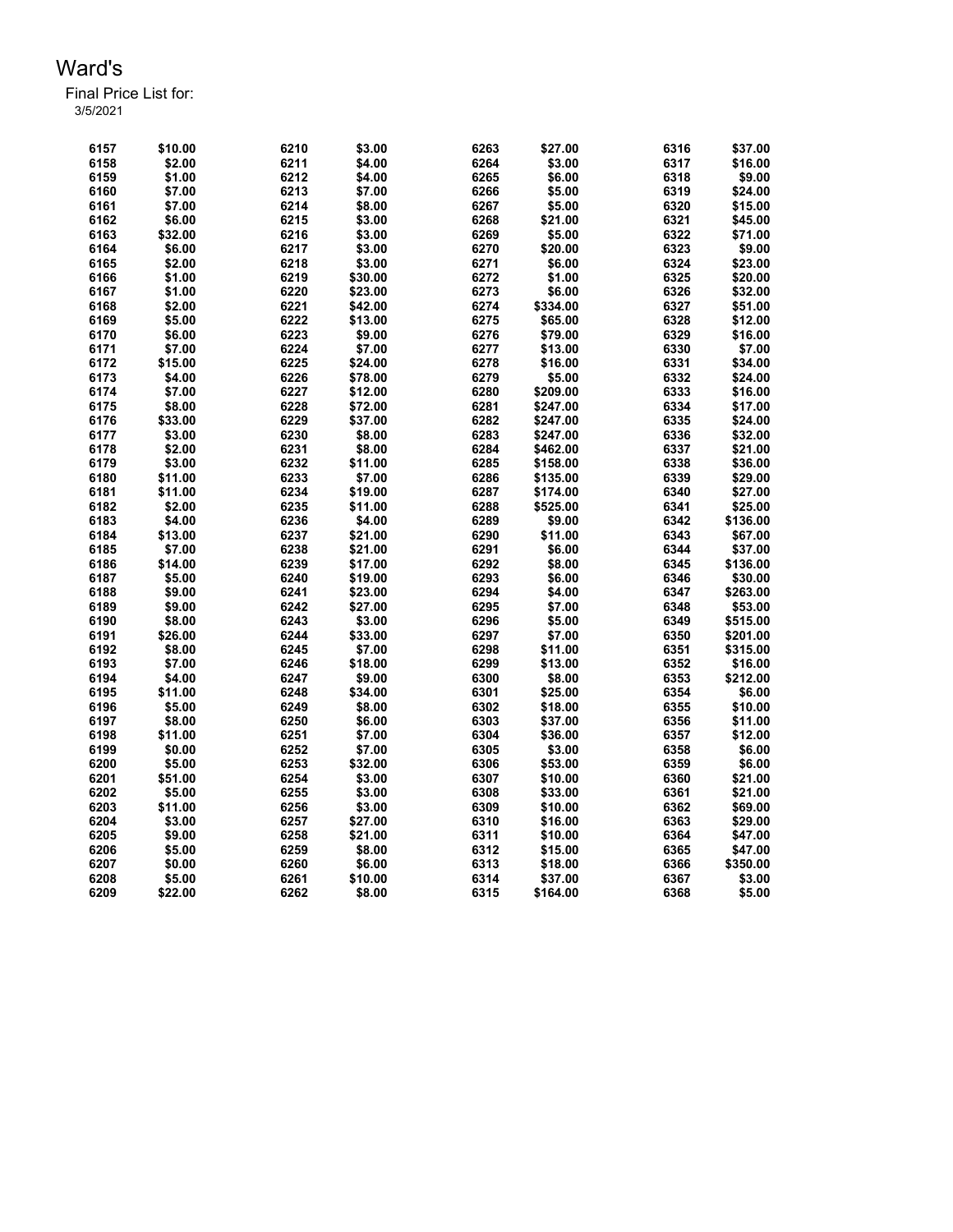| 6369 | \$11.00  | 6422 | \$79.00  | 6475 | \$19.00  | 6528 | \$24.00  |
|------|----------|------|----------|------|----------|------|----------|
| 6370 | \$10.00  | 6423 | \$37.00  | 6476 | \$16.00  | 6529 | \$0.00   |
| 6371 | \$102.00 | 6424 | \$10.00  | 6477 | \$40.00  | 6530 | \$37.00  |
| 6372 | \$6.00   | 6425 | \$13.00  | 6478 | \$42.00  | 6531 | \$24.00  |
| 6373 | \$84.00  | 6426 | \$19.00  | 6479 | \$27.00  | 6532 | \$34.00  |
| 6374 | \$11.00  | 6427 | \$21.00  | 6480 | \$58.00  | 6533 | \$25.00  |
| 6375 | \$92.00  | 6428 | \$263.00 | 6481 | \$197.00 | 6534 | \$42.00  |
| 6376 | \$98.00  | 6429 | \$23.00  | 6482 | \$72.00  | 6535 | \$37.00  |
| 6377 | \$66.00  | 6430 | \$32.00  | 6483 | \$80.00  | 6536 | \$18.00  |
| 6378 | \$24.00  | 6431 | \$23.00  | 6484 | \$16.00  | 6537 | \$4.00   |
| 6379 | \$12.00  | 6432 | \$11.00  | 6485 | \$58.00  | 6538 | \$7.00   |
| 6380 | \$4.00   | 6433 | \$32.00  | 6486 | \$42.00  | 6539 | \$5.00   |
| 6381 | \$7.00   | 6434 | \$32.00  | 6487 | \$19.00  | 6540 | \$48.00  |
| 6382 | \$54.00  | 6435 | \$18.00  | 6488 | \$16.00  | 6541 | \$54.00  |
| 6383 | \$26.00  | 6436 | \$105.00 | 6489 | \$55.00  | 6542 | \$5.00   |
| 6384 | \$95.00  | 6437 | \$16.00  | 6490 | \$21.00  | 6543 | \$3.00   |
| 6385 | \$66.00  | 6438 | \$24.00  | 6491 | \$16.00  | 6544 | \$11.00  |
| 6386 | \$0.00   | 6439 | \$13.00  | 6492 | \$17.00  | 6545 | \$6.00   |
| 6387 | \$49.00  | 6440 | \$51.00  | 6493 | \$11.00  | 6546 | \$21.00  |
| 6388 | \$35.00  | 6441 | \$13.00  | 6494 | \$37.00  | 6547 | \$25.00  |
| 6389 | \$98.00  | 6442 | \$9.00   | 6495 | \$342.00 | 6548 | \$25.00  |
| 6390 | \$34.00  | 6443 | \$24.00  | 6496 | \$48.00  | 6549 | \$25.00  |
| 6391 | \$32.00  | 6444 | \$5.00   | 6497 | \$15.00  | 6550 | \$13.00  |
| 6392 | \$12.00  | 6445 | \$97.00  | 6498 | \$9.00   | 6551 | \$16.00  |
| 6393 | \$31.00  | 6446 | \$17.00  | 6499 | \$12.00  | 6552 | \$12.00  |
| 6394 | \$27.00  | 6447 | \$21.00  | 6500 | \$11.00  | 6553 | \$21.00  |
| 6395 | \$40.00  | 6448 | \$16.00  | 6501 | \$19.00  | 6554 | \$23.00  |
| 6396 | \$36.00  | 6449 | \$53.00  | 6502 | \$12.00  | 6555 | \$33.00  |
| 6397 | \$5.00   | 6450 | \$113.00 | 6503 | \$16.00  | 6556 | \$0.00   |
| 6398 | \$103.00 | 6451 | \$35.00  | 6504 | \$33.00  | 6557 | \$65.00  |
| 6399 | \$10.00  | 6452 | \$11.00  | 6505 | \$26.00  | 6558 | \$23.00  |
| 6400 | \$16.00  | 6453 | \$12.00  | 6506 | \$35.00  | 6559 | \$117.00 |
| 6401 | \$133.00 | 6454 | \$16.00  | 6507 | \$10.00  | 6560 | \$5.00   |
| 6402 | \$18.00  | 6455 | \$7.00   | 6508 | \$29.00  | 6561 | \$105.00 |
| 6403 | \$21.00  | 6456 | \$16.00  | 6509 | \$16.00  | 6562 | \$10.00  |
| 6404 | \$19.00  | 6457 | \$28.00  | 6510 | \$18.00  | 6563 | \$34.00  |
| 6405 | \$27.00  | 6458 | \$12.00  | 6511 | \$18.00  | 6564 | \$52.00  |
| 6406 | \$113.00 | 6459 | \$12.00  | 6512 | \$21.00  | 6565 | \$80.00  |
| 6407 | \$45.00  | 6460 | \$13.00  | 6513 | \$10.00  | 6566 | \$6.00   |
| 6408 | \$15.00  | 6461 | \$27.00  | 6514 | \$17.00  | 6567 | \$6.00   |
| 6409 | \$13.00  | 6462 | \$47.00  | 6515 | \$21.00  | 6568 | \$13.00  |
| 6410 | \$9.00   | 6463 | \$10.00  | 6516 | \$25.00  | 6569 | \$48.00  |
| 6411 | \$7.00   | 6464 | \$21.00  | 6517 | \$16.00  | 6570 | \$12.00  |
| 6412 | \$34.00  | 6465 | \$17.00  | 6518 | \$11.00  | 6571 | \$21.00  |
| 6413 | \$27.00  | 6466 | \$11.00  | 6519 | \$11.00  | 6572 | \$23.00  |
| 6414 | \$27.00  | 6467 | \$19.00  | 6520 | \$16.00  | 6573 | \$8.00   |
| 6415 | \$1.00   | 6468 | \$8.00   | 6521 | \$0.00   | 6574 | \$13.00  |
| 6416 | \$63.00  | 6469 | \$15.00  | 6522 | \$17.00  | 6575 | \$25.00  |
| 6417 | \$122.00 | 6470 | \$5.00   | 6523 | \$5.00   | 6576 | \$9.00   |
| 6418 | \$32.00  | 6471 | \$37.00  | 6524 | \$11.00  | 6577 | \$20.00  |
| 6419 | \$42.00  | 6472 | \$79.00  | 6525 | \$1.00   | 6578 | \$4.00   |
| 6420 | \$21.00  | 6473 | \$47.00  | 6526 | \$35.00  | 6579 | \$11.00  |
| 6421 | \$21.00  | 6474 | \$79.00  | 6527 | \$37.00  | 6580 | \$14.00  |
|      |          |      |          |      |          |      |          |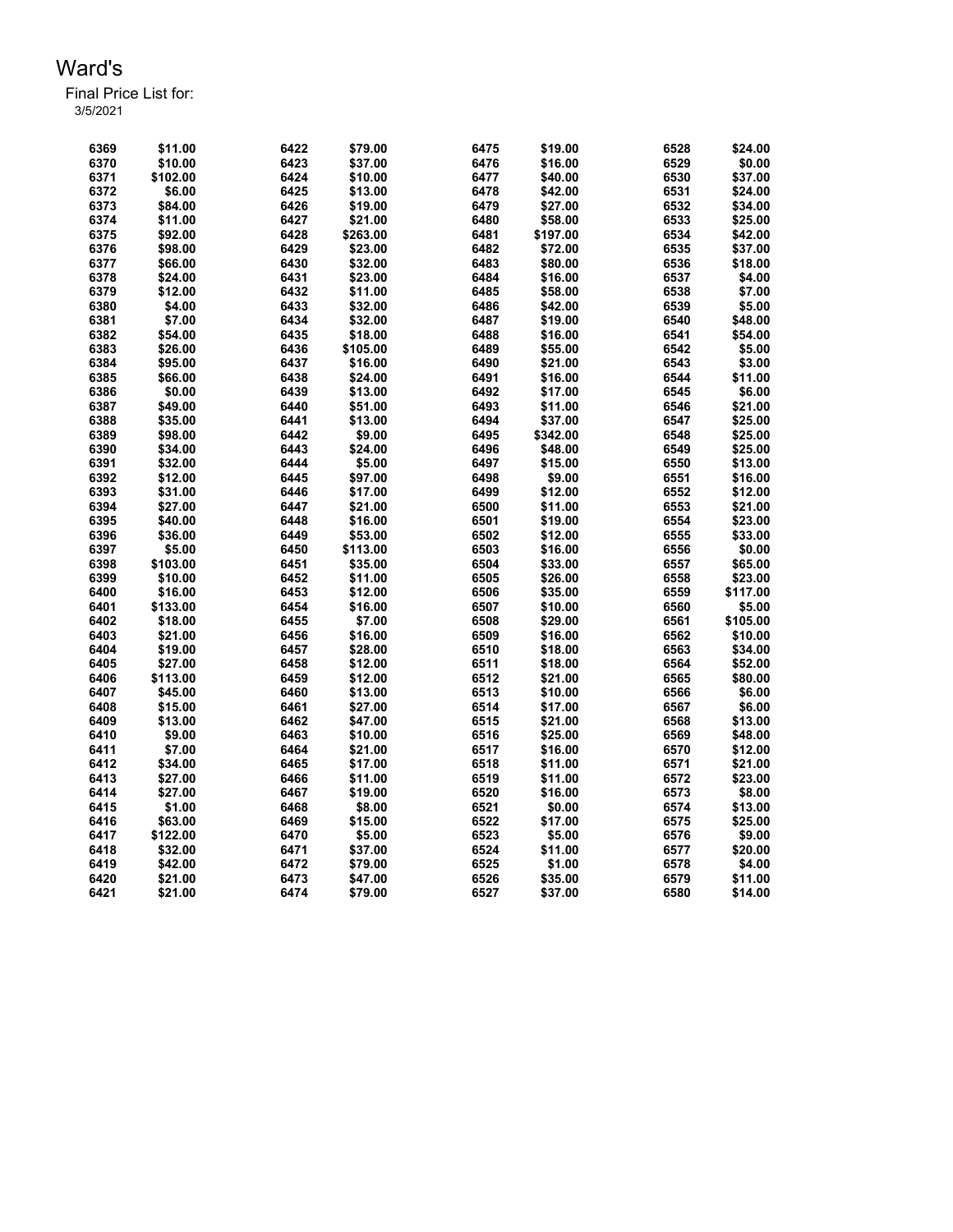| 6581 | \$18.00  | 6634 | \$35.00  | 6687 | \$3.00   | 6740 | \$47.00  |
|------|----------|------|----------|------|----------|------|----------|
| 6582 | \$10.00  | 6635 | \$48.00  | 6688 | \$47.00  | 6741 | \$269.00 |
| 6583 | \$60.00  | 6636 | \$63.00  | 6689 | \$29.00  | 6742 | \$21.00  |
| 6584 | \$324.00 | 6637 | \$24.00  | 6690 | \$6.00   | 6743 | \$8.00   |
| 6585 | \$29.00  | 6638 | \$352.00 | 6691 | \$44.00  | 6744 | \$2.00   |
| 6586 | \$58.00  | 6639 | \$50.00  | 6692 | \$15.00  | 6745 | \$9.00   |
| 6587 | \$3.00   | 6640 | \$28.00  | 6693 | \$8.00   | 6746 | \$6.00   |
| 6588 | \$42.00  | 6641 | \$12.00  | 6694 | \$16.00  | 7010 | \$123.00 |
| 6589 | \$1.00   | 6642 | \$17.00  | 6695 | \$35.00  | 7011 | \$36.00  |
| 6590 | \$16.00  | 6643 | \$6.00   | 6696 | \$0.00   | 7012 | \$69.00  |
| 6591 | \$28.00  | 6644 | \$12.00  | 6697 | \$84.00  | 7013 | \$107.00 |
| 6592 | \$9.00   | 6645 | \$65.00  | 6698 | \$24.00  | 7014 | \$40.00  |
| 6593 | \$45.00  | 6646 | \$4.00   | 6699 | \$80.00  | 7015 | \$17.00  |
| 6594 | \$53.00  | 6647 | \$2.00   | 6700 | \$7.00   | 7016 | \$57.00  |
| 6595 | \$50.00  | 6648 | \$24.00  | 6701 | \$56.00  | 7017 | \$133.00 |
| 6596 | \$5.00   | 6649 | \$7.00   | 6702 | \$105.00 | 7018 | \$168.00 |
| 6597 | \$250.00 | 6650 | \$14.00  | 6703 | \$381.00 | 7019 | \$113.00 |
| 6598 | \$159.00 | 6651 | \$2.00   | 6704 | \$248.00 | 7020 | \$138.00 |
| 6599 | \$103.00 | 6652 | \$18.00  | 6705 | \$386.00 | 7021 | \$174.00 |
| 6600 | \$93.00  | 6653 | \$18.00  | 6706 | \$162.00 | 7022 | \$69.00  |
| 6601 | \$23.00  | 6654 | \$29.00  | 6707 | \$152.00 | 7023 | \$209.00 |
| 6602 | \$25.00  | 6655 | \$1.00   | 6708 | \$1.00   | 7024 | \$326.00 |
| 6603 | \$33.00  | 6656 | \$8.00   | 6709 | \$3.00   | 7025 | \$35.00  |
| 6604 | \$40.00  | 6657 | \$7.00   | 6710 | \$32.00  | 7026 | \$41.00  |
| 6605 | \$72.00  | 6658 | \$132.00 | 6711 | \$12.00  | 7027 | \$42.00  |
| 6606 | \$42.00  | 6659 | \$44.00  | 6712 | \$6.00   | 7028 | \$36.00  |
| 6607 | \$51.00  | 6660 | \$8.00   | 6713 | \$56.00  | 7029 | \$42.00  |
| 6608 | \$45.00  | 6661 | \$4.00   | 6714 | \$3.00   | 7030 | \$10.00  |
| 6609 | \$100.00 | 6662 | \$16.00  | 6715 | \$48.00  | 7031 | \$13.00  |
| 6610 | \$111.00 | 6663 | \$80.00  | 6716 | \$65.00  | 7032 | \$13.00  |
| 6611 | \$48.00  | 6664 | \$37.00  | 6717 | \$7.00   | 7033 | \$42.00  |
| 6612 | \$100.00 | 6665 | \$16.00  | 6718 | \$3.00   | 7034 | \$42.00  |
| 6613 | \$51.00  | 6666 | \$42.00  | 6719 | \$53.00  | 7035 | \$10.00  |
| 6614 | \$95.00  | 6667 | \$3.00   | 6720 | \$24.00  | 7036 | \$10.00  |
| 6615 | \$85.00  | 6668 | \$7.00   | 6721 | \$15.00  | 7037 | \$16.00  |
| 6616 | \$425.00 | 6669 | \$41.00  | 6722 | \$37.00  | 7038 | \$37.00  |
| 6617 | \$0.00   | 6670 | \$11.00  | 6723 | \$11.00  | 7039 | \$55.00  |
| 6618 | \$11.00  | 6671 | \$27.00  | 6724 | \$10.00  | 7040 | \$55.00  |
| 6619 | \$4.00   | 6672 | \$8.00   | 6725 | \$47.00  | 7041 | \$32.00  |
| 6620 | \$102.00 | 6673 | \$66.00  | 6726 | \$6.00   | 7042 | \$12.00  |
| 6621 | \$112.00 | 6674 | \$24.00  | 6727 | \$39.00  | 7043 | \$11.00  |
| 6622 | \$12.00  | 6675 | \$20.00  | 6728 | \$1.00   | 7044 | \$51.00  |
| 6623 | \$21.00  | 6676 | \$15.00  | 6729 | \$6.00   | 7045 | \$16.00  |
| 6624 | \$40.00  | 6677 | \$41.00  | 6730 | \$21.00  | 7046 | \$31.00  |
| 6625 | \$27.00  | 6678 | \$79.00  | 6731 | \$60.00  | 7047 | \$63.00  |
| 6626 | \$13.00  | 6679 | \$11.00  | 6732 | \$18.00  | 7048 | \$63.00  |
| 6627 | \$14.00  | 6680 | \$60.00  | 6733 | \$1.00   | 7049 | \$10.00  |
| 6628 | \$7.00   | 6681 | \$178.00 | 6734 | \$27.00  | 7050 | \$15.00  |
| 6629 | \$2.00   | 6682 | \$48.00  | 6735 | \$48.00  | 7051 | \$26.00  |
| 6630 | \$84.00  | 6683 | \$33.00  | 6736 | \$8.00   | 7052 | \$10.00  |
| 6631 | \$21.00  | 6684 | \$1.00   | 6737 | \$35.00  | 7053 | \$105.00 |
| 6632 | \$14.00  | 6685 | \$155.00 | 6738 | \$9.00   | 7054 | \$47.00  |
| 6633 | \$60.00  | 6686 | \$3.00   | 6739 | \$27.00  | 7055 | \$65.00  |
|      |          |      |          |      |          |      |          |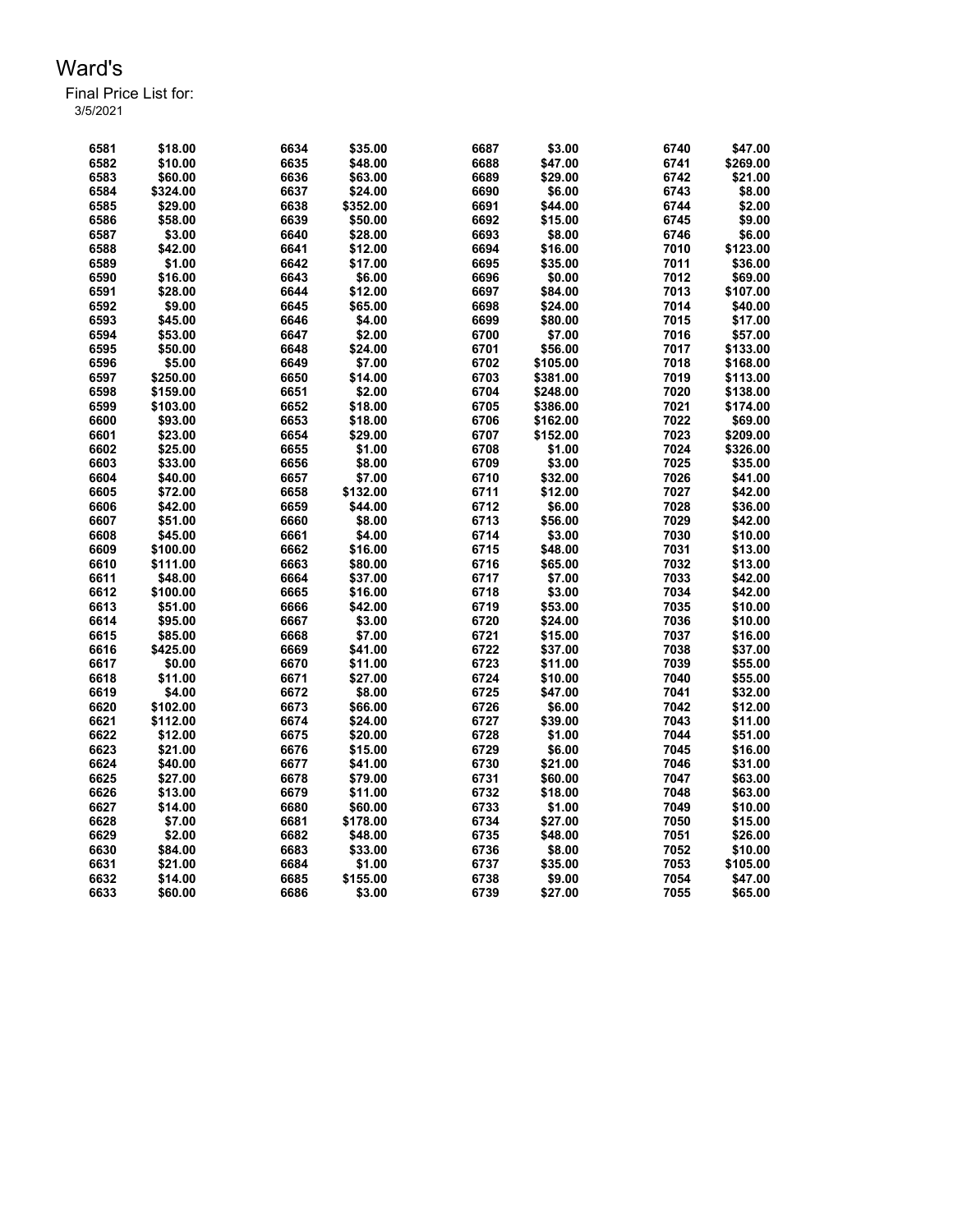| 7056         | \$37.00  | 7109 | \$63.00  | 7162 | \$54.00  | 7215 | \$23.00           |
|--------------|----------|------|----------|------|----------|------|-------------------|
| 7057         | \$63.00  | 7110 | \$27.00  | 7163 | \$6.00   | 7216 | \$42.00           |
| 7058         | \$58.00  | 7111 | \$75.00  | 7164 | \$116.00 | 7217 | \$37.00           |
| 7059         | \$33.00  | 7112 | \$32.00  | 7165 | \$45.00  | 7218 | \$29.00           |
| 7060         | \$10.00  | 7113 | \$27.00  | 7166 | \$28.00  | 7219 | \$13.00           |
| 7061         | \$21.00  | 7114 | \$37.00  | 7167 | \$9.00   | 7220 | \$4.00            |
| 7062         | \$61.00  | 7115 | \$22.00  | 7168 | \$53.00  | 7221 | \$28.00           |
| 7063         | \$37.00  | 7116 | \$4.00   | 7169 | \$42.00  | 7222 | \$10.00           |
| 7064         | \$35.00  | 7117 | \$44.00  | 7170 | \$5.00   | 7223 | \$37.00           |
| 7065         | \$63.00  | 7118 | \$42.00  | 7171 | \$8.00   | 7224 | \$20.00           |
| 7066         | \$62.00  | 7119 | \$27.00  | 7172 | \$121.00 | 7225 | \$1.00            |
| 7067         | \$54.00  | 7120 | \$27.00  | 7173 | \$21.00  | 7226 | \$32.00           |
| 7068         | \$24.00  | 7121 | \$19.00  | 7174 | \$0.00   | 7227 | \$0.00            |
| 7069         | \$59.00  | 7122 | \$17.00  | 7175 | \$63.00  | 7228 | \$23.00           |
| 7070         | \$9.00   | 7123 | \$35.00  | 7176 | \$14.00  | 7229 | \$0.00            |
| 7071         | \$45.00  | 7124 | \$8.00   | 7177 | \$45.00  | 7230 | \$1.00            |
| 7072         | \$5.00   | 7125 | \$3.00   | 7178 | \$79.00  | 7231 | \$0.00            |
| 7073         | \$25.00  | 7126 | \$10.00  | 7179 | \$34.00  | 7232 | \$1.00            |
| 7074         | \$10.00  | 7127 | \$6.00   | 7180 | \$98.00  | 7233 | \$2.00            |
| 7075         | \$21.00  | 7128 | \$5.00   | 7181 | \$58.00  | 7234 | \$0.00            |
| 7076         | \$21.00  | 7129 | \$47.00  | 7182 | \$32.00  | 7235 | \$9.00            |
| 7077         | \$63.00  | 7130 | \$8.00   | 7183 | \$8.00   | 7236 | \$0.00            |
| 7078         | \$24.00  | 7131 | \$21.00  | 7184 | \$55.00  | 7237 | \$34.00           |
| 7079         | \$37.00  | 7132 | \$16.00  | 7185 | \$87.00  | 7238 | \$0.00            |
| 7080         | \$31.00  | 7133 | \$155.00 | 7186 | \$63.00  | 7239 | \$19.00           |
| 7081         | \$40.00  | 7134 | \$7.00   | 7187 | \$30.00  | 7240 | \$4.00            |
| 7082         | \$17.00  | 7135 | \$6.00   | 7188 | \$3.00   | 7241 | \$9.00            |
| 7083         | \$23.00  | 7136 | \$21.00  | 7189 | \$21.00  | 7242 | \$14.00           |
| 7084         | \$27.00  | 7137 | \$40.00  | 7190 | \$86.00  | 7243 | \$29.00           |
| 7085         | \$12.00  | 7138 | \$71.00  | 7191 | \$5.00   | 7244 | \$50.00           |
| 7086         | \$11.00  | 7139 | \$92.00  | 7192 | \$0.00   | 7245 | \$27.00           |
| 7087         | \$27.00  | 7140 | \$32.00  | 7193 | \$42.00  | 7246 | \$48.00           |
| 7088         | \$37.00  | 7141 | \$19.00  | 7194 | \$5.00   | 7247 | \$16.00           |
| 7089         | \$58.00  | 7142 | \$4.00   | 7195 | \$1.00   | 7248 | \$27.00           |
| 7090         | \$27.00  | 7143 | \$20.00  | 7196 | \$11.00  | 7249 | \$233.00          |
| 7091         | \$170.00 | 7144 | \$9.00   | 7197 | \$12.00  | 7250 | \$6.00            |
| 7092         | \$16.00  | 7145 | \$14.00  | 7198 | \$35.00  | 7251 | \$27.00           |
| 7093         | \$23.00  | 7146 | \$69.00  | 7199 | \$47.00  | 7252 | \$55.00           |
| 7094         | \$16.00  | 7147 | \$29.00  | 7200 | \$44.00  | 7253 |                   |
| 7095         |          | 7148 |          | 7201 |          | 7254 | \$6.00<br>\$17.00 |
|              | \$11.00  | 7149 | \$11.00  |      | \$7.00   |      |                   |
| 7096<br>7097 | \$6.00   |      | \$79.00  | 7202 | \$29.00  | 7255 | \$16.00           |
|              | \$90.00  | 7150 | \$79.00  | 7203 | \$158.00 | 7256 | \$79.00           |
| 7098         | \$16.00  | 7151 | \$16.00  | 7204 | \$37.00  | 7257 | \$16.00           |
| 7099         | \$42.00  | 7152 | \$59.00  | 7205 | \$24.00  | 7258 | \$16.00           |
| 7100         | \$48.00  | 7153 | \$6.00   | 7206 | \$34.00  | 7259 | \$6.00            |
| 7101         | \$81.00  | 7154 | \$79.00  | 7207 | \$27.00  | 7260 | \$21.00           |
| 7102         | \$81.00  | 7155 | \$50.00  | 7208 | \$10.00  | 7261 | \$11.00           |
| 7103         | \$60.00  | 7156 | \$69.00  | 7209 | \$4.00   | 7262 | \$40.00           |
| 7104         | \$37.00  | 7157 | \$15.00  | 7210 | \$4.00   | 7263 | \$34.00           |
| 7105         | \$37.00  | 7158 | \$0.00   | 7211 | \$4.00   | 7264 | \$16.00           |
| 7106         | \$158.00 | 7159 | \$12.00  | 7212 | \$7.00   | 7265 | \$53.00           |
| 7107         | \$31.00  | 7160 | \$23.00  | 7213 | \$6.00   | 7266 | \$9.00            |
| 7108         | \$32.00  | 7161 | \$28.00  | 7214 | \$2.00   | 7267 | \$147.00          |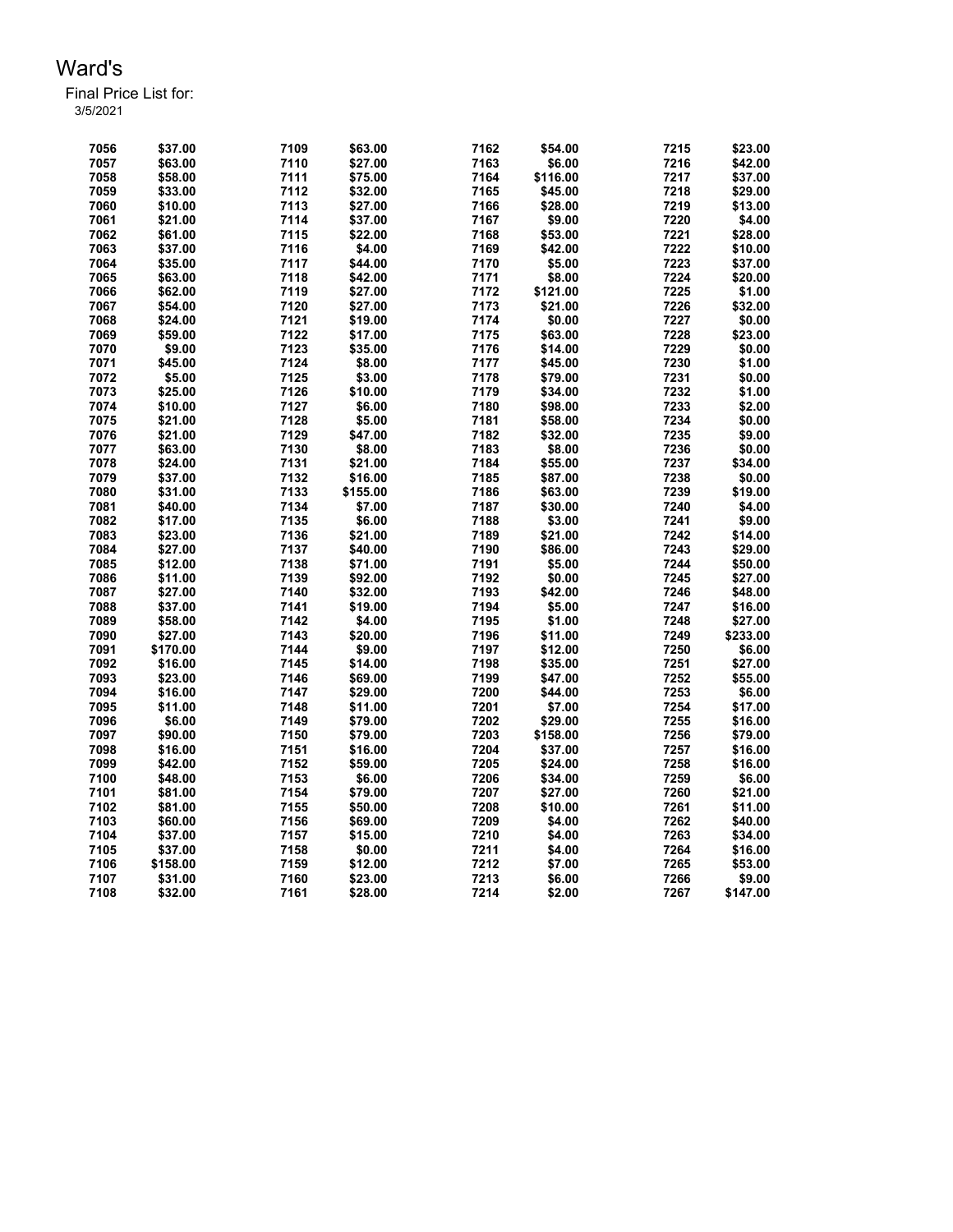| 7268 | \$45.00  | 7321 | \$16.00  | 7374 | \$0.00   | 7427 | \$125.00   |
|------|----------|------|----------|------|----------|------|------------|
| 7269 | \$17.00  | 7322 | \$28.00  | 7375 | \$16.00  | 7428 | \$15.00    |
| 7270 | \$25.00  | 7323 | \$65.00  | 7376 | \$9.00   | 7429 | \$24.00    |
| 7271 | \$73.00  | 7324 | \$37.00  | 7377 | \$12.00  | 7430 | \$105.00   |
| 7272 | \$7.00   | 7325 | \$8.00   | 7378 | \$16.00  | 7431 | \$13.00    |
| 7273 | \$13.00  | 7326 | \$7.00   | 7379 | \$150.00 | 7432 | \$90.00    |
| 7274 | \$26.00  | 7327 | \$109.00 | 7380 | \$63.00  | 7433 | \$90.00    |
| 7275 | \$7.00   | 7328 | \$38.00  | 7381 | \$28.00  | 7434 | \$12.00    |
| 7276 | \$12.00  | 7329 | \$37.00  | 7382 | \$118.00 | 7435 | \$21.00    |
| 7277 |          |      |          | 7383 |          | 7436 |            |
|      | \$37.00  | 7330 | \$21.00  |      | \$1.00   |      | \$1.00     |
| 7278 | \$19.00  | 7331 | \$0.00   | 7384 | \$28.00  | 7437 | \$21.00    |
| 7279 | \$42.00  | 7332 | \$11.00  | 7385 | \$18.00  | 7438 | \$11.00    |
| 7280 | \$11.00  | 7333 | \$1.00   | 7386 | \$7.00   | 7439 | \$19.00    |
| 7281 | \$30.00  | 7334 | \$1.00   | 7387 | \$3.00   | 7440 | \$2.00     |
| 7282 | \$10.00  | 7335 | \$1.00   | 7388 | \$27.00  | 7441 | \$45.00    |
| 7283 | \$13.00  | 7336 | \$58.00  | 7389 | \$80.00  | 7442 | \$24.00    |
| 7284 | \$25.00  | 7337 | \$18.00  | 7390 | \$24.00  | 7443 | \$25.00    |
| 7285 | \$25.00  | 7338 | \$19.00  | 7391 | \$24.00  | 7444 | \$11.00    |
| 7286 | \$11.00  | 7339 | \$39.00  | 7392 | \$30.00  | 7445 | \$21.00    |
| 7287 | \$27.00  | 7340 | \$13.00  | 7393 | \$17.00  | 7446 | \$14.00    |
| 7288 | \$107.00 | 7341 |          | 7394 |          | 7447 |            |
|      |          |      | \$35.00  |      | \$29.00  |      | \$53.00    |
| 7289 | \$53.00  | 7342 | \$1.00   | 7395 | \$32.00  | 7448 | \$11.00    |
| 7290 | \$32.00  | 7343 | \$28.00  | 7396 | \$28.00  | 7449 | \$3.00     |
| 7291 | \$6.00   | 7344 | \$8.00   | 7397 | \$31.00  | 7450 | \$1.00     |
| 7292 | \$10.00  | 7345 | \$11.00  | 7398 | \$56.00  | 7451 | \$5.00     |
| 7293 | \$32.00  | 7346 | \$49.00  | 7399 | \$27.00  | 7452 | \$6.00     |
| 7294 | \$6.00   | 7347 | \$32.00  | 7400 | \$27.00  | 8010 | \$7,000.00 |
| 7295 | \$9.00   | 7348 | \$95.00  | 7401 | \$26.00  | 8011 | \$1,890.00 |
| 7296 | \$12.00  | 7349 | \$163.00 | 7402 | \$14.00  | 8012 | \$2,100.00 |
| 7297 | \$1.00   | 7350 | \$16.00  | 7403 | \$24.00  | 8013 | \$1,911.00 |
| 7298 | \$21.00  | 7351 | \$12.00  | 7404 | \$24.00  | 8014 | \$2,048.00 |
| 7299 | \$2.00   | 7352 | \$30.00  | 7405 | \$63.00  | 8015 | \$1,129.00 |
|      |          |      |          |      |          |      |            |
| 7300 | \$5.00   | 7353 | \$29.00  | 7406 | \$6.00   | 8016 | \$1,824.00 |
| 7301 | \$24.00  | 7354 | \$42.00  | 7407 | \$12.00  | 8017 | \$2,625.00 |
| 7302 | \$24.00  | 7355 | \$3.00   | 7408 | \$11.00  | 8018 | \$1,269.00 |
| 7303 | \$32.00  | 7356 | \$66.00  | 7409 | \$48.00  | 8019 | \$5,500.00 |
| 7304 | \$19.00  | 7357 | \$27.00  | 7410 | \$27.00  | 8020 | \$788.00   |
| 7305 | \$35.00  | 7358 | \$32.00  | 7411 | \$16.00  | 8021 | \$239.00   |
| 7306 | \$74.00  | 7359 | \$21.00  | 7412 | \$79.00  | 8022 | \$158.00   |
| 7307 | \$29.00  | 7360 | \$48.00  | 7413 | \$36.00  | 8023 | \$90.00    |
| 7308 | \$2.00   | 7361 | \$93.00  | 7414 | \$6.00   | 8024 | \$2,478.00 |
| 7309 | \$252.00 | 7362 | \$27.00  | 7415 | \$3.00   | 8025 | \$3,300.00 |
| 7310 | \$23.00  | 7363 | \$58.00  | 7416 | \$50.00  | 8026 | \$2,811.00 |
| 7311 | \$6.00   | 7364 | \$53.00  | 7417 | \$18.00  | 8027 | \$2,800.00 |
| 7312 | \$91.00  | 7365 | \$10.00  | 7418 | \$26.00  | 8028 | \$2,762.00 |
|      |          |      |          |      |          |      |            |
| 7313 | \$32.00  | 7366 | \$3.00   | 7419 | \$132.00 | 8029 | \$1,050.00 |
| 7314 | \$3.00   | 7367 | \$11.00  | 7420 | \$65.00  | 8030 | \$2,310.00 |
| 7315 | \$39.00  | 7368 | \$14.00  | 7421 | \$30.00  | 8031 | \$449.00   |
| 7316 | \$9.00   | 7369 | \$24.00  | 7422 | \$3.00   | 8032 | \$300.00   |
| 7317 | \$6.00   | 7370 | \$21.00  | 7423 | \$48.00  | 8033 | \$51.00    |
| 7318 | \$36.00  | 7371 | \$13.00  | 7424 | \$18.00  | 8034 | \$1,575.00 |
| 7319 | \$126.00 | 7372 | \$6.00   | 7425 | \$1.00   | 8035 | \$734.00   |
| 7320 | \$33.00  | 7373 | \$5.00   | 7426 | \$80.00  | 8036 | \$427.00   |
|      |          |      |          |      |          |      |            |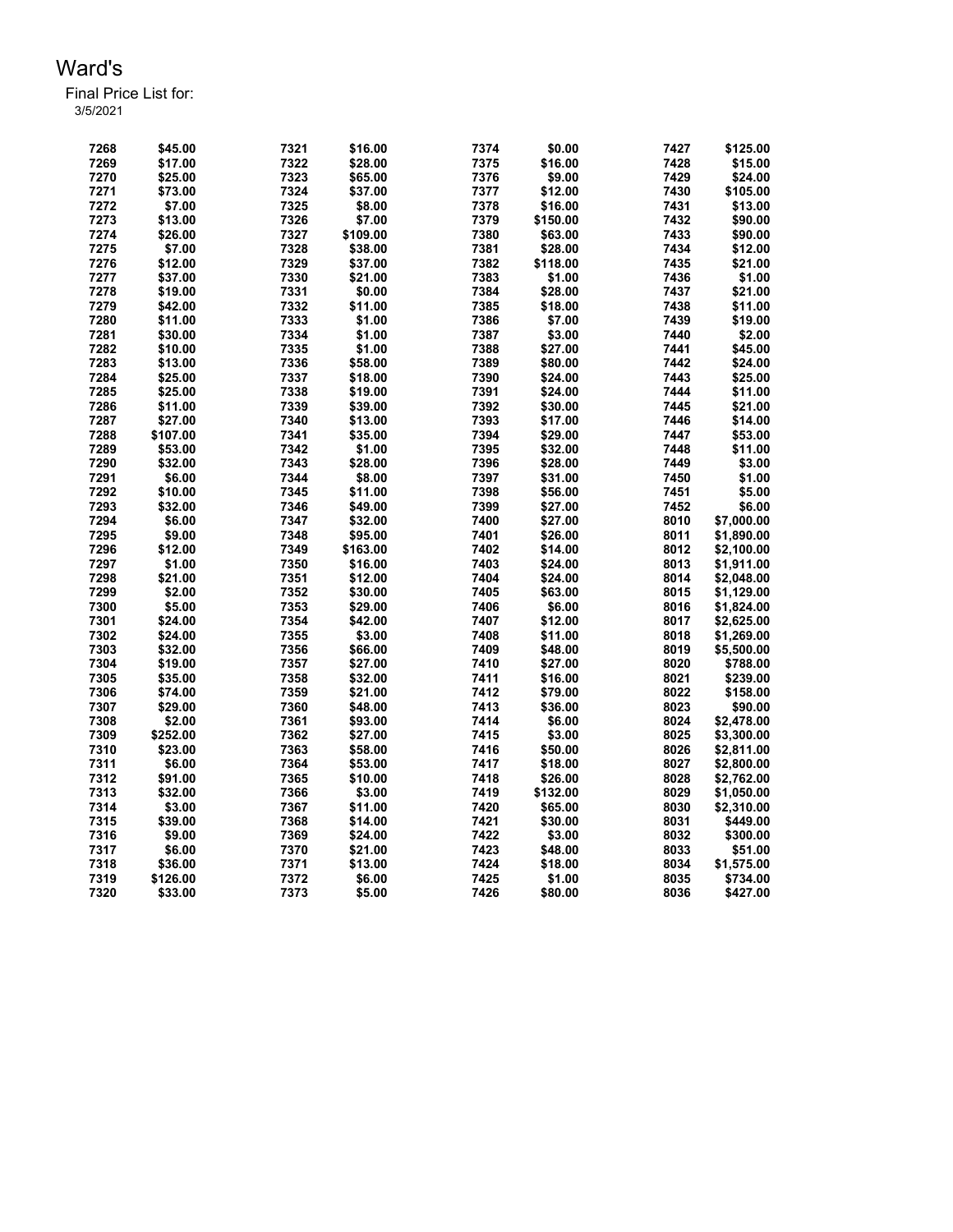Final Price List for: 3/5/2021

> \$651.00 8090 \$47.00 9022 \$17.00 9075 \$50.00 \$369.00 8091 \$6.00 9023 \$14.00 9076 \$126.00 \$1,500.00 8092 \$18.00 9024 \$39.00 9077 \$25.00 \$500.00 8093 \$27.00 9025 \$56.00 9078 \$0.00 \$130.00 8094 \$5.00 9026 \$27.00 9079 \$0.00 \$277.00 8095 \$5.00 9027 \$15.00 9080 \$70.00 \$244.00 8096 \$13.00 9028 \$105.00 9081 \$37.00 \$971.00 8097 \$5.00 9029 \$147.00 9082 \$16.00 \$525.00 8098 \$8.00 9030 \$58.00 9083 \$37.00 \$536.00 8099 \$6.00 9031 \$363.00 9084 \$24.00 \$431.00 8100 \$8.00 9032 \$24.00 9085 \$15.00 \$423.00 8101 \$16.00 9033 \$44.00 9086 \$10.00 \$315.00 8102 \$8.00 9034 \$16.00 9087 \$40.00 \$615.00 8103 \$11.00 9035 \$104.00 9088 \$15.00 \$184.00 8104 \$19.00 9036 \$54.00 9089 \$25.00 \$636.00 8105 \$42.00 9037 \$25.00 9090 \$0.00 \$1,000.00 8106 \$16.00 9038 \$20.00 9091 \$16.00 \$2,023.00 8107 \$5.00 9039 \$24.00 9092 \$21.00 \$38.00 8108 \$23.00 9040 \$27.00 9093 \$0.00 \$90.00 8109 \$3.00 9041 \$35.00 9094 \$29.00 \$41.00 8110 \$16.00 9042 \$51.00 9095 \$132.00 \$0.00 8111 \$0.00 9043 \$13.00 9096 \$70.00 \$174.00 8112 \$2.00 9044 \$54.00 9097 \$49.00 \$135.00 8113 \$1.00 9045 \$21.00 9098 \$63.00 \$233.00 8114 \$1.00 9046 \$75.00 9099 \$8.00 \$150.00 8115 \$1.00 9047 \$41.00 9100 \$8.00 \$25.00 8116 \$3.00 9048 \$23.00 9101 \$7.00 \$69.00 8117 \$5.00 9049 \$18.00 9102 \$24.00 \$17.00 8118 \$2.00 9050 \$50.00 9103 \$10.00 \$24.00 8119 \$1.00 9051 \$52.00 9104 \$17.00 \$105.00 8120 \$2.00 9052 \$164.00 9105 \$0.00 \$42.00 8121 \$0.00 9053 \$53.00 9106 \$5.00 \$81.00 8122 \$0.00 9054 \$39.00 9107 \$16.00 \$53.00 8123 \$0.00 9055 \$37.00 9108 \$27.00 \$70.00 8124 \$7.00 9056 \$35.00 9109 \$28.00 \$32.00 8125 \$7.00 9057 \$84.00 9110 \$27.00 \$18.00 8126 \$11.00 9058 \$42.00 9111 \$27.00 \$40.00 8127 \$25.00 9059 \$184.00 9112 \$3.00 \$226.00 8128 \$6.00 9060 \$11.00 9113 \$3.00 \$30.00 8129 \$16.00 9061 \$19.00 9114 \$3.00 \$32.00 8130 \$20.00 9062 \$0.00 9115 \$5.00 \$74.00 9010 \$325.00 9063 \$14.00 9116 \$37.00 \$26.00 9011 \$195.00 9064 \$11.00 9117 \$29.00 \$37.00 9012 \$175.00 9065 \$5.00 9118 \$25.00 \$23.00 9013 \$111.00 9066 \$11.00 9119 \$26.00 \$33.00 9014 \$34.00 9067 \$6.00 9120 \$16.00 \$18.00 9015 \$15.00 9068 \$10.00 9121 \$27.00 \$37.00 9016 \$29.00 9069 \$25.00 9122 \$27.00 \$14.00 9017 \$164.00 9070 \$29.00 9123 \$37.00 \$29.00 9018 \$46.00 9071 \$132.00 9124 \$37.00 \$11.00 9019 \$67.00 9072 \$58.00 9125 \$37.00 \$1.00 9020 \$25.00 9073 \$0.00 9126 \$5.00 \$6.00 9021 \$41.00 9074 \$0.00 9127 \$5.00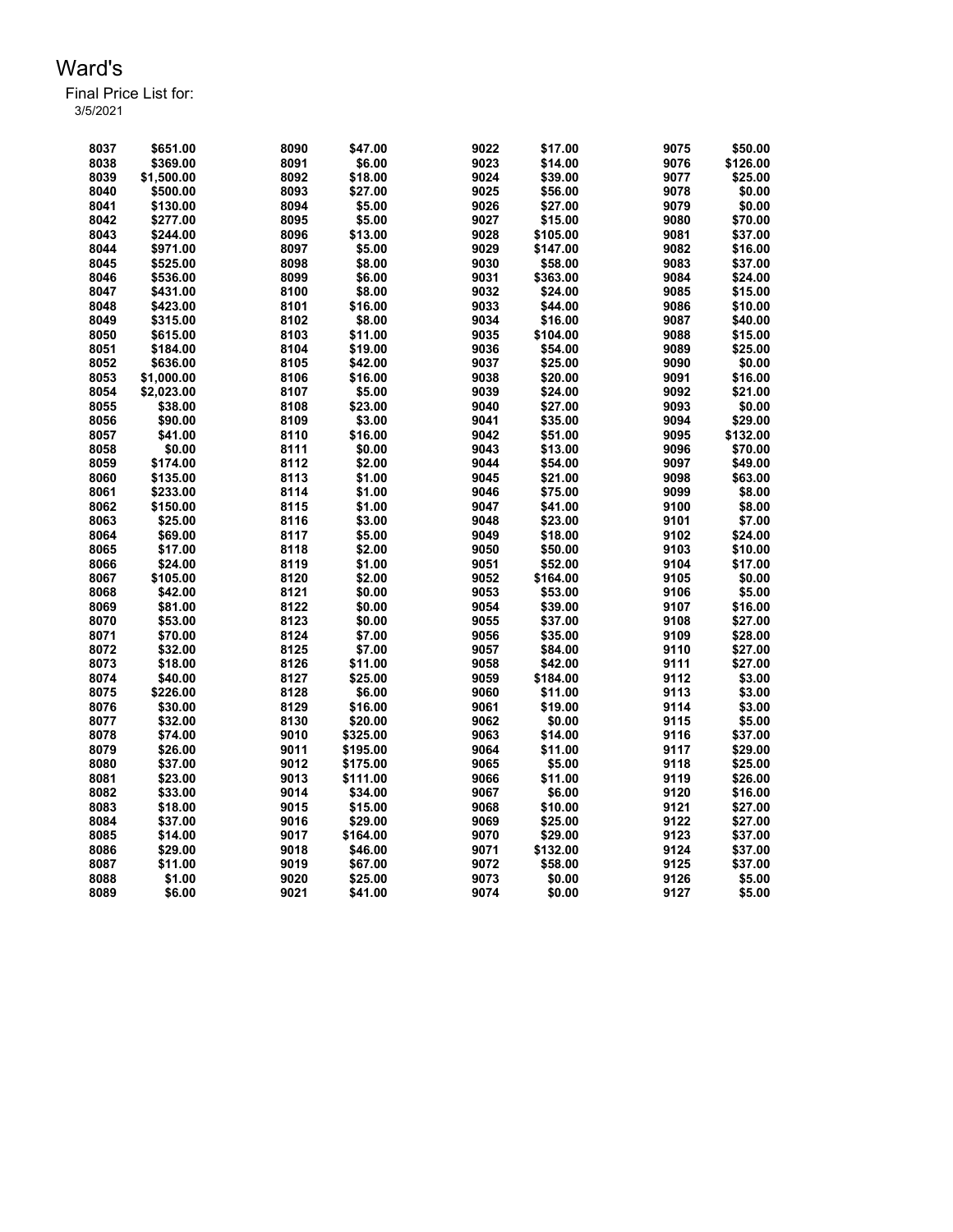| 9128 | \$6.00   | 9181 | \$13.00  | 9234 | \$30.00  | 9287 | \$420.00 |
|------|----------|------|----------|------|----------|------|----------|
| 9129 | \$29.00  | 9182 | \$42.00  | 9235 | \$24.00  | 9288 | \$24.00  |
| 9130 | \$32.00  | 9183 | \$61.00  | 9236 | \$16.00  | 9289 | \$28.00  |
| 9131 | \$21.00  | 9184 | \$37.00  | 9237 | \$13.00  | 9290 | \$12.00  |
| 9132 | \$32.00  | 9185 | \$49.00  | 9238 | \$18.00  | 9291 | \$16.00  |
| 9133 | \$494.00 | 9186 | \$19.00  | 9239 | \$33.00  | 9292 | \$11.00  |
| 9134 | \$192.00 | 9187 | \$12.00  | 9240 | \$111.00 | 9293 | \$27.00  |
| 9135 | \$69.00  | 9188 | \$53.00  | 9241 | \$92.00  | 9294 | \$10.00  |
| 9136 | \$16.00  | 9189 | \$5.00   | 9242 | \$10.00  | 9295 | \$12.00  |
| 9137 | \$110.00 | 9190 | \$13.00  | 9243 | \$8.00   | 9296 | \$40.00  |
| 9138 | \$85.00  | 9191 | \$9.00   | 9244 | \$12.00  | 9297 | \$23.00  |
| 9139 | \$362.00 | 9192 | \$3.00   | 9245 | \$245.00 | 9298 | \$21.00  |
| 9140 | \$48.00  | 9193 | \$16.00  | 9246 | \$53.00  | 9299 | \$17.00  |
| 9141 | \$53.00  | 9194 | \$8.00   | 9247 | \$82.00  | 9300 | \$683.00 |
| 9142 | \$29.00  | 9195 | \$0.00   | 9248 | \$32.00  | 9301 | \$25.00  |
| 9143 | \$33.00  | 9196 | \$0.00   | 9249 | \$70.00  | 9302 | \$21.00  |
| 9144 | \$37.00  | 9197 | \$20.00  | 9250 | \$24.00  | 9303 | \$30.00  |
| 9145 | \$168.00 | 9198 | \$210.00 | 9251 | \$24.00  | 9304 | \$40.00  |
| 9146 | \$109.00 | 9199 | \$33.00  | 9252 | \$79.00  | 9305 | \$16.00  |
| 9147 | \$0.00   | 9200 | \$37.00  | 9253 | \$98.00  | 9306 | \$29.00  |
| 9148 | \$21.00  | 9201 | \$22.00  | 9254 | \$105.00 | 9307 | \$25.00  |
| 9149 | \$168.00 | 9202 | \$105.00 | 9255 | \$81.00  | 9308 | \$29.00  |
| 9150 | \$33.00  | 9203 | \$105.00 | 9256 | \$83.00  | 9309 | \$11.00  |
| 9151 | \$20.00  | 9204 | \$27.00  | 9257 | \$41.00  | 9310 | \$18.00  |
| 9152 | \$40.00  | 9205 | \$164.00 | 9258 | \$142.00 | 9311 | \$205.00 |
| 9153 | \$173.00 | 9206 | \$11.00  | 9259 | \$146.00 | 9312 | \$525.00 |
| 9154 | \$21.00  | 9207 | \$10.00  | 9260 | \$11.00  | 9313 | \$343.00 |
| 9155 | \$20.00  | 9208 | \$10.00  | 9261 | \$32.00  | 9314 | \$287.00 |
| 9156 | \$31.00  | 9209 | \$80.00  | 9262 | \$105.00 | 9315 | \$88.00  |
| 9157 | \$134.00 | 9210 | \$0.00   | 9263 | \$38.00  | 9316 | \$17.00  |
| 9158 | \$125.00 | 9211 | \$11.00  | 9264 | \$304.00 | 9317 | \$405.00 |
| 9159 | \$58.00  | 9212 | \$24.00  | 9265 | \$69.00  | 9318 | \$228.00 |
| 9160 | \$125.00 | 9213 | \$3.00   | 9266 | \$35.00  | 9319 | \$245.00 |
| 9161 | \$86.00  | 9214 | \$293.00 | 9267 | \$74.00  | 9320 | \$29.00  |
| 9162 | \$58.00  | 9215 | \$5.00   | 9268 | \$63.00  | 9321 | \$24.00  |
| 9163 | \$40.00  | 9216 | \$0.00   | 9269 | \$48.00  | 9322 | \$25.00  |
| 9164 | \$21.00  | 9217 | \$11.00  | 9270 | \$33.00  | 9323 | \$19.00  |
| 9165 | \$42.00  | 9218 | \$15.00  | 9271 | \$1.00   | 9324 | \$53.00  |
| 9166 | \$6.00   | 9219 | \$12.00  | 9272 | \$22.00  | 9325 | \$25.00  |
| 9167 | \$8.00   | 9220 | \$42.00  | 9273 | \$189.00 | 9326 | \$69.00  |
| 9168 | \$100.00 | 9221 | \$58.00  | 9274 | \$150.00 | 9327 | \$51.00  |
| 9169 | \$10.00  | 9222 | \$48.00  | 9275 | \$79.00  | 9328 | \$90.00  |
| 9170 | \$40.00  | 9223 | \$74.00  | 9276 | \$20.00  | 9329 | \$69.00  |
| 9171 | \$320.00 | 9224 | \$55.00  | 9277 | \$16.00  | 9330 | \$69.00  |
| 9172 | \$210.00 | 9225 | \$8.00   | 9278 | \$18.00  | 9331 | \$85.00  |
| 9173 | \$132.00 | 9226 | \$11.00  | 9279 | \$18.00  | 9332 | \$7.00   |
| 9174 | \$342.00 | 9227 | \$54.00  | 9280 | \$1.00   | 9333 | \$35.00  |
| 9175 | \$122.00 | 9228 | \$50.00  | 9281 | \$74.00  | 9334 | \$21.00  |
| 9176 | \$58.00  | 9229 | \$22.00  | 9282 | \$237.00 | 9335 | \$12.00  |
| 9177 | \$47.00  | 9230 | \$14.00  | 9283 | \$935.00 | 9336 | \$35.00  |
| 9178 | \$17.00  | 9231 | \$420.00 | 9284 | \$750.00 | 9337 | \$47.00  |
| 9179 | \$42.00  | 9232 | \$141.00 | 9285 | \$952.00 | 9338 | \$10.00  |
| 9180 | \$42.00  | 9233 | \$29.00  | 9286 | \$0.00   | 9339 | \$5.00   |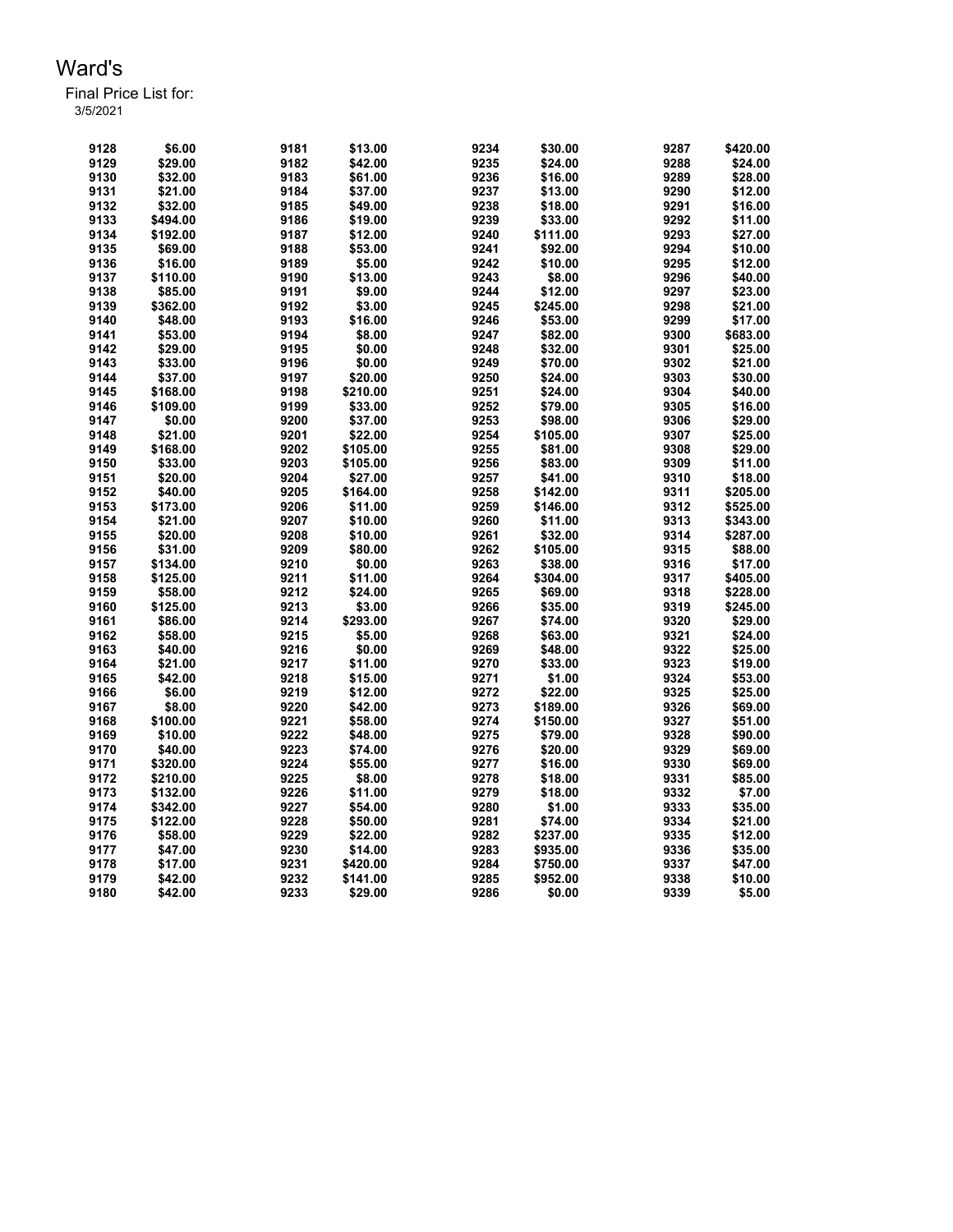| 9340 | \$8.00   | 9393 | \$263.00 | 9446 | \$48.00  | 9499 | \$122.00 |
|------|----------|------|----------|------|----------|------|----------|
| 9341 | \$12.00  | 9394 | \$133.00 | 9447 | \$13.00  | 9500 | \$118.00 |
| 9342 | \$79.00  | 9395 | \$50.00  | 9448 | \$42.00  | 9501 | \$184.00 |
| 9343 | \$18.00  | 9396 | \$237.00 | 9449 | \$37.00  | 9502 | \$42.00  |
| 9344 | \$0.00   | 9397 | \$578.00 | 9450 | \$18.00  | 9503 | \$15.00  |
| 9345 | \$10.00  | 9398 | \$683.00 | 9451 | \$6.00   | 9504 | \$48.00  |
| 9346 | \$42.00  | 9399 | \$387.00 | 9452 | \$12.00  | 9505 | \$32.00  |
| 9347 | \$27.00  | 9400 | \$15.00  | 9453 | \$6.00   | 9506 | \$10.00  |
| 9348 | \$21.00  | 9401 | \$0.00   | 9454 | \$15.00  | 9507 | \$29.00  |
| 9349 | \$8.00   | 9402 | \$46.00  | 9455 | \$24.00  | 9508 | \$5.00   |
| 9350 | \$80.00  | 9403 | \$41.00  | 9456 | \$23.00  | 9509 | \$50.00  |
| 9351 | \$58.00  | 9404 | \$8.00   | 9457 | \$11.00  | 9510 | \$33.00  |
| 9352 | \$22.00  | 9405 | \$949.00 | 9458 | \$7.00   | 9511 | \$32.00  |
| 9353 | \$8.00   | 9406 | \$952.00 | 9459 | \$10.00  | 9512 | \$50.00  |
| 9354 | \$0.00   | 9407 | \$893.00 | 9460 | \$10.00  | 9513 | \$56.00  |
| 9355 | \$10.00  | 9408 | \$0.00   | 9461 | \$7.00   | 9514 | \$10.00  |
| 9356 | \$7.00   | 9409 | \$0.00   | 9462 | \$0.00   | 9515 | \$15.00  |
| 9357 | \$0.00   | 9410 | \$0.00   | 9463 | \$4.00   | 9516 | \$50.00  |
| 9358 | \$70.00  | 9411 | \$0.00   | 9464 | \$10.00  | 9517 | \$16.00  |
| 9359 | \$10.00  | 9412 | \$0.00   | 9465 | \$33.00  | 9518 | \$129.00 |
| 9360 | \$0.00   | 9413 | \$0.00   | 9466 | \$29.00  | 9519 | \$79.00  |
| 9361 | \$3.00   | 9414 | \$15.00  | 9467 | \$29.00  | 9520 | \$0.00   |
| 9362 | \$20.00  | 9415 | \$15.00  | 9468 | \$53.00  | 9521 | \$0.00   |
| 9363 | \$32.00  | 9416 | \$175.00 | 9469 | \$69.00  | 9522 | \$0.00   |
| 9364 | \$39.00  | 9417 | \$48.00  | 9470 | \$11.00  | 9523 | \$0.00   |
| 9365 | \$24.00  | 9418 | \$51.00  | 9471 | \$63.00  | 9524 | \$0.00   |
| 9366 | \$0.00   | 9419 | \$473.00 | 9472 | \$29.00  | 9525 | \$0.00   |
| 9367 | \$37.00  | 9420 | \$105.00 | 9473 | \$10.00  | 9526 | \$27.00  |
| 9368 | \$0.00   | 9421 | \$41.00  | 9474 | \$34.00  | 9527 | \$12.00  |
| 9369 | \$103.00 | 9422 | \$13.00  | 9475 | \$40.00  | 9528 | \$11.00  |
| 9370 | \$48.00  | 9423 | \$24.00  | 9476 | \$15.00  | 9529 | \$168.00 |
| 9371 | \$21.00  | 9424 | \$158.00 | 9477 | \$10.00  | 9530 | \$163.00 |
| 9372 | \$70.00  | 9425 | \$41.00  | 9478 | \$10.00  | 9531 | \$105.00 |
| 9373 | \$66.00  | 9426 | \$8.00   | 9479 | \$166.00 | 9532 | \$100.00 |
| 9374 | \$37.00  | 9427 | \$132.00 | 9480 | \$17.00  | 9533 | \$9.00   |
| 9375 | \$39.00  | 9428 | \$252.00 | 9481 | \$8.00   | 9534 | \$249.00 |
| 9376 | \$65.00  | 9429 | \$69.00  | 9482 | \$156.00 | 9535 | \$0.00   |
| 9377 | \$120.00 | 9430 | \$53.00  | 9483 | \$50.00  | 9536 | \$50.00  |
| 9378 | \$46.00  | 9431 | \$27.00  | 9484 | \$222.00 | 9537 | \$50.00  |
| 9379 | \$3.00   | 9432 | \$27.00  | 9485 | \$168.00 | 9538 | \$0.00   |
| 9380 | \$420.00 | 9433 | \$33.00  | 9486 | \$160.00 | 9539 | \$105.00 |
| 9381 | \$422.00 | 9434 |          | 9487 |          | 9540 | \$15.00  |
| 9382 |          | 9435 | \$37.00  | 9488 | \$70.00  |      |          |
|      | \$500.00 |      | \$38.00  |      | \$37.00  | 9541 | \$53.00  |
| 9383 | \$210.00 | 9436 | \$50.00  | 9489 | \$27.00  | 9542 | \$51.00  |
| 9384 | \$84.00  | 9437 | \$30.00  | 9490 | \$10.00  | 9543 | \$11.00  |
| 9385 | \$34.00  | 9438 | \$16.00  | 9491 | \$0.00   | 9544 | \$25.00  |
| 9386 | \$20.00  | 9439 | \$17.00  | 9492 | \$14.00  | 9545 | \$5.00   |
| 9387 | \$13.00  | 9440 | \$44.00  | 9493 | \$8.00   | 9546 | \$5.00   |
| 9388 | \$37.00  | 9441 | \$39.00  | 9494 | \$20.00  | 9547 | \$16.00  |
| 9389 | \$0.00   | 9442 | \$4.00   | 9495 | \$25.00  | 9548 | \$27.00  |
| 9390 | \$0.00   | 9443 | \$37.00  | 9496 | \$0.00   | 9549 | \$30.00  |
| 9391 | \$0.00   | 9444 | \$69.00  | 9497 | \$5.00   | 9550 | \$74.00  |
| 9392 | \$104.00 | 9445 | \$15.00  | 9498 | \$30.00  | 9551 | \$44.00  |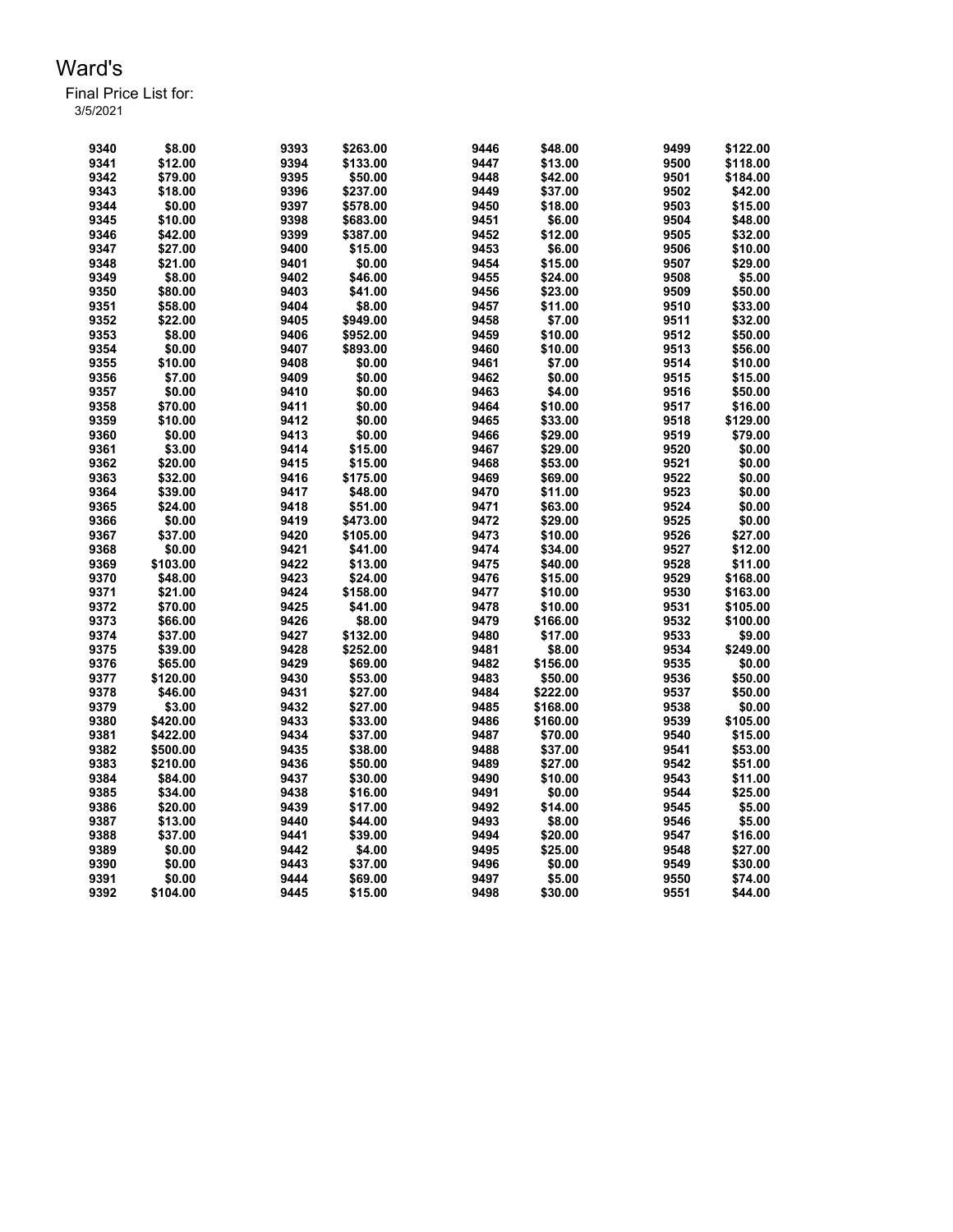Final Price List for: 3/5/2021

> \$18.00 9605 \$15.00 9658 \$87.00 9711 \$0.00 \$68.00 9606 \$11.00 9659 \$100.00 9712 \$0.00 \$12.00 9607 \$5.00 9660 \$6.00 9713 \$5.00 \$919.00 9608 \$23.00 9661 \$0.00 9714 \$0.00 \$0.00 9609 \$30.00 9662 \$5.00 9715 \$298.00 \$17.00 9610 \$81.00 9663 \$11.00 9716 \$195.00 \$25.00 9611 \$34.00 9664 \$17.00 9717 \$368.00 \$16.00 9612 \$32.00 9665 \$0.00 9718 \$198.00 \$27.00 9613 \$39.00 9666 \$6.00 9719 \$70.00 \$105.00 9614 \$11.00 9667 \$35.00 9720 \$121.00 \$142.00 9615 \$10.00 9668 \$73.00 9721 \$39.00 \$174.00 9616 \$10.00 9669 \$63.00 9722 \$81.00 \$105.00 9617 \$29.00 9670 \$0.00 9723 \$16.00 \$16.00 9618 \$35.00 9671 \$5.00 9724 \$10.00 \$17.00 9619 \$37.00 9672 \$0.00 9725 \$81.00 \$10.00 9620 \$12.00 9673 \$5.00 9726 \$210.00 \$37.00 9621 \$18.00 9674 \$5.00 9727 \$21.00 \$8.00 9622 \$10.00 9675 \$0.00 9728 \$23.00 \$53.00 9623 \$35.00 9676 \$90.00 9729 \$81.00 \$16.00 9624 \$11.00 9677 \$0.00 9730 \$28.00 \$19.00 9625 \$27.00 9678 \$23.00 9731 \$53.00 \$35.00 9626 \$6.00 9679 \$45.00 9732 \$21.00 \$0.00 9627 \$5.00 9680 \$5.00 9733 \$21.00 \$313.00 9628 \$8.00 9681 \$17.00 9734 \$17.00 \$97.00 9629 \$11.00 9682 \$20.00 9735 \$34.00 \$42.00 9630 \$5.00 9683 \$37.00 9736 \$40.00 \$35.00 9631 \$8.00 9684 \$27.00 9737 \$21.00 \$600.00 9632 \$3.00 9685 \$8.00 9738 \$13.00 \$40.00 9633 \$10.00 9686 \$5.00 9739 \$5.00 \$94.00 9634 \$5.00 9687 \$10.00 9740 \$6.00 \$552.00 9635 \$10.00 9688 \$10.00 9741 \$8.00 \$10.00 9636 \$3.00 9689 \$32.00 9742 \$5.00 \$111.00 9637 \$37.00 9690 \$11.00 9743 \$132.00 \$37.00 9638 \$30.00 9691 \$0.00 9744 \$12.00 \$41.00 9639 \$53.00 9692 \$5.00 9745 \$12.00 \$166.00 9640 \$5.00 9693 \$9.00 9746 \$19.00 \$100.00 9641 \$14.00 9694 \$19.00 9747 \$8.00 \$200.00 9642 \$3.00 9695 \$5.00 9748 \$6.00 \$40.00 9643 \$10.00 9696 \$5.00 9749 \$79.00 \$0.00 9644 \$25.00 9697 \$6.00 9750 \$37.00 \$50.00 9645 \$13.00 9698 \$0.00 9751 \$39.00 \$24.00 9646 \$12.00 9699 \$0.00 9752 \$37.00 \$9.00 9647 \$47.00 9700 \$4.00 9753 \$36.00 \$53.00 9648 \$6.00 9701 \$10.00 9754 \$35.00 \$52.00 9649 \$0.00 9702 \$184.00 9755 \$34.00 \$48.00 9650 \$14.00 9703 \$30.00 9756 \$36.00 \$3.00 9651 \$35.00 9704 \$0.00 9757 \$32.00 \$0.00 9652 \$12.00 9705 \$10.00 9758 \$33.00 \$10.00 9653 \$31.00 9706 \$10.00 9759 \$37.00 \$246.00 9654 \$28.00 9707 \$16.00 9760 \$34.00 \$10.00 9655 \$24.00 9708 \$6.00 9761 \$35.00 \$15.00 9656 \$53.00 9709 \$27.00 9762 \$36.00 \$0.00 9657 \$5.00 9710 \$53.00 9763 \$53.00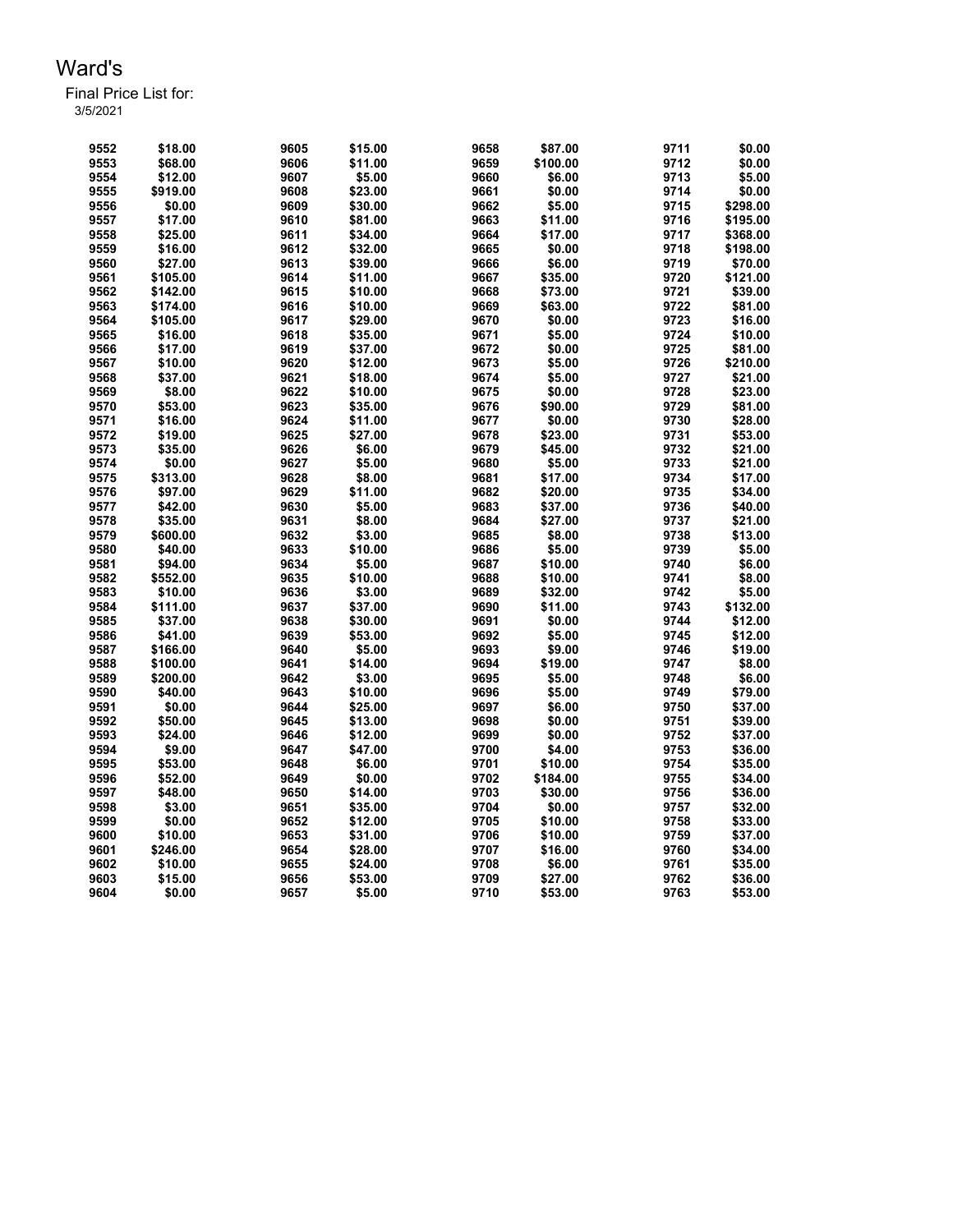| 9764 | \$31.00  | 9817 | \$23.00 | 9870 | \$92.00  | 9923  | \$25.00     |
|------|----------|------|---------|------|----------|-------|-------------|
| 9765 | \$33.00  | 9818 | \$0.00  | 9871 | \$0.00   | 9924  | \$122.00    |
| 9766 | \$32.00  | 9819 | \$5.00  | 9872 | \$85.00  | 9925  | \$111.00    |
| 9767 | \$32.00  | 9820 | \$15.00 | 9873 | \$140.00 | 9926  | \$88.00     |
| 9768 | \$709.00 | 9821 | \$27.00 | 9874 | \$210.00 | 9927  | \$263.00    |
| 9769 | \$142.00 | 9822 | \$53.00 | 9875 | \$53.00  | 9928  | \$0.00      |
| 9770 | \$15.00  | 9823 | \$21.00 | 9876 | \$42.00  | 9929  | \$917.00    |
| 9771 | \$138.00 | 9824 | \$23.00 | 9877 | \$10.00  | 9930  | \$84.00     |
| 9772 | \$59.00  | 9825 | \$7.00  | 9878 | \$210.00 | 9931  | \$137.00    |
| 9773 | \$315.00 | 9826 | \$32.00 | 9879 | \$24.00  | 9932  | \$34.00     |
| 9774 | \$53.00  | 9827 | \$5.00  | 9880 | \$65.00  | 9933  | \$105.00    |
| 9775 | \$51.00  | 9828 | \$28.00 | 9881 | \$20.00  | 9934  | \$118.00    |
| 9776 | \$55.00  | 9829 | \$11.00 | 9882 | \$57.00  | 9935  | \$130.00    |
| 9777 | \$0.00   | 9830 | \$19.00 | 9883 | \$86.00  | 9936  | \$100.00    |
| 9778 | \$0.00   | 9831 | \$0.00  | 9884 | \$20.00  | 9937  | \$170.00    |
| 9779 | \$10.00  | 9832 | \$0.00  | 9885 | \$62.00  | 9938  | \$170.00    |
| 9780 | \$11.00  | 9833 | \$29.00 | 9886 | \$10.00  | 9939  | \$187.00    |
| 9781 | \$0.00   | 9834 | \$0.00  | 9887 | \$16.00  | 9940  | \$184.00    |
| 9782 | \$25.00  | 9835 | \$5.00  | 9888 | \$62.00  | 9941  | \$60.00     |
| 9783 | \$17.00  | 9836 | \$13.00 | 9889 | \$21.00  | 9942  | \$58.00     |
| 9784 | \$24.00  | 9837 | \$0.00  | 9890 | \$29.00  | 9943  | \$57.00     |
| 9785 | \$23.00  | 9838 | \$32.00 | 9891 | \$53.00  | 9944  | \$57.00     |
| 9786 | \$10.00  | 9839 | \$19.00 | 9892 | \$11.00  | 9945  | \$221.00    |
| 9787 | \$39.00  | 9840 | \$6.00  | 9893 | \$10.00  | 9946  | \$221.00    |
| 9788 | \$39.00  | 9841 | \$35.00 | 9894 | \$15.00  | 9947  | \$194.00    |
| 9789 | \$42.00  | 9842 | \$33.00 | 9895 | \$12.00  | 9948  | \$177.00    |
| 9790 | \$37.00  | 9843 | \$35.00 | 9896 | \$11.00  | 9949  | \$210.00    |
| 9791 | \$37.00  | 9844 | \$5.00  | 9897 | \$38.00  | 9950  | \$14.00     |
| 9792 | \$42.00  | 9845 | \$5.00  | 9898 | \$24.00  | 9951  | \$17.00     |
| 9793 | \$42.00  | 9846 | \$19.00 | 9899 | \$53.00  | 9952  | \$42.00     |
| 9794 | \$39.00  | 9847 | \$5.00  | 9900 | \$63.00  | 9953  | \$15.00     |
| 9795 | \$42.00  | 9848 | \$21.00 | 9901 | \$25.00  | 9954  | \$105.00    |
| 9796 | \$42.00  | 9849 | \$69.00 | 9902 | \$60.00  | 9955  | \$29.00     |
| 9797 | \$39.00  | 9850 | \$18.00 | 9903 | \$20.00  | 9956  | \$42.00     |
| 9798 | \$39.00  | 9851 | \$63.00 | 9904 | \$32.00  | 9957  | \$15.00     |
| 9799 | \$38.00  | 9852 | \$19.00 | 9905 | \$95.00  | 9958  | \$11.00     |
| 9800 | \$37.00  | 9853 | \$20.00 | 9906 | \$38.00  | 9959  | \$16.00     |
| 9801 | \$37.00  | 9854 | \$21.00 | 9907 | \$16.00  | 9960  | \$7.00      |
| 9802 | \$45.00  | 9855 | \$19.00 | 9908 | \$79.00  | 10010 | \$22,000.00 |
| 9803 | \$41.00  | 9856 | \$19.00 | 9909 | \$84.00  | 10011 | \$930.00    |
| 9804 | \$42.00  | 9857 | \$20.00 | 9910 | \$69.00  | 10012 | \$34.00     |
| 9805 | \$45.00  | 9858 | \$14.00 | 9911 | \$71.00  | 10013 | \$4,085.00  |
| 9806 | \$42.00  | 9859 | \$0.00  | 9912 | \$8.00   | 10014 | \$105.00    |
| 9807 | \$11.00  | 9860 | \$0.00  | 9913 | \$51.00  | 10015 | \$168.00    |
| 9808 | \$42.00  | 9861 | \$36.00 | 9914 | \$39.00  | 10016 | \$184.00    |
| 9809 | \$42.00  | 9862 | \$13.00 | 9915 | \$32.00  | 10017 | \$154.00    |
| 9810 | \$37.00  | 9863 | \$27.00 | 9916 | \$63.00  | 10018 | \$15.00     |
| 9811 | \$11.00  | 9864 | \$24.00 | 9917 | \$25.00  | 10019 | \$2,363.00  |
| 9812 | \$65.00  | 9865 | \$45.00 | 9918 | \$35.00  | 10020 | \$3,423.00  |
| 9813 | \$29.00  | 9866 | \$16.00 | 9919 | \$19.00  | 10021 | \$2,993.00  |
| 9814 | \$48.00  | 9867 | \$16.00 | 9920 | \$11.00  | 10022 | \$50.00     |
| 9815 | \$101.00 | 9868 | \$27.00 | 9921 | \$24.00  | 10023 | \$158.00    |
| 9816 | \$50.00  | 9869 | \$21.00 | 9922 | \$23.00  | 10024 | \$700.00    |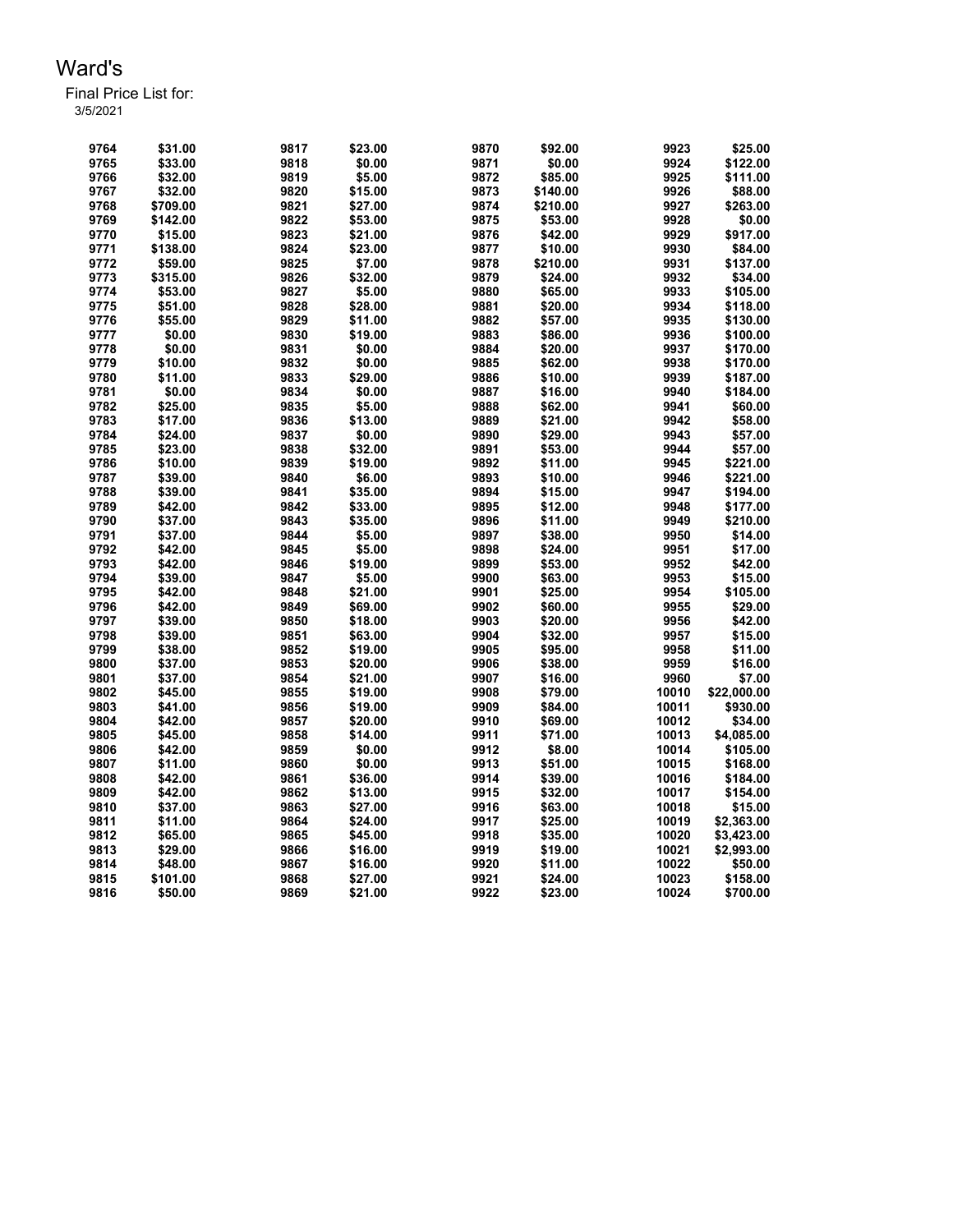| 10025 | \$462.00   | 10078 | \$394.00 | 10131 | \$31.00    | 10184 | \$231.00   |
|-------|------------|-------|----------|-------|------------|-------|------------|
| 10026 | \$2,300.00 | 10079 | \$356.00 | 10132 | \$13.00    | 10185 | \$210.00   |
| 10027 | \$4,250.00 | 10080 | \$265.00 | 10133 | \$32.00    | 10186 | \$241.00   |
| 10028 | \$50.00    | 10081 | \$462.00 | 10134 | \$30.00    | 10187 | \$115.00   |
| 10029 | \$504.00   | 10082 | \$304.00 | 10135 | \$35.00    | 10188 | \$40.00    |
| 10030 | \$494.00   | 10083 | \$300.00 | 10136 | \$28.00    | 10189 | \$69.00    |
| 10031 | \$420.00   | 10084 | \$262.00 | 10137 | \$75.00    | 10190 | \$37.00    |
| 10032 | \$450.00   | 10085 | \$315.00 | 10138 | \$45.00    | 10191 | \$37.00    |
| 10033 | \$473.00   | 10086 | \$368.00 | 10139 | \$100.00   | 10192 | \$53.00    |
| 10034 | \$210.00   | 10087 | \$150.00 | 10140 | \$63.00    | 10193 | \$33.00    |
| 10035 | \$840.00   | 10088 | \$135.00 | 10141 | \$46.00    | 10194 | \$30.00    |
| 10036 | \$294.00   | 10089 | \$250.00 | 10142 | \$63.00    | 10195 | \$32.00    |
| 10037 | \$346.00   | 10090 | \$350.00 | 10143 | \$11.00    | 10196 | \$893.00   |
| 10038 | \$630.00   | 10091 | \$23.00  | 10144 | \$24.00    | 10197 | \$47.00    |
| 10039 | \$650.00   | 10092 | \$32.00  | 10145 | \$16.00    | 10198 | \$237.00   |
| 10040 | \$620.00   | 10093 | \$53.00  | 10146 | \$16.00    | 10199 | \$155.00   |
| 10041 | \$95.00    | 10094 | \$27.00  | 10147 | \$8.00     | 10200 | \$43.00    |
| 10042 | \$184.00   | 10095 | \$30.00  | 10148 | \$34.00    | 10201 | \$37.00    |
| 10043 | \$50.00    | 10096 | \$27.00  | 10149 | \$15.00    | 10202 | \$735.00   |
| 10044 | \$210.00   | 10097 | \$409.00 | 10150 | \$45.00    | 10203 | \$41.00    |
| 10045 | \$29.00    | 10098 | \$350.00 | 10151 | \$44.00    | 10204 | \$65.00    |
| 10046 | \$42.00    | 10099 | \$85.00  | 10152 | \$33.00    | 10205 | \$23.00    |
| 10047 | \$174.00   | 10100 | \$189.00 | 10153 | \$54.00    | 10206 | \$41.00    |
| 10048 | \$67.00    | 10101 | \$170.00 | 10154 | \$18.00    | 10207 | \$56.00    |
| 10049 | \$350.00   | 10102 | \$41.00  | 10155 | \$17.00    | 10208 | \$158.00   |
| 10050 | \$1,743.00 | 10103 | \$53.00  | 10156 | \$21.00    | 10209 | \$122.00   |
| 10051 | \$2,132.00 | 10104 | \$33.00  | 10157 | \$27.00    | 10210 | \$104.00   |
| 10052 | \$5,050.00 | 10105 | \$33.00  | 10158 | \$28.00    | 10211 | \$104.00   |
| 10053 | \$420.00   | 10106 | \$125.00 | 10159 | \$30.00    | 10212 | \$394.00   |
| 10054 | \$263.00   | 10107 | \$53.00  | 10160 | \$16.00    | 10213 | \$405.00   |
| 10055 | \$1,155.00 | 10108 | \$52.00  | 10161 | \$20.00    | 10214 | \$121.00   |
| 10056 | \$260.00   | 10109 | \$35.00  | 10162 | \$15.00    | 10215 | \$130.00   |
| 10057 | \$746.00   | 10110 | \$58.00  | 10163 | \$21.00    | 10216 | \$115.00   |
| 10058 | \$237.00   | 10111 | \$21.00  | 10164 | \$58.00    | 10217 | \$48.00    |
| 10059 | \$200.00   | 10112 | \$32.00  | 10165 | \$11.00    | 10218 | \$39.00    |
| 10060 | \$315.00   | 10113 | \$75.00  | 10166 | \$10.00    | 10219 | \$420.00   |
| 10061 | \$200.00   | 10114 | \$131.00 | 10167 | \$16.00    | 10220 | \$132.00   |
| 10062 | \$226.00   | 10115 | \$32.00  | 10168 | \$32.00    | 10221 | \$132.00   |
| 10063 | \$1,047.00 | 10116 | \$13.00  | 10169 | \$58.00    | 10222 | \$30.00    |
| 10064 | \$415.00   | 10117 | \$12.00  | 10170 | \$126.00   | 10223 | \$37.00    |
| 10065 | \$27.00    | 10118 | \$31.00  | 10171 | \$420.00   | 10224 | \$86.00    |
| 10066 | \$263.00   | 10119 | \$24.00  | 10172 | \$303.00   | 10225 | \$7,560.00 |
| 10067 | \$400.00   | 10120 | \$35.00  | 10173 | \$473.00   | 10226 | \$972.00   |
| 10068 | \$447.00   | 10121 | \$55.00  | 10174 | \$894.00   | 10227 | \$798.00   |
| 10069 | \$998.00   | 10122 | \$58.00  | 10175 | \$158.00   | 10228 | \$315.00   |
| 10070 | \$904.00   | 10123 | \$63.00  | 10176 | \$756.00   | 10229 | \$315.00   |
| 10071 | \$441.00   | 10124 | \$111.00 | 10177 | \$775.00   | 10230 | \$893.00   |
| 10072 | \$594.00   | 10125 | \$32.00  | 10178 | \$105.00   | 10231 | \$800.00   |
| 10073 | \$549.00   | 10126 | \$40.00  | 10179 | \$27.00    | 10232 | \$241.00   |
| 10074 | \$742.00   | 10127 | \$29.00  | 10180 | \$436.00   | 10233 | \$176.00   |
| 10075 | \$195.00   | 10128 | \$30.00  | 10181 | \$44.00    | 10234 | \$175.00   |
| 10076 | \$189.00   | 10129 | \$30.00  | 10182 | \$1,208.00 | 10235 | \$90.00    |
| 10077 | \$263.00   | 10130 | \$27.00  | 10183 | \$122.00   | 10236 | \$92.00    |
|       |            |       |          |       |            |       |            |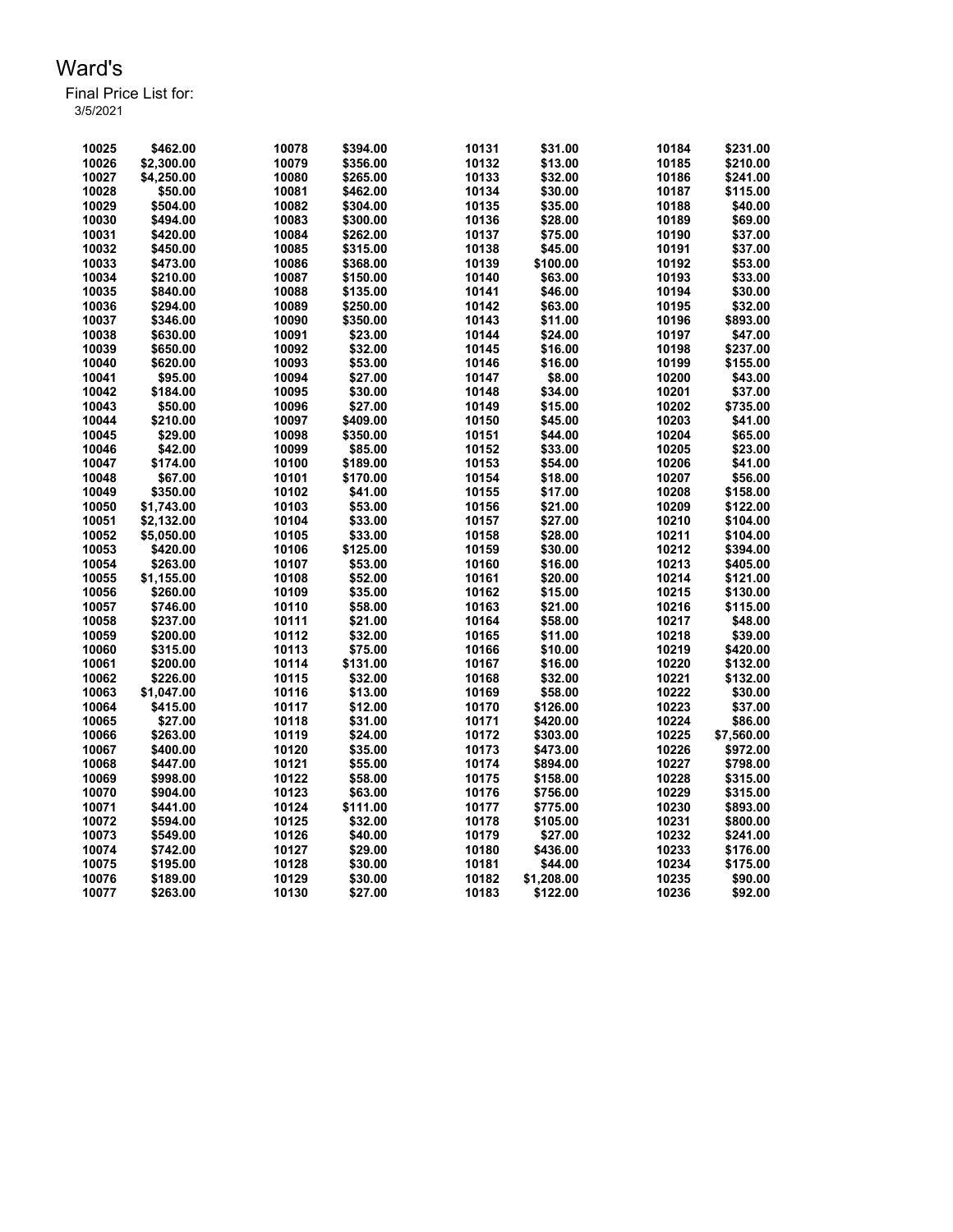| 10237 | \$177.00 | 10290 | \$47.00  | 10343 | \$70.00  | 10396 | \$19.00    |
|-------|----------|-------|----------|-------|----------|-------|------------|
| 10238 | \$71.00  | 10291 | \$31.00  | 10344 | \$72.00  | 10397 | \$15.00    |
| 10239 | \$158.00 | 10292 | \$29.00  | 10345 | \$21.00  | 10398 | \$16.00    |
| 10240 | \$158.00 | 10293 | \$19.00  | 10346 | \$21.00  | 10399 | \$21.00    |
| 10241 | \$111.00 | 10294 | \$11.00  | 10347 | \$21.00  | 10400 | \$40.00    |
| 10242 | \$24.00  | 10295 | \$21.00  | 10348 | \$21.00  | 10401 | \$16.00    |
| 10243 | \$54.00  | 10296 | \$16.00  | 10349 | \$146.00 | 10402 | \$45.00    |
| 10244 | \$69.00  | 10297 | \$15.00  | 10350 | \$321.00 | 10403 | \$38.00    |
| 10245 | \$72.00  | 10298 | \$9.00   | 10351 | \$167.00 | 10404 | \$16.00    |
| 10246 | \$58.00  | 10299 | \$62.00  | 10352 | \$84.00  | 10405 | \$84.00    |
| 10247 | \$67.00  | 10300 | \$10.00  | 10353 | \$84.00  | 10406 | \$11.00    |
| 10248 | \$49.00  | 10301 | \$12.00  | 10354 | \$123.00 | 10407 | \$21.00    |
| 10249 | \$93.00  | 10302 | \$6.00   | 10355 | \$27.00  | 10408 | \$16.00    |
| 10250 | \$300.00 | 10303 | \$17.00  | 10356 | \$70.00  | 10409 | \$17.00    |
| 10251 | \$21.00  | 10304 | \$21.00  | 10357 | \$174.00 | 10410 | \$16.00    |
| 10252 | \$144.00 | 10305 | \$61.00  | 10358 | \$262.00 | 10411 | \$15.00    |
| 10253 | \$66.00  | 10306 | \$7.00   | 10359 | \$34.00  | 10412 | \$6.00     |
| 10254 | \$45.00  | 10307 | \$16.00  | 10360 | \$67.00  | 10413 | \$9.00     |
| 10255 | \$11.00  | 10308 | \$16.00  | 10361 | \$155.00 | 10414 | \$6.00     |
| 10256 | \$26.00  | 10309 | \$11.00  | 10362 | \$88.00  | 10415 | \$10.00    |
| 10257 | \$12.00  | 10310 | \$53.00  | 10363 | \$45.00  | 10416 | \$21.00    |
| 10258 | \$11.00  | 10311 | \$26.00  | 10364 | \$19.00  | 10417 | \$27.00    |
| 10259 | \$28.00  | 10312 | \$50.00  | 10365 | \$31.00  | 10418 | \$47.00    |
| 10260 | \$16.00  | 10313 | \$21.00  | 10366 | \$23.00  | 10419 | \$9.00     |
| 10261 | \$16.00  | 10314 | \$12.00  | 10367 | \$58.00  | 10420 | \$8.00     |
| 10262 | \$23.00  | 10315 | \$17.00  | 10368 | \$13.00  | 10421 | \$17.00    |
| 10263 | \$33.00  | 10316 | \$6.00   | 10369 | \$10.00  | 10422 | \$27.00    |
| 10264 | \$25.00  | 10317 | \$315.00 | 10370 | \$33.00  | 10423 | \$16.00    |
| 10265 | \$37.00  | 10318 | \$252.00 | 10371 | \$30.00  | 10424 | \$18.00    |
| 10266 | \$36.00  | 10319 | \$545.00 | 10372 | \$40.00  | 10425 | \$13.00    |
| 10267 | \$79.00  | 10320 | \$150.00 | 10373 | \$11.00  | 10426 | \$18.00    |
| 10268 | \$19.00  | 10321 | \$93.00  | 10374 | \$10.00  | 10427 | \$65.00    |
| 10269 | \$12.00  | 10322 | \$35.00  | 10375 | \$11.00  | 10428 | \$368.00   |
| 10270 | \$17.00  | 10323 | \$38.00  | 10376 | \$10.00  | 10429 | \$250.00   |
| 10271 | \$13.00  | 10324 | \$302.00 | 10377 | \$27.00  | 10430 | \$4,790.00 |
| 10272 | \$44.00  | 10325 | \$105.00 | 10378 | \$7.00   | 10431 | \$788.00   |
| 10273 | \$13.00  | 10326 | \$84.00  | 10379 | \$7.00   | 10432 | \$107.00   |
| 10274 | \$39.00  | 10327 | \$116.00 | 10380 | \$17.00  | 10433 | \$58.00    |
| 10275 | \$16.00  | 10328 | \$105.00 | 10381 | \$11.00  | 10434 | \$420.00   |
| 10276 | \$45.00  | 10329 | \$195.00 | 10382 | \$20.00  | 10435 | \$63.00    |
| 10277 | \$17.00  | 10330 | \$90.00  | 10383 | \$9.00   | 10436 | \$41.00    |
| 10278 | \$18.00  | 10331 | \$56.00  | 10384 | \$69.00  | 10437 | \$175.00   |
| 10279 | \$12.00  | 10332 | \$42.00  | 10385 | \$35.00  | 10438 | \$36.00    |
| 10280 | \$8.00   | 10333 | \$74.00  | 10386 | \$16.00  | 10439 | \$41.00    |
| 10281 | \$8.00   | 10334 | \$79.00  | 10387 | \$23.00  | 10440 | \$431.00   |
| 10282 | \$9.00   | 10335 | \$107.00 | 10388 | \$8.00   | 10441 | \$210.00   |
| 10283 | \$65.00  | 10336 | \$117.00 | 10389 | \$19.00  | 10442 | \$121.00   |
| 10284 | \$11.00  | 10337 | \$69.00  | 10390 | \$48.00  | 10443 | \$27.00    |
| 10285 | \$12.00  | 10338 | \$0.00   | 10391 | \$4.00   | 10444 | \$143.00   |
| 10286 | \$38.00  | 10339 | \$23.00  | 10392 | \$10.00  | 10445 | \$74.00    |
| 10287 | \$4.00   | 10340 | \$25.00  | 10393 | \$21.00  | 10446 | \$176.00   |
| 10288 | \$32.00  | 10341 | \$420.00 | 10394 | \$39.00  | 10447 | \$447.00   |
| 10289 | \$25.00  | 10342 | \$140.00 | 10395 | \$25.00  | 10448 | \$142.00   |
|       |          |       |          |       |          |       |            |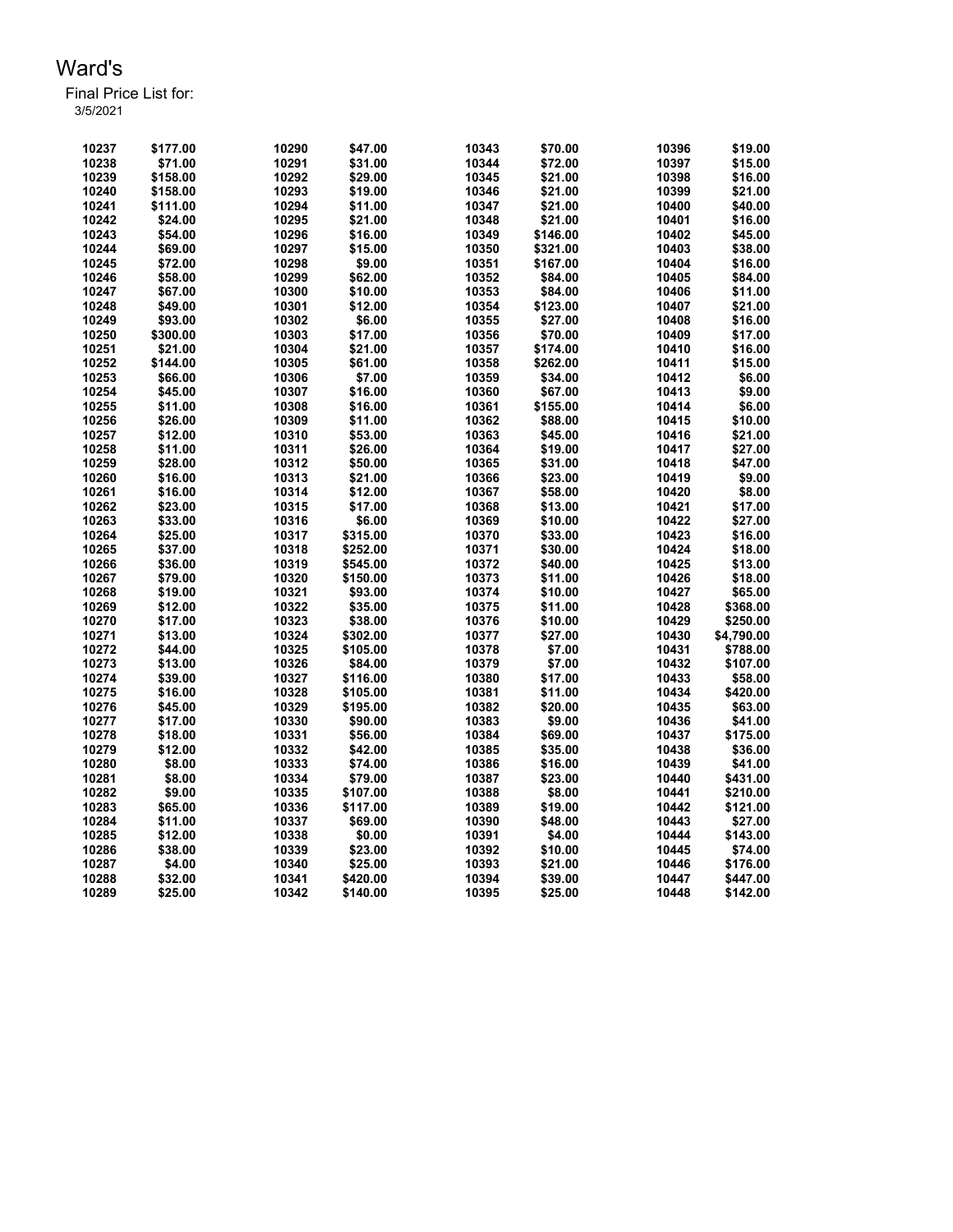| 10449 | \$250.00 | 10502 | \$39.00  | 10555 | \$11.00  | 10608 | \$5.00   |
|-------|----------|-------|----------|-------|----------|-------|----------|
| 10450 | \$167.00 | 10503 | \$37.00  | 10556 | \$11.00  | 10609 | \$29.00  |
| 10451 | \$135.00 | 10504 | \$44.00  | 10557 | \$13.00  | 10610 | \$168.00 |
| 10452 | \$144.00 | 10505 | \$50.00  | 10558 | \$9.00   | 10611 | \$14.00  |
| 10453 | \$177.00 | 10506 | \$29.00  | 10559 | \$6.00   | 10612 | \$17.00  |
| 10454 | \$58.00  | 10507 | \$30.00  | 10560 | \$24.00  | 10613 | \$7.00   |
| 10455 | \$26.00  | 10508 | \$31.00  | 10561 | \$9.00   | 10614 | \$7.00   |
| 10456 | \$25.00  | 10509 | \$99.00  | 10562 | \$7.00   | 10615 | \$16.00  |
| 10457 | \$23.00  | 10510 | \$29.00  | 10563 | \$17.00  | 10616 | \$20.00  |
| 10458 | \$149.00 | 10511 | \$132.00 | 10564 | \$11.00  | 10617 | \$17.00  |
| 10459 | \$63.00  | 10512 | \$105.00 | 10565 | \$11.00  | 10618 | \$23.00  |
| 10460 | \$27.00  | 10513 | \$44.00  | 10566 | \$5.00   | 10619 | \$13.00  |
| 10461 | \$37.00  | 10514 | \$30.00  | 10567 | \$8.00   | 10620 | \$168.00 |
| 10462 | \$63.00  | 10515 | \$37.00  | 10568 | \$12.00  | 10621 | \$38.00  |
| 10463 | \$132.00 | 10516 | \$26.00  | 10569 | \$11.00  | 10622 | \$29.00  |
| 10464 | \$30.00  | 10517 | \$25.00  | 10570 | \$11.00  | 10623 | \$41.00  |
| 10465 | \$159.00 | 10518 | \$19.00  | 10571 | \$20.00  | 10624 | \$27.00  |
| 10466 | \$150.00 | 10519 | \$25.00  | 10572 | \$13.00  | 10625 | \$13.00  |
| 10467 | \$571.00 | 10520 | \$7.00   | 10573 | \$8.00   | 10626 | \$28.00  |
| 10468 | \$550.00 | 10521 | \$11.00  | 10574 | \$17.00  | 10627 | \$63.00  |
| 10469 | \$368.00 | 10522 | \$24.00  | 10575 | \$32.00  | 10628 | \$32.00  |
| 10470 | \$145.00 | 10523 | \$9.00   | 10576 | \$14.00  | 10629 | \$74.00  |
| 10471 | \$189.00 | 10524 | \$11.00  | 10577 | \$24.00  | 10630 | \$105.00 |
| 10472 | \$70.00  | 10525 | \$14.00  | 10578 | \$22.00  | 10631 | \$23.00  |
| 10473 | \$70.00  | 10526 | \$9.00   | 10579 | \$6.00   | 10632 | \$104.00 |
| 10474 | \$47.00  | 10527 | \$19.00  | 10580 | \$25.00  | 10633 | \$37.00  |
| 10475 | \$105.00 | 10528 | \$9.00   | 10581 | \$9.00   | 10634 | \$36.00  |
| 10476 | \$31.00  | 10529 | \$15.00  | 10582 | \$27.00  | 10635 | \$19.00  |
| 10477 | \$210.00 | 10530 | \$10.00  | 10583 | \$23.00  | 10636 | \$21.00  |
| 10478 | \$84.00  | 10531 | \$30.00  | 10584 | \$25.00  | 10637 | \$15.00  |
| 10479 | \$175.00 | 10532 | \$39.00  | 10585 | \$17.00  | 10638 | \$11.00  |
| 10480 | \$40.00  | 10533 | \$32.00  | 10586 | \$42.00  | 10639 | \$26.00  |
| 10481 | \$27.00  | 10534 | \$21.00  | 10587 | \$11.00  | 10640 | \$14.00  |
| 10482 | \$525.00 | 10535 | \$18.00  | 10588 | \$8.00   | 10641 | \$24.00  |
| 10483 | \$350.00 | 10536 | \$34.00  | 10589 | \$30.00  | 10642 | \$13.00  |
| 10484 | \$105.00 | 10537 | \$24.00  | 10590 | \$18.00  | 10643 | \$23.00  |
| 10485 | \$88.00  | 10538 | \$10.00  | 10591 | \$21.00  | 10644 | \$19.00  |
| 10486 | \$118.00 | 10539 | \$16.00  | 10592 | \$27.00  | 10645 | \$24.00  |
| 10487 | \$170.00 | 10540 | \$16.00  | 10593 | \$240.00 | 10646 | \$16.00  |
| 10488 | \$175.00 | 10541 | \$26.00  | 10594 | \$294.00 | 10647 | \$16.00  |
| 10489 | \$95.00  | 10542 | \$16.00  | 10595 | \$92.00  | 10648 | \$24.00  |
| 10490 | \$25.00  | 10543 | \$14.00  | 10596 | \$33.00  | 10649 | \$17.00  |
| 10491 | \$54.00  | 10544 | \$14.00  | 10597 | \$59.00  | 10650 | \$15.00  |
| 10492 | \$66.00  | 10545 | \$24.00  | 10598 | \$47.00  | 10651 | \$47.00  |
| 10493 | \$194.00 | 10546 | \$7.00   | 10599 | \$32.00  | 10652 | \$16.00  |
| 10494 | \$82.00  | 10547 | \$9.00   | 10600 | \$82.00  | 10653 | \$27.00  |
| 10495 | \$231.00 | 10548 | \$8.00   | 10601 | \$16.00  | 10654 | \$12.00  |
| 10496 | \$65.00  | 10549 | \$7.00   | 10602 | \$27.00  | 10655 | \$8.00   |
| 10497 | \$47.00  | 10550 | \$58.00  | 10603 | \$90.00  | 10656 | \$7.00   |
| 10498 | \$735.00 | 10551 | \$12.00  | 10604 | \$63.00  | 10657 | \$28.00  |
| 10499 | \$15.00  | 10552 | \$19.00  | 10605 | \$17.00  | 10658 | \$15.00  |
| 10500 | \$79.00  | 10553 | \$15.00  | 10606 | \$86.00  | 10659 | \$10.00  |
| 10501 | \$212.00 | 10554 | \$19.00  | 10607 | \$10.00  | 10660 | \$11.00  |
|       |          |       |          |       |          |       |          |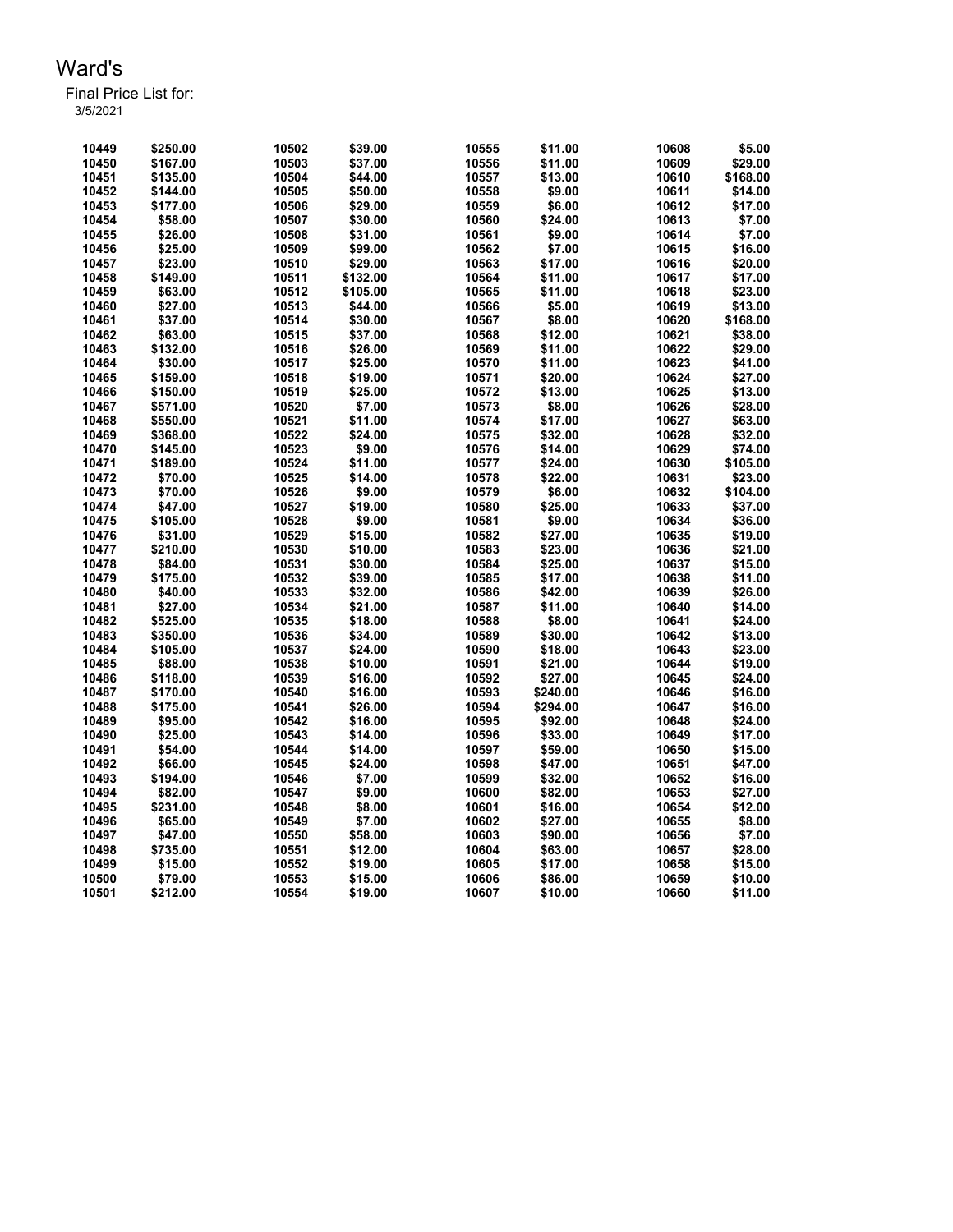| 10661 | \$8.00     | 10714 | \$11.00  | 10767 | \$23.00  | 10820 | \$7.00   |
|-------|------------|-------|----------|-------|----------|-------|----------|
| 10662 | \$21.00    | 10715 | \$11.00  | 10768 | \$7.00   | 10821 | \$95.00  |
| 10663 | \$54.00    | 10716 | \$9.00   | 10769 | \$23.00  | 10822 | \$315.00 |
| 10664 | \$53.00    | 10717 | \$24.00  | 10770 | \$21.00  | 10823 | \$30.00  |
| 10665 | \$134.00   | 10718 | \$31.00  | 10771 | \$16.00  | 10824 | \$28.00  |
| 10666 | \$210.00   | 10719 | \$19.00  | 10772 | \$21.00  | 10825 | \$10.00  |
| 10667 | \$10.00    | 10720 | \$60.00  | 10773 | \$29.00  | 10826 | \$13.00  |
| 10668 | \$31.00    | 10721 | \$12.00  | 10774 | \$49.00  | 10827 | \$11.00  |
| 10669 | \$29.00    | 10722 | \$35.00  | 10775 | \$28.00  | 10828 | \$27.00  |
| 10670 | \$116.00   | 10723 | \$31.00  | 10776 | \$10.00  | 10829 | \$6.00   |
| 10671 | \$0.00     | 10724 | \$80.00  | 10777 | \$14.00  | 10830 | \$25.00  |
| 10672 | \$204.00   | 10725 | \$31.00  | 10778 | \$19.00  | 10831 | \$11.00  |
| 10673 | \$16.00    | 10726 | \$54.00  | 10779 | \$21.00  | 10832 | \$14.00  |
| 10674 | \$54.00    | 10727 | \$54.00  | 10780 | \$11.00  | 10833 | \$16.00  |
| 10675 | \$250.00   | 10728 | \$11.00  | 10781 | \$23.00  | 10834 | \$6.00   |
| 10676 | \$32.00    | 10729 | \$35.00  | 10782 | \$55.00  | 10835 | \$11.00  |
| 10677 | \$90.00    | 10730 | \$51.00  | 10783 | \$6.00   | 10836 | \$5.00   |
| 10678 | \$69.00    | 10731 | \$16.00  | 10784 | \$53.00  | 10837 | \$25.00  |
| 10679 | \$69.00    | 10732 | \$13.00  | 10785 | \$8.00   | 10838 | \$35.00  |
| 10680 | \$16.00    | 10733 | \$11.00  | 10786 | \$4.00   | 10839 | \$13.00  |
| 10681 | \$10.00    | 10734 | \$94.00  | 10787 | \$21.00  | 10840 | \$9.00   |
| 10682 | \$30.00    | 10735 | \$24.00  | 10788 | \$54.00  | 10841 | \$10.00  |
| 10683 | \$65.00    | 10736 | \$31.00  | 10789 | \$29.00  | 10842 | \$25.00  |
| 10684 | \$39.00    | 10737 | \$11.00  | 10790 | \$11.00  | 10843 | \$15.00  |
| 10685 | \$50.00    | 10738 | \$9.00   | 10791 | \$13.00  | 10844 | \$41.00  |
| 10686 | \$164.00   | 10739 | \$14.00  | 10792 | \$7.00   | 10845 | \$18.00  |
| 10687 | \$153.00   | 10740 | \$40.00  | 10793 | \$8.00   | 10846 | \$23.00  |
| 10688 | \$184.00   | 10741 | \$24.00  | 10794 | \$18.00  | 10847 | \$23.00  |
| 10689 | \$36.00    | 10742 | \$14.00  | 10795 | \$5.00   | 10848 | \$12.00  |
| 10690 | \$186.00   | 10743 | \$52.00  | 10796 | \$16.00  | 10849 | \$18.00  |
| 10691 | \$69.00    | 10744 | \$105.00 | 10797 | \$8.00   | 10850 | \$14.00  |
| 10692 | \$807.00   | 10745 | \$59.00  | 10798 | \$10.00  | 10851 | \$12.00  |
| 10693 | \$995.00   | 10746 | \$44.00  | 10799 | \$8.00   | 10852 | \$21.00  |
| 10694 | \$3,308.00 | 10747 | \$101.00 | 10800 | \$27.00  | 10853 | \$42.00  |
| 10695 | \$221.00   | 10748 | \$104.00 | 10801 | \$24.00  | 10854 | \$24.00  |
| 10696 | \$184.00   | 10749 | \$52.00  | 10802 | \$209.00 | 10855 | \$40.00  |
| 10697 | \$128.00   | 10750 | \$20.00  | 10803 | \$10.00  | 10856 | \$23.00  |
| 10698 | \$139.00   | 10751 | \$27.00  | 10804 | \$210.00 | 10857 | \$37.00  |
| 10699 | \$80.00    | 10752 | \$65.00  | 10805 | \$67.00  | 10858 | \$13.00  |
| 10700 | \$44.00    | 10753 | \$56.00  | 10806 | \$240.00 | 10859 | \$12.00  |
| 10701 | \$45.00    | 10754 | \$41.00  | 10807 | \$384.00 | 10860 | \$9.00   |
| 10702 | \$75.00    | 10755 | \$69.00  | 10808 | \$146.00 | 10861 | \$11.00  |
| 10703 | \$50.00    | 10756 | \$158.00 | 10809 | \$0.00   | 10862 | \$21.00  |
| 10704 | \$48.00    | 10757 | \$17.00  | 10810 | \$249.00 | 10863 | \$6.00   |
| 10705 | \$32.00    | 10758 | \$11.00  | 10811 | \$13.00  | 10864 | \$18.00  |
| 10706 | \$37.00    | 10759 | \$7.00   | 10812 | \$54.00  | 10865 | \$19.00  |
| 10707 | \$11.00    | 10760 | \$14.00  | 10813 | \$27.00  | 10866 | \$11.00  |
| 10708 | \$21.00    | 10761 | \$9.00   | 10814 | \$76.00  | 10867 | \$25.00  |
| 10709 | \$21.00    | 10762 | \$5.00   | 10815 | \$58.00  | 10868 | \$16.00  |
| 10710 | \$17.00    | 10763 | \$10.00  | 10816 | \$21.00  | 10869 | \$8.00   |
| 10711 | \$22.00    | 10764 | \$6.00   | 10817 | \$24.00  | 10870 | \$5.00   |
| 10712 | \$6.00     | 10765 | \$12.00  | 10818 | \$10.00  | 10871 | \$20.00  |
| 10713 | \$8.00     | 10766 | \$21.00  | 10819 | \$95.00  | 10872 | \$10.00  |
|       |            |       |          |       |          |       |          |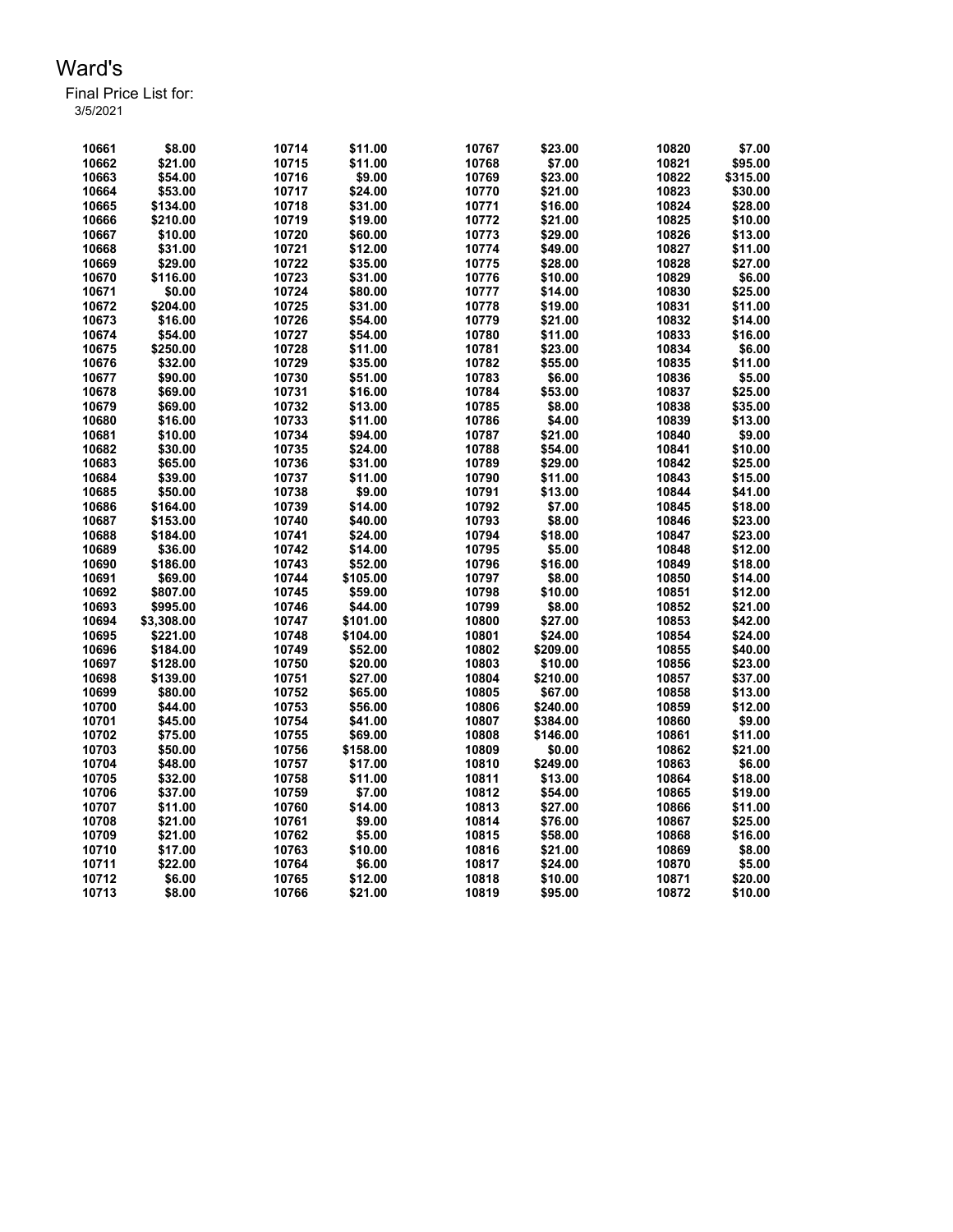| 10873 | \$32.00 | 10926 | \$13.00 | 10979 | \$9.00   | 11032 | \$13.00  |
|-------|---------|-------|---------|-------|----------|-------|----------|
| 10874 | \$13.00 | 10927 | \$10.00 | 10980 | \$19.00  | 11033 | \$0.00   |
| 10875 | \$8.00  | 10928 | \$24.00 | 10981 | \$35.00  | 11034 | \$0.00   |
| 10876 | \$7.00  | 10929 | \$8.00  | 10982 | \$18.00  | 11035 | \$9.00   |
| 10877 | \$5.00  | 10930 | \$20.00 | 10983 | \$23.00  | 11036 | \$13.00  |
| 10878 | \$10.00 | 10931 | \$17.00 | 10984 | \$25.00  | 11037 | \$15.00  |
| 10879 | \$12.00 | 10932 | \$34.00 | 10985 | \$21.00  | 11038 | \$23.00  |
| 10880 | \$14.00 | 10933 | \$9.00  | 10986 | \$42.00  | 11039 | \$20.00  |
| 10881 | \$7.00  | 10934 | \$25.00 | 10987 | \$17.00  | 11040 | \$27.00  |
| 10882 | \$10.00 | 10935 | \$15.00 | 10988 | \$8.00   | 11041 | \$33.00  |
| 10883 | \$10.00 | 10936 | \$11.00 | 10989 | \$21.00  | 11042 | \$13.00  |
| 10884 | \$8.00  | 10937 | \$12.00 | 10990 | \$16.00  | 11043 | \$67.00  |
| 10885 | \$11.00 | 10938 | \$10.00 | 10991 | \$5.00   | 11044 | \$21.00  |
| 10886 | \$20.00 | 10939 | \$17.00 | 10992 | \$5.00   | 11045 | \$38.00  |
| 10887 | \$12.00 | 10940 | \$10.00 | 10993 | \$9.00   | 11046 | \$31.00  |
| 10888 | \$9.00  | 10941 | \$16.00 | 10994 | \$12.00  | 11047 | \$18.00  |
| 10889 | \$46.00 | 10942 | \$8.00  | 10995 | \$23.00  | 11048 | \$24.00  |
| 10890 | \$27.00 | 10943 | \$7.00  | 10996 | \$9.00   | 11049 | \$11.00  |
| 10891 | \$21.00 | 10944 | \$17.00 | 10997 | \$31.00  | 11050 | \$17.00  |
| 10892 | \$16.00 | 10945 | \$27.00 | 10998 | \$13.00  | 11051 | \$5.00   |
| 10893 | \$11.00 | 10946 | \$16.00 | 10999 | \$15.00  | 11052 | \$8.00   |
| 10894 | \$11.00 | 10947 | \$8.00  | 11000 | \$8.00   | 11053 | \$6.00   |
| 10895 | \$13.00 | 10948 | \$9.00  | 11001 | \$9.00   | 11054 | \$5.00   |
| 10896 | \$9.00  | 10949 | \$9.00  | 11002 | \$6.00   | 11055 | \$12.00  |
| 10897 | \$10.00 | 10950 | \$9.00  | 11003 | \$39.00  | 11056 | \$12.00  |
| 10898 | \$18.00 | 10951 | \$9.00  | 11004 | \$13.00  | 11057 | \$7.00   |
| 10899 | \$7.00  | 10952 | \$37.00 | 11005 | \$41.00  | 11058 | \$5.00   |
| 10900 | \$11.00 | 10953 | \$30.00 | 11006 | \$39.00  | 11059 | \$6.00   |
| 10901 | \$9.00  | 10954 | \$8.00  | 11007 | \$44.00  | 11060 | \$38.00  |
| 10902 | \$16.00 | 10955 | \$28.00 | 11008 | \$87.00  | 11061 | \$34.00  |
| 10903 | \$10.00 | 10956 | \$12.00 | 11009 | \$42.00  | 11062 | \$21.00  |
| 10904 | \$23.00 | 10957 | \$11.00 | 11010 | \$78.00  | 11063 | \$18.00  |
| 10905 | \$48.00 | 10958 | \$11.00 | 11011 | \$107.00 | 11064 | \$32.00  |
| 10906 | \$25.00 | 10959 | \$23.00 | 11012 | \$6.00   | 11065 | \$33.00  |
| 10907 | \$21.00 | 10960 | \$9.00  | 11013 | \$55.00  | 11066 | \$16.00  |
| 10908 | \$12.00 | 10961 | \$20.00 | 11014 | \$10.00  | 11067 | \$21.00  |
| 10909 | \$16.00 | 10962 | \$63.00 | 11015 | \$57.00  | 11068 | \$16.00  |
| 10910 | \$13.00 | 10963 | \$70.00 | 11016 | \$55.00  | 11069 | \$128.00 |
| 10911 | \$10.00 | 10964 | \$47.00 | 11017 | \$27.00  | 11070 | \$63.00  |
| 10912 | \$13.00 | 10965 | \$25.00 | 11018 | \$69.00  | 11071 | \$25.00  |
| 10913 | \$12.00 | 10966 | \$23.00 | 11019 | \$97.00  | 11072 | \$63.00  |
| 10914 | \$9.00  | 10967 | \$11.00 | 11020 | \$69.00  | 11073 | \$37.00  |
| 10915 | \$48.00 | 10968 | \$25.00 | 11021 | \$18.00  | 11074 | \$35.00  |
| 10916 | \$8.00  | 10969 | \$23.00 | 11022 | \$55.00  | 11075 | \$368.00 |
| 10917 | \$12.00 | 10970 | \$9.00  | 11023 | \$50.00  | 11076 | \$157.00 |
| 10918 | \$13.00 | 10971 | \$25.00 | 11024 | \$18.00  | 11077 | \$73.00  |
| 10919 | \$12.00 | 10972 | \$20.00 | 11025 | \$0.00   | 11078 | \$263.00 |
| 10920 | \$12.00 | 10973 | \$10.00 | 11026 | \$6.00   | 11079 | \$32.00  |
| 10921 | \$9.00  | 10974 | \$33.00 | 11027 | \$12.00  | 11080 | \$69.00  |
| 10922 | \$28.00 | 10975 | \$25.00 | 11028 | \$15.00  | 11081 | \$210.00 |
| 10923 | \$7.00  | 10976 | \$15.00 | 11029 | \$8.00   | 11082 | \$210.00 |
| 10924 | \$13.00 | 10977 | \$7.00  | 11030 | \$34.00  | 11083 | \$19.00  |
|       |         |       |         |       |          |       |          |
| 10925 | \$14.00 | 10978 | \$16.00 | 11031 | \$28.00  | 11084 | \$107.00 |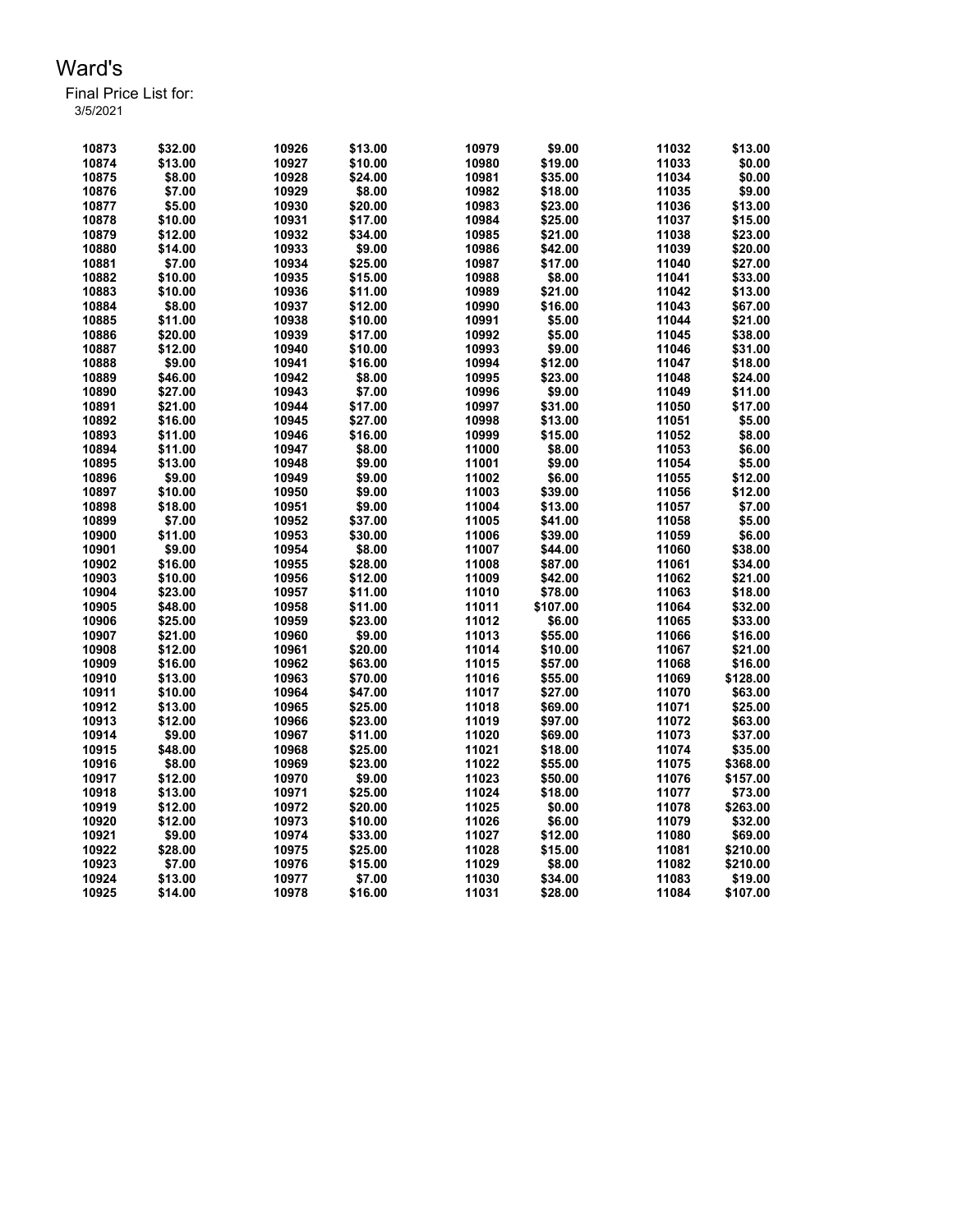| 11085 | \$58.00 | 11138 | \$19.00  | 11191 | \$0.00   | 11244 | \$5.00  |
|-------|---------|-------|----------|-------|----------|-------|---------|
| 11086 | \$53.00 | 11139 | \$6.00   | 11192 | \$0.00   | 11245 | \$0.00  |
| 11087 | \$53.00 | 11140 | \$5.00   | 11193 | \$12.00  | 11246 | \$19.00 |
| 11088 | \$42.00 | 11141 | \$0.00   | 11194 | \$11.00  | 11247 | \$0.00  |
| 11089 | \$32.00 | 11142 | \$5.00   | 11195 | \$0.00   | 11248 | \$5.00  |
| 11090 | \$21.00 | 11143 | \$0.00   | 11196 | \$5.00   | 11249 | \$0.00  |
| 11091 | \$16.00 | 11144 | \$0.00   | 11197 | \$24.00  | 11250 | \$5.00  |
| 11092 | \$31.00 | 11145 | \$0.00   | 11198 | \$12.00  | 11251 | \$5.00  |
| 11093 | \$50.00 | 11146 | \$0.00   | 11199 | \$16.00  | 11252 | \$0.00  |
| 11094 | \$26.00 | 11147 | \$10.00  | 11200 | \$21.00  | 11253 | \$5.00  |
| 11095 | \$12.00 | 11148 | \$0.00   | 11201 | \$84.00  | 11254 | \$5.00  |
| 11096 | \$21.00 | 11149 | \$0.00   | 11202 | \$70.00  | 11255 | \$0.00  |
| 11097 | \$6.00  | 11150 | \$16.00  | 11203 | \$36.00  | 11256 | \$0.00  |
| 11098 | \$16.00 | 11151 | \$5.00   | 11204 | \$37.00  | 11257 | \$5.00  |
| 11099 | \$48.00 | 11152 | \$12.00  | 11205 | \$21.00  | 11258 | \$0.00  |
| 11100 | \$9.00  | 11153 | \$52.00  | 11206 | \$15.00  | 11259 | \$5.00  |
| 11101 | \$16.00 | 11154 | \$16.00  | 11207 | \$42.00  | 11260 | \$20.00 |
| 11102 | \$11.00 | 11155 | \$27.00  | 11208 | \$5.00   | 11261 | \$8.00  |
| 11103 | \$17.00 | 11156 | \$10.00  | 11209 | \$0.00   | 11262 | \$0.00  |
| 11104 | \$29.00 | 11157 | \$17.00  | 11210 | \$13.00  | 11263 | \$5.00  |
| 11105 | \$48.00 | 11158 | \$33.00  | 11211 | \$0.00   | 11264 | \$12.00 |
| 11106 | \$47.00 | 11159 | \$59.00  | 11212 | \$0.00   | 11265 | \$0.00  |
| 11107 | \$6.00  | 11160 | \$13.00  | 11213 | \$0.00   | 11266 | \$11.00 |
| 11108 | \$31.00 | 11161 | \$18.00  | 11214 | \$42.00  | 11267 | \$8.00  |
| 11109 | \$79.00 | 11162 | \$53.00  | 11215 | \$107.00 | 11268 | \$5.00  |
| 11110 | \$81.00 | 11163 | \$163.00 | 11216 | \$0.00   | 11269 | \$5.00  |
| 11111 | \$5.00  | 11164 | \$0.00   | 11217 | \$0.00   | 11270 | \$6.00  |
| 11112 | \$0.00  | 11165 | \$21.00  | 11218 | \$0.00   | 11271 | \$8.00  |
| 11113 | \$11.00 | 11166 | \$17.00  | 11219 | \$5.00   | 11272 | \$6.00  |
| 11114 | \$5.00  | 11167 | \$29.00  | 11220 | \$7.00   | 11273 | \$11.00 |
| 11115 | \$5.00  | 11168 | \$10.00  | 11221 | \$5.00   | 11274 | \$25.00 |
| 11116 | \$5.00  | 11169 | \$33.00  | 11222 | \$0.00   | 11275 | \$17.00 |
| 11117 | \$0.00  | 11170 | \$5.00   | 11223 | \$47.00  | 11276 | \$19.00 |
| 11118 | \$0.00  | 11171 | \$51.00  | 11224 | \$5.00   | 11277 | \$14.00 |
| 11119 | \$0.00  | 11172 | \$5.00   | 11225 | \$7.00   | 11278 | \$5.00  |
| 11120 | \$0.00  | 11173 | \$0.00   | 11226 | \$9.00   | 11279 | \$16.00 |
| 11121 | \$7.00  | 11174 | \$11.00  | 11227 | \$0.00   | 11280 | \$8.00  |
| 11122 | \$10.00 | 11175 | \$9.00   | 11228 | \$14.00  | 11281 | \$9.00  |
| 11123 | \$39.00 | 11176 | \$9.00   | 11229 | \$42.00  | 11282 | \$8.00  |
| 11124 | \$8.00  | 11177 | \$6.00   | 11230 | \$47.00  | 11283 | \$0.00  |
| 11125 | \$11.00 | 11178 | \$5.00   | 11231 | \$48.00  | 11284 | \$5.00  |
| 11126 | \$7.00  | 11179 | \$5.00   | 11232 | \$49.00  | 11285 | \$5.00  |
| 11127 | \$5.00  | 11180 | \$13.00  | 11233 | \$48.00  | 11286 | \$27.00 |
| 11128 | \$5.00  | 11181 | \$0.00   | 11234 | \$62.00  | 11287 | \$6.00  |
| 11129 | \$6.00  | 11182 | \$7.00   | 11235 | \$48.00  | 11288 | \$28.00 |
| 11130 | \$5.00  | 11183 | \$10.00  | 11236 | \$63.00  | 11289 | \$0.00  |
| 11131 | \$5.00  | 11184 | \$6.00   | 11237 | \$60.00  | 11290 | \$5.00  |
| 11132 | \$9.00  | 11185 | \$19.00  | 11238 | \$60.00  | 11291 | \$5.00  |
| 11133 | \$0.00  | 11186 | \$5.00   | 11239 | \$10.00  | 11292 | \$8.00  |
| 11134 | \$5.00  | 11187 | \$5.00   | 11240 | \$0.00   | 11293 | \$5.00  |
| 11135 | \$23.00 | 11188 | \$0.00   | 11241 | \$0.00   | 11294 | \$5.00  |
| 11136 | \$5.00  | 11189 | \$5.00   | 11242 | \$0.00   | 11295 | \$7.00  |
| 11137 | \$5.00  | 11190 | \$14.00  | 11243 | \$5.00   | 11296 | \$7.00  |
|       |         |       |          |       |          |       |         |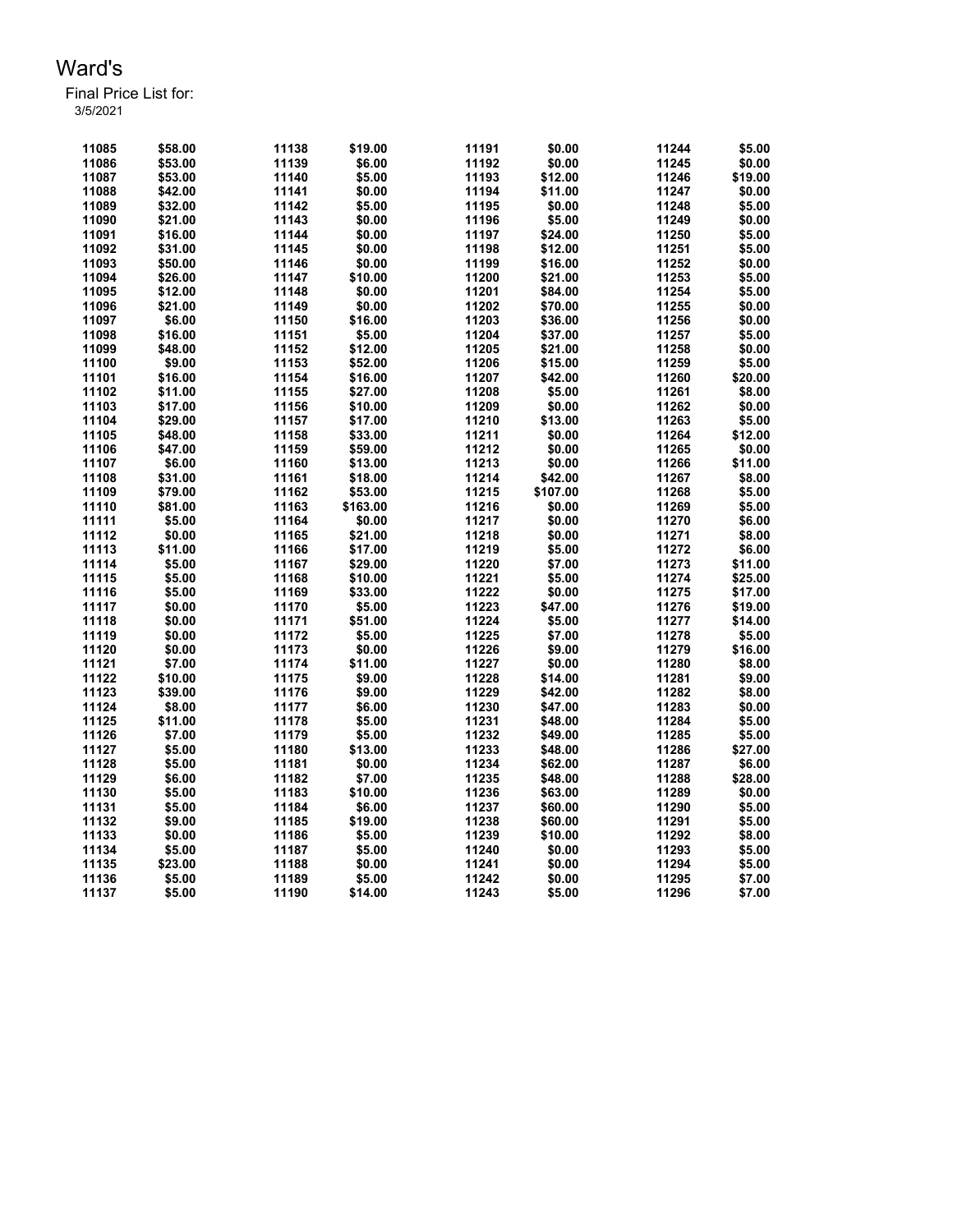| 11297 | \$5.00  | 11350 | \$37.00    | 20054 | \$40.00  | 20107 | \$215.00 |
|-------|---------|-------|------------|-------|----------|-------|----------|
| 11298 | \$0.00  | 11351 | \$12.00    | 20055 | \$693.00 | 20108 | \$216.00 |
| 11299 | \$5.00  | 11352 | \$12.00    | 20056 | \$45.00  | 20109 | \$90.00  |
| 11300 | \$0.00  | 11353 | \$9.00     | 20057 | \$46.00  | 20110 | \$119.00 |
| 11301 | \$5.00  | 11354 | \$8.00     | 20058 | \$29.00  | 20111 | \$48.00  |
| 11302 | \$5.00  | 11355 | \$16.00    | 20059 | \$105.00 | 20112 | \$44.00  |
| 11303 | \$5.00  | 11356 | \$8.00     | 20060 | \$21.00  | 20113 | \$48.00  |
| 11304 | \$5.00  | 11357 | \$9.00     | 20061 | \$21.00  | 20114 | \$83.00  |
| 11305 | \$5.00  | 11358 | \$11.00    | 20062 | \$38.00  | 20115 | \$93.00  |
| 11306 | \$8.00  | 20010 | \$1,260.00 | 20063 | \$37.00  | 20116 | \$34.00  |
| 11307 | \$0.00  | 20011 | \$1,331.00 | 20064 | \$177.00 | 20117 | \$33.00  |
| 11308 | \$5.00  | 20012 | \$965.00   | 20065 | \$70.00  | 20118 | \$105.00 |
| 11309 | \$42.00 | 20013 | \$79.00    | 20066 | \$90.00  | 20119 | \$27.00  |
| 11310 | \$0.00  | 20014 | \$132.00   | 20067 | \$30.00  | 20120 | \$107.00 |
| 11311 | \$7.00  | 20015 | \$25.00    | 20068 | \$117.00 | 20121 | \$213.00 |
| 11312 | \$11.00 | 20016 | \$100.00   | 20069 | \$70.00  | 20122 | \$415.00 |
| 11313 | \$13.00 | 20017 | \$69.00    | 20070 | \$48.00  | 20123 | \$84.00  |
| 11314 | \$0.00  | 20018 | \$45.00    | 20071 | \$284.00 | 20124 | \$289.00 |
| 11315 | \$6.00  | 20019 | \$63.00    | 20072 | \$153.00 | 20125 | \$35.00  |
| 11316 | \$48.00 | 20020 | \$70.00    | 20073 | \$35.00  | 20126 | \$94.00  |
| 11317 | \$11.00 | 20021 | \$198.00   | 20074 | \$374.00 | 20127 | \$743.00 |
| 11318 | \$7.00  | 20022 | \$44.00    | 20075 | \$59.00  | 20128 | \$126.00 |
| 11319 | \$5.00  | 20023 | \$81.00    | 20076 | \$47.00  | 20129 | \$152.00 |
| 11320 | \$13.00 | 20024 | \$75.00    | 20077 | \$65.00  | 20130 | \$55.00  |
| 11321 | \$10.00 | 20025 | \$69.00    | 20078 | \$48.00  | 20131 | \$25.00  |
| 11322 | \$11.00 | 20026 | \$144.00   | 20079 | \$21.00  | 20132 | \$23.00  |
| 11323 | \$15.00 | 20027 | \$75.00    | 20080 | \$37.00  | 20133 | \$21.00  |
| 11324 | \$18.00 | 20028 | \$74.00    | 20081 | \$0.00   | 20134 | \$10.00  |
| 11325 | \$23.00 | 20029 | \$147.00   | 20082 | \$74.00  | 20135 | \$70.00  |
| 11326 | \$23.00 | 20030 | \$76.00    | 20083 | \$683.00 | 20136 | \$16.00  |
| 11327 | \$16.00 | 20031 | \$620.00   | 20084 | \$338.00 | 20137 | \$17.00  |
| 11328 | \$10.00 | 20032 | \$39.00    | 20085 | \$160.00 | 20138 | \$70.00  |
| 11329 | \$11.00 | 20033 | \$75.00    | 20086 | \$62.00  | 20139 | \$101.00 |
| 11330 | \$11.00 | 20034 | \$149.00   | 20087 | \$60.00  | 20140 | \$25.00  |
| 11331 | \$5.00  | 20035 | \$70.00    | 20088 | \$30.00  | 20141 | \$10.00  |
| 11332 | \$20.00 | 20036 | \$105.00   | 20089 | \$48.00  | 20142 | \$32.00  |
| 11333 | \$10.00 | 20037 | \$25.00    | 20090 | \$165.00 | 20143 | \$116.00 |
| 11334 | \$11.00 | 20038 | \$51.00    | 20091 | \$233.00 | 20144 | \$21.00  |
| 11335 | \$13.00 | 20039 | \$55.00    | 20092 | \$122.00 | 20145 | \$18.00  |
| 11336 | \$9.00  | 20040 | \$233.00   | 20093 | \$132.00 | 20146 | \$63.00  |
| 11337 | \$18.00 | 20041 | \$168.00   | 20094 | \$79.00  | 20147 | \$60.00  |
| 11338 | \$9.00  | 20042 | \$52.00    | 20095 | \$10.00  | 20148 | \$21.00  |
| 11339 | \$8.00  | 20043 | \$117.00   | 20096 | \$6.00   | 20149 | \$29.00  |
| 11340 | \$28.00 | 20044 | \$54.00    | 20097 | \$6.00   | 20150 | \$20.00  |
| 11341 | \$11.00 | 20045 | \$66.00    | 20098 | \$69.00  | 20151 | \$16.00  |
| 11342 | \$9.00  | 20046 | \$61.00    | 20099 | \$52.00  | 20152 | \$18.00  |
| 11343 | \$11.00 | 20047 | \$32.00    | 20100 | \$84.00  | 20153 | \$58.00  |
| 11344 | \$13.00 | 20048 | \$49.00    | 20101 | \$217.00 | 20154 | \$29.00  |
| 11345 | \$90.00 | 20049 | \$25.00    | 20102 | \$326.00 | 20155 | \$16.00  |
| 11346 | \$32.00 | 20050 | \$32.00    | 20103 | \$31.00  | 20156 | \$17.00  |
| 11347 | \$16.00 | 20051 | \$32.00    | 20104 | \$32.00  | 20157 | \$140.00 |
| 11348 | \$53.00 | 20052 | \$58.00    | 20105 | \$34.00  | 20158 | \$15.00  |
| 11349 | \$21.00 | 20053 | \$134.00   | 20106 | \$44.00  | 20159 | \$31.00  |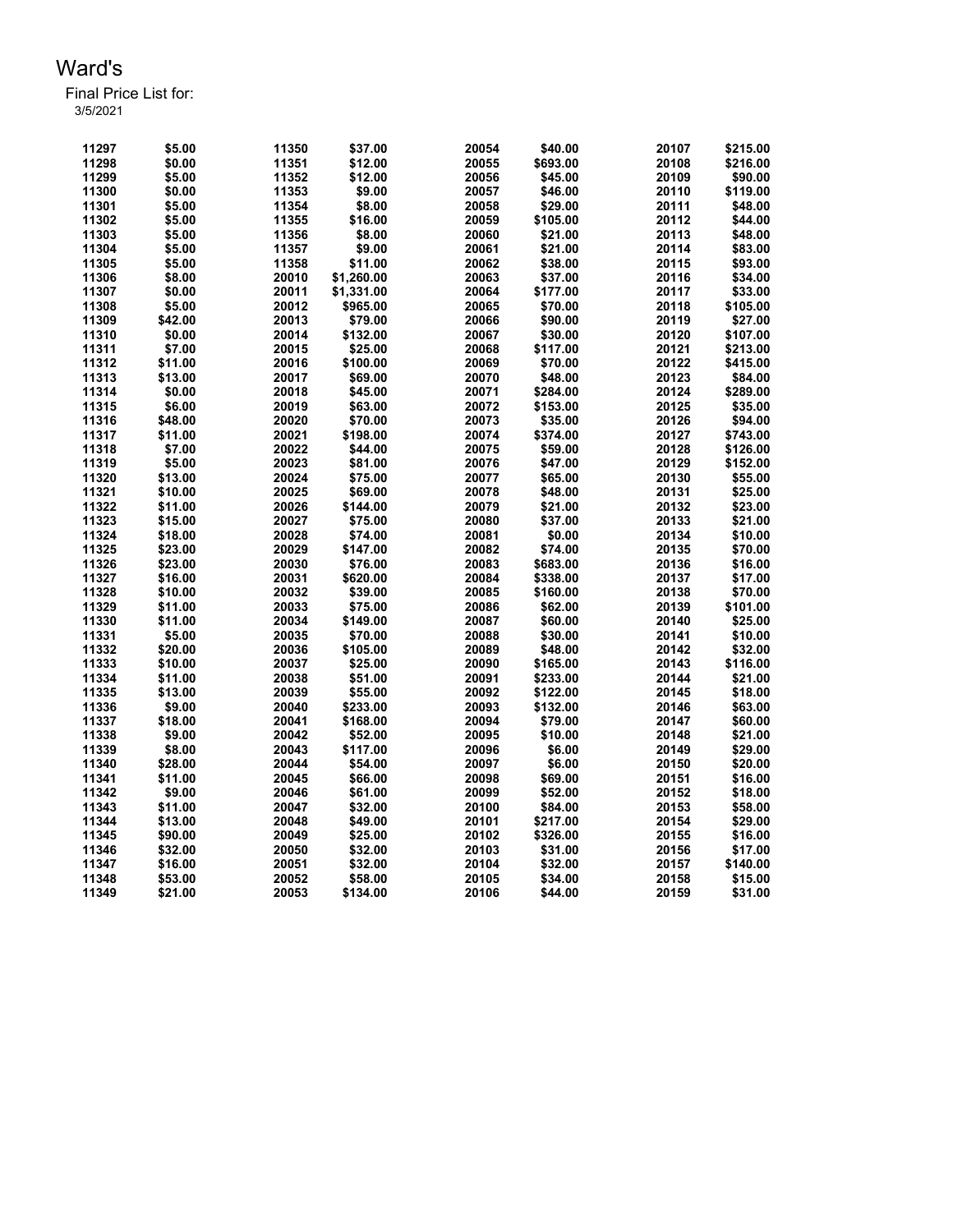| 20160 | \$25.00  | 20213 | \$10.00  | 20266 | \$30.00  | 20319 | \$40.00  |
|-------|----------|-------|----------|-------|----------|-------|----------|
| 20161 | \$18.00  | 20214 | \$9.00   | 20267 | \$17.00  | 20320 | \$35.00  |
| 20162 | \$132.00 | 20215 | \$21.00  | 20268 | \$19.00  | 20321 | \$65.00  |
| 20163 | \$24.00  | 20216 | \$23.00  | 20269 | \$53.00  | 20322 | \$32.00  |
| 20164 | \$27.00  | 20217 | \$15.00  | 20270 | \$13.00  | 20323 | \$32.00  |
| 20165 | \$79.00  | 20218 | \$16.00  | 20271 | \$24.00  | 20324 | \$21.00  |
| 20166 | \$95.00  | 20219 | \$13.00  | 20272 | \$18.00  | 20325 | \$36.00  |
| 20167 | \$27.00  | 20220 | \$16.00  | 20273 | \$27.00  | 20326 | \$233.00 |
| 20168 | \$25.00  | 20221 | \$13.00  | 20274 | \$35.00  | 20327 | \$175.00 |
| 20169 | \$29.00  | 20222 | \$27.00  | 20275 | \$7.00   | 20328 | \$42.00  |
| 20170 | \$21.00  | 20223 | \$16.00  | 20276 | \$14.00  | 20329 | \$48.00  |
| 20171 | \$21.00  | 20224 | \$15.00  | 20277 | \$5.00   | 20330 | \$48.00  |
| 20172 | \$14.00  | 20225 | \$105.00 | 20278 | \$14.00  | 20331 | \$79.00  |
| 20173 | \$16.00  | 20226 | \$31.00  | 20279 | \$13.00  | 20332 | \$17.00  |
| 20174 | \$9.00   | 20227 | \$21.00  | 20280 | \$23.00  | 20333 | \$5.00   |
| 20175 | \$7.00   | 20228 | \$0.00   | 20281 | \$7.00   | 20334 | \$42.00  |
| 20176 | \$13.00  | 20229 | \$74.00  | 20282 | \$10.00  | 20335 | \$168.00 |
| 20177 | \$18.00  | 20230 | \$95.00  | 20283 | \$8.00   | 20336 | \$49.00  |
| 20178 | \$29.00  | 20231 | \$140.00 | 20284 | \$27.00  | 20337 | \$25.00  |
| 20179 | \$53.00  | 20232 | \$312.00 | 20285 | \$23.00  | 20338 | \$69.00  |
| 20180 | \$53.00  | 20233 | \$71.00  | 20286 | \$6.00   | 20339 | \$115.00 |
| 20181 | \$61.00  | 20234 | \$28.00  | 20287 | \$21.00  | 20340 | \$42.00  |
| 20182 | \$90.00  | 20235 | \$93.00  | 20288 | \$16.00  | 20341 | \$79.00  |
| 20183 | \$15.00  | 20236 | \$58.00  | 20289 | \$16.00  | 20342 | \$42.00  |
| 20184 | \$10.00  | 20237 | \$43.00  | 20290 | \$18.00  | 20343 | \$21.00  |
| 20185 | \$7.00   | 20238 | \$60.00  | 20291 | \$21.00  | 20344 | \$237.00 |
| 20186 | \$36.00  | 20239 | \$126.00 | 20292 | \$12.00  | 20345 | \$138.00 |
| 20187 | \$63.00  | 20240 | \$20.00  | 20293 | \$18.00  | 20346 | \$14.00  |
| 20188 | \$60.00  | 20241 | \$33.00  | 20294 | \$17.00  | 20347 | \$14.00  |
| 20189 | \$7.00   | 20242 | \$16.00  | 20295 | \$53.00  | 20348 | \$10.00  |
| 20190 | \$5.00   | 20243 | \$41.00  | 20296 | \$16.00  | 20349 | \$27.00  |
| 20191 | \$31.00  | 20244 | \$594.00 | 20297 | \$30.00  | 20350 | \$11.00  |
| 20192 | \$18.00  | 20245 | \$42.00  | 20298 | \$20.00  | 20351 | \$116.00 |
| 20193 | \$7.00   | 20246 | \$27.00  | 20299 | \$46.00  | 20352 | \$28.00  |
| 20194 | \$33.00  | 20247 | \$20.00  | 20300 | \$273.00 | 20353 | \$35.00  |
| 20195 | \$79.00  | 20248 | \$23.00  | 20301 | \$10.00  | 20354 | \$24.00  |
| 20196 | \$12.00  | 20249 | \$21.00  | 20302 | \$84.00  | 20355 | \$10.00  |
| 20197 | \$25.00  | 20250 | \$25.00  | 20303 | \$16.00  | 20356 | \$19.00  |
| 20198 | \$24.00  | 20251 | \$21.00  | 20304 | \$84.00  | 20357 | \$74.00  |
| 20199 | \$16.00  | 20252 | \$126.00 | 20305 | \$15.00  | 20358 | \$70.00  |
| 20200 | \$17.00  | 20253 | \$17.00  | 20306 | \$10.00  | 20359 | \$74.00  |
| 20201 | \$24.00  | 20254 | \$95.00  | 20307 | \$69.00  | 20360 | \$21.00  |
| 20202 | \$12.00  | 20255 | \$63.00  | 20308 | \$21.00  | 20361 | \$23.00  |
| 20203 | \$16.00  | 20256 | \$21.00  | 20309 | \$13.00  | 20362 | \$16.00  |
| 20204 | \$17.00  | 20257 | \$32.00  | 20310 | \$24.00  | 20363 | \$42.00  |
| 20205 | \$17.00  | 20258 | \$14.00  | 20311 | \$91.00  | 20364 | \$8.00   |
| 20206 | \$11.00  | 20259 | \$17.00  | 20312 | \$58.00  | 20365 | \$50.00  |
| 20207 | \$11.00  | 20260 | \$55.00  | 20313 | \$24.00  | 20366 | \$46.00  |
| 20208 | \$42.00  | 20261 | \$9.00   | 20314 | \$42.00  | 20367 | \$53.00  |
| 20209 | \$16.00  | 20262 | \$10.00  | 20315 | \$58.00  | 20368 | \$90.00  |
| 20210 | \$20.00  | 20263 | \$10.00  | 20316 | \$95.00  | 20369 | \$137.00 |
| 20211 | \$11.00  |       |          | 20317 | \$37.00  | 20370 | \$100.00 |
|       |          | 20264 | \$35.00  |       |          |       |          |
| 20212 | \$11.00  | 20265 | \$35.00  | 20318 | \$117.00 | 20371 | \$44.00  |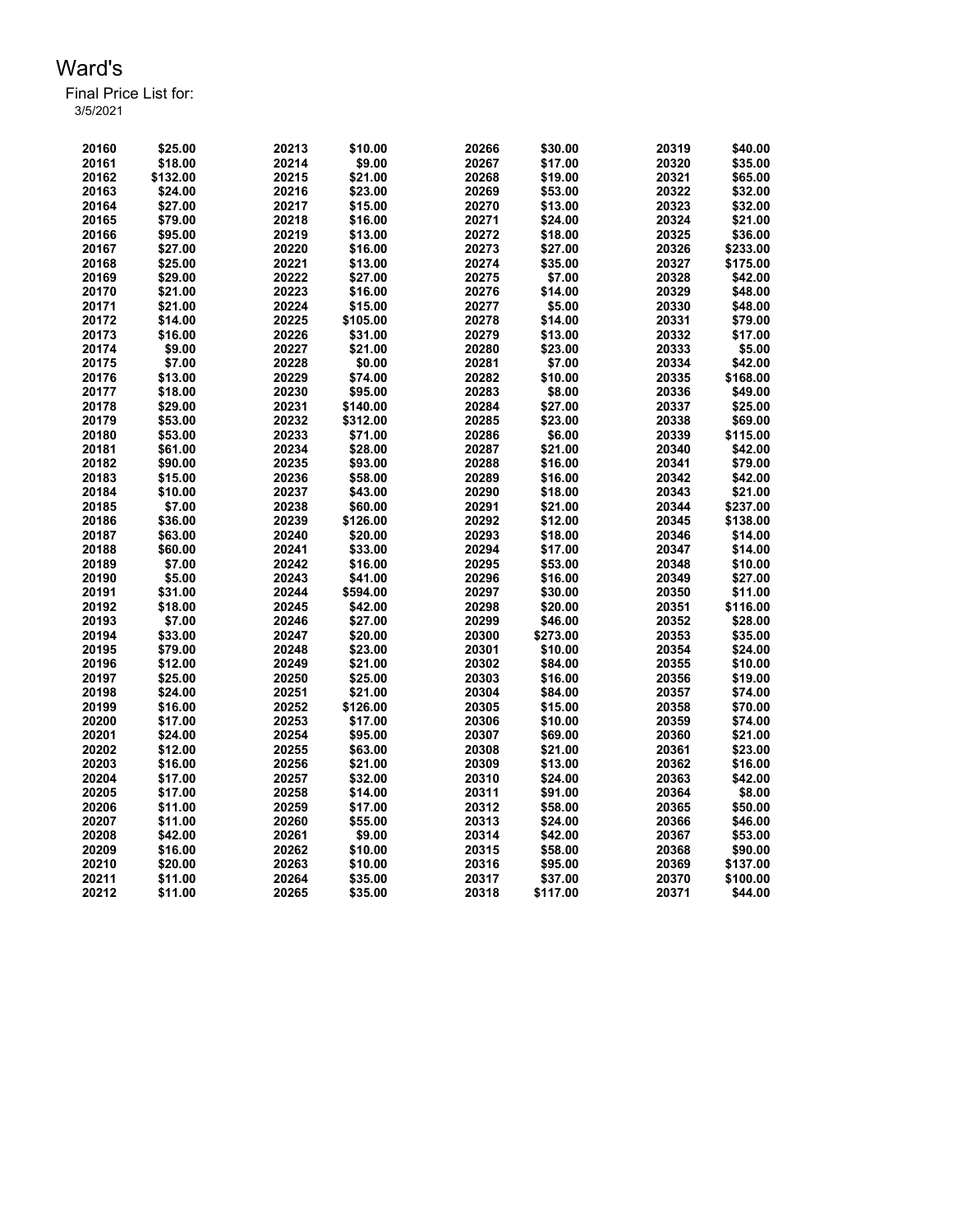| 20372 | \$42.00 | 20425 | \$12.00  | 20478 | \$21.00  | 20531 | \$94.00  |
|-------|---------|-------|----------|-------|----------|-------|----------|
| 20373 | \$41.00 | 20426 | \$17.00  | 20479 | \$5.00   | 20532 | \$24.00  |
| 20374 | \$7.00  | 20427 | \$0.00   | 20480 | \$20.00  | 20533 | \$111.00 |
| 20375 | \$89.00 | 20428 | \$16.00  | 20481 | \$9.00   | 20534 | \$100.00 |
| 20376 | \$42.00 | 20429 | \$23.00  | 20482 | \$9.00   | 20535 | \$75.00  |
| 20377 | \$20.00 | 20430 | \$14.00  | 20483 | \$63.00  | 20536 | \$105.00 |
| 20378 | \$42.00 | 20431 | \$14.00  | 20484 | \$10.00  | 20537 | \$60.00  |
| 20379 | \$58.00 | 20432 | \$162.00 | 20485 | \$24.00  | 20538 | \$71.00  |
| 20380 | \$31.00 | 20433 | \$473.00 | 20486 | \$26.00  | 20539 | \$25.00  |
| 20381 | \$34.00 | 20434 | \$95.00  | 20487 | \$26.00  | 20540 | \$6.00   |
| 20382 | \$65.00 | 20435 | \$500.00 | 20488 | \$5.00   | 20541 | \$5.00   |
| 20383 | \$69.00 | 20436 | \$32.00  | 20489 | \$9.00   | 20542 | \$66.00  |
| 20384 | \$14.00 | 20437 | \$27.00  | 20490 | \$9.00   | 20543 | \$12.00  |
| 20385 | \$14.00 | 20438 | \$226.00 | 20491 | \$7.00   | 20544 | \$6.00   |
| 20386 | \$17.00 | 20439 | \$8.00   | 20492 | \$23.00  | 20545 | \$6.00   |
| 20387 | \$10.00 | 20440 | \$7.00   | 20493 | \$21.00  | 20546 | \$15.00  |
| 20388 | \$34.00 | 20441 | \$6.00   | 20494 | \$9.00   | 20547 | \$33.00  |
| 20389 | \$21.00 | 20442 | \$5.00   | 20495 | \$21.00  | 20548 | \$15.00  |
| 20390 | \$10.00 | 20443 | \$6.00   | 20496 | \$154.00 | 20549 | \$26.00  |
| 20391 | \$12.00 | 20444 | \$0.00   | 20497 | \$20.00  | 20550 | \$16.00  |
| 20392 | \$12.00 | 20445 | \$25.00  | 20498 | \$74.00  | 20551 | \$34.00  |
| 20393 | \$8.00  | 20446 | \$134.00 | 20499 | \$94.00  | 20552 | \$41.00  |
| 20394 | \$32.00 | 20447 | \$90.00  | 20500 | \$81.00  | 20553 | \$157.00 |
| 20395 | \$13.00 | 20448 | \$80.00  | 20501 | \$420.00 | 20554 | \$95.00  |
| 20396 | \$9.00  | 20449 | \$25.00  | 20502 | \$95.00  | 20555 | \$9.00   |
| 20397 | \$9.00  | 20450 | \$163.00 | 20503 | \$105.00 | 20556 | \$7.00   |
| 20398 | \$32.00 | 20451 | \$9.00   | 20504 | \$21.00  | 20557 | \$16.00  |
| 20399 | \$16.00 | 20452 | \$9.00   | 20505 | \$27.00  | 20558 | \$11.00  |
| 20400 | \$17.00 | 20453 | \$8.00   | 20506 | \$86.00  | 20559 | \$5.00   |
| 20401 | \$5.00  | 20454 | \$9.00   | 20507 | \$368.00 | 20560 | \$7.00   |
| 20402 | \$5.00  | 20455 | \$9.00   | 20508 | \$160.00 | 20561 | \$8.00   |
| 20403 | \$11.00 | 20456 | \$9.00   | 20509 | \$37.00  | 20562 | \$42.00  |
| 20404 | \$60.00 | 20457 | \$5.00   | 20510 | \$27.00  | 20563 | \$110.00 |
| 20405 | \$16.00 | 20458 | \$8.00   | 20511 | \$18.00  | 20564 | \$79.00  |
| 20406 | \$11.00 | 20459 | \$5.00   | 20512 | \$23.00  | 20565 | \$40.00  |
| 20407 | \$14.00 | 20460 | \$8.00   | 20513 | \$27.00  | 20566 | \$16.00  |
| 20408 | \$14.00 | 20461 | \$8.00   | 20514 | \$20.00  | 20567 | \$9.00   |
| 20409 | \$84.00 | 20462 | \$11.00  | 20515 | \$121.00 | 20568 | \$27.00  |
| 20410 | \$9.00  | 20463 | \$5.00   | 20516 | \$10.00  | 20569 | \$52.00  |
| 20411 | \$24.00 | 20464 | \$6.00   | 20517 | \$15.00  | 20570 | \$32.00  |
| 20412 | \$69.00 | 20465 | \$48.00  | 20518 | \$10.00  | 20571 | \$7.00   |
| 20413 | \$48.00 | 20466 | \$7.00   | 20519 | \$15.00  | 20572 | \$9.00   |
| 20414 | \$21.00 | 20467 | \$10.00  | 20520 | \$14.00  | 20573 | \$15.00  |
| 20415 | \$14.00 | 20468 | \$7.00   | 20521 | \$15.00  | 20574 | \$23.00  |
| 20416 | \$18.00 | 20469 | \$53.00  | 20522 | \$21.00  | 20575 | \$7.00   |
| 20417 | \$14.00 | 20470 | \$13.00  | 20523 | \$95.00  | 20576 | \$12.00  |
| 20418 | \$18.00 | 20471 | \$8.00   | 20524 | \$32.00  | 20577 | \$51.00  |
| 20419 | \$58.00 | 20472 | \$9.00   | 20525 | \$226.00 | 20578 | \$279.00 |
| 20420 | \$21.00 | 20473 | \$32.00  | 20526 | \$21.00  | 20579 | \$50.00  |
| 20421 | \$10.00 | 20474 | \$5.00   | 20527 | \$44.00  | 20580 | \$26.00  |
| 20422 | \$10.00 | 20475 | \$6.00   | 20528 | \$105.00 | 20581 | \$210.00 |
| 20423 | \$7.00  | 20476 | \$53.00  | 20529 | \$10.00  | 20582 | \$15.00  |
| 20424 | \$34.00 | 20477 | \$37.00  | 20530 | \$21.00  | 20583 | \$8.00   |
|       |         |       |          |       |          |       |          |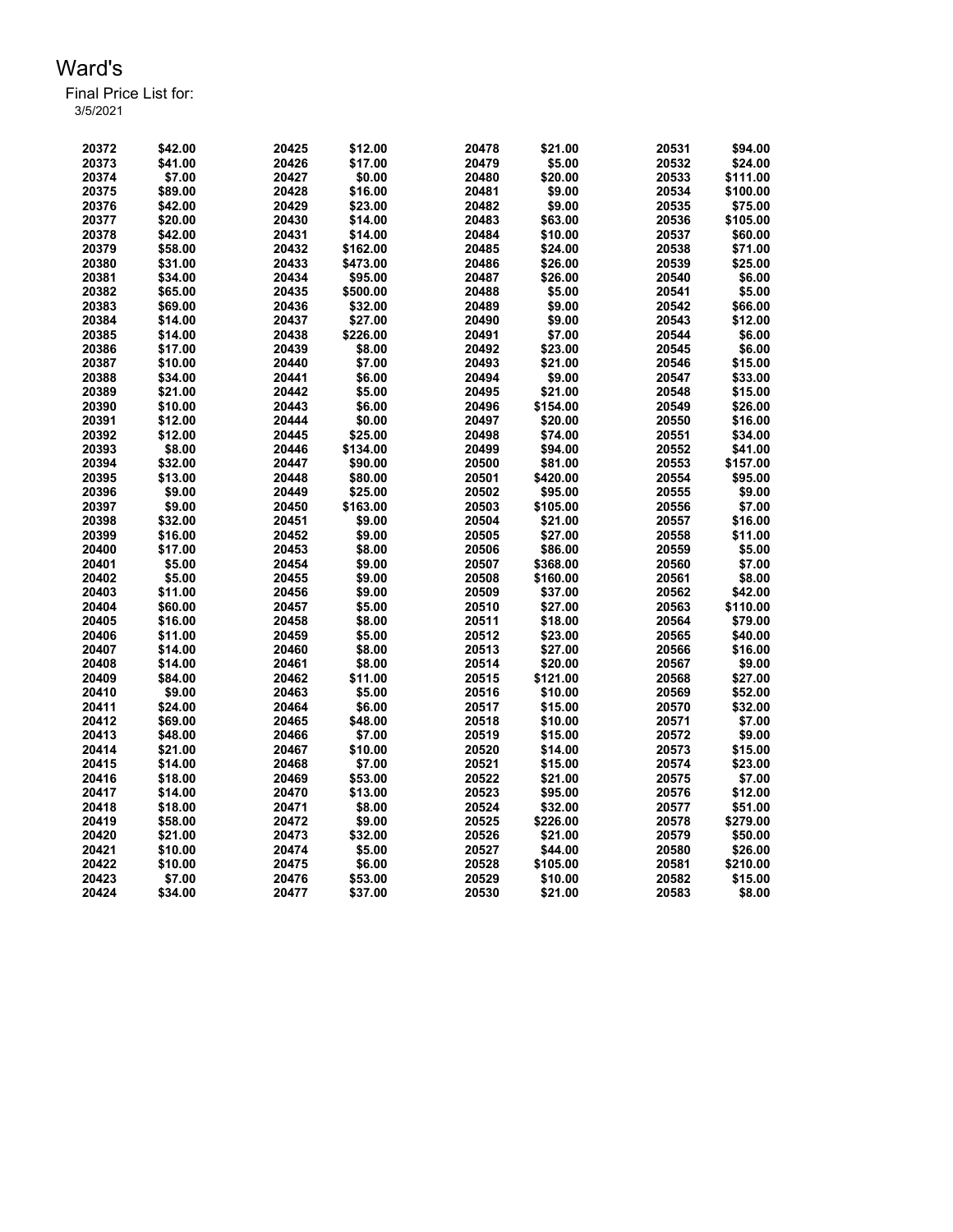| 3/5/2021 |
|----------|
|          |

| 20584 | \$24.00  | 20637 | \$175.00 | 20690 | \$13.00  | 20743 | \$126.00 |
|-------|----------|-------|----------|-------|----------|-------|----------|
| 20585 | \$29.00  | 20638 | \$107.00 | 20691 | \$14.00  | 20744 | \$34.00  |
| 20586 | \$6.00   | 20639 | \$375.00 | 20692 | \$61.00  | 20745 | \$24.00  |
| 20587 | \$8.00   | 20640 | \$163.00 | 20693 | \$7.00   | 20746 | \$23.00  |
| 20588 | \$6.00   | 20641 | \$16.00  | 20694 | \$9.00   | 20747 | \$21.00  |
| 20589 | \$8.00   | 20642 | \$29.00  | 20695 | \$5.00   | 20748 | \$5.00   |
| 20590 | \$74.00  | 20643 | \$20.00  | 20696 | \$7.00   | 20749 | \$5.00   |
| 20591 | \$6.00   | 20644 | \$31.00  | 20697 | \$11.00  | 20750 | \$19.00  |
| 20592 | \$16.00  | 20645 | \$17.00  | 20698 | \$13.00  | 20751 | \$15.00  |
| 20593 | \$13.00  | 20646 | \$42.00  | 20699 | \$10.00  | 20752 | \$10.00  |
| 20594 | \$13.00  | 20647 | \$25.00  | 20700 | \$21.00  | 20753 | \$15.00  |
| 20595 | \$47.00  | 20648 | \$164.00 | 20701 | \$19.00  | 20754 | \$73.00  |
| 20596 | \$23.00  | 20649 | \$16.00  | 20702 | \$27.00  | 20755 | \$72.00  |
| 20597 | \$14.00  | 20650 | \$75.00  | 20703 | \$15.00  | 20756 | \$21.00  |
| 20598 | \$5.00   | 20651 | \$25.00  | 20704 | \$7.00   | 20757 | \$14.00  |
| 20599 | \$11.00  | 20652 | \$17.00  | 20705 | \$19.00  | 20758 | \$9.00   |
| 20600 | \$7.00   | 20653 | \$45.00  | 20706 | \$9.00   | 20759 | \$8.00   |
| 20601 | \$5.00   | 20654 | \$27.00  | 20707 | \$12.00  | 20760 | \$7.00   |
| 20602 | \$11.00  | 20655 | \$17.00  | 20708 | \$23.00  | 20761 | \$9.00   |
| 20603 | \$12.00  | 20656 | \$26.00  | 20709 | \$11.00  | 20762 | \$21.00  |
| 20604 | \$15.00  | 20657 | \$111.00 | 20710 | \$5.00   | 20763 | \$11.00  |
| 20605 | \$16.00  | 20658 | \$69.00  | 20711 | \$8.00   | 20764 | \$48.00  |
| 20606 | \$51.00  | 20659 | \$21.00  | 20712 | \$48.00  | 20765 | \$39.00  |
| 20607 | \$150.00 | 20660 | \$35.00  | 20713 | \$47.00  | 20766 | \$39.00  |
| 20608 | \$133.00 | 20661 | \$9.00   | 20714 | \$8.00   | 20767 | \$16.00  |
| 20609 | \$13.00  | 20662 | \$21.00  | 20715 | \$11.00  | 20768 | \$12.00  |
| 20610 | \$33.00  | 20663 | \$21.00  | 20716 | \$9.00   | 20769 | \$11.00  |
| 20611 | \$210.00 | 20664 | \$53.00  | 20717 | \$7.00   | 20770 | \$18.00  |
| 20612 | \$45.00  | 20665 | \$14.00  | 20718 | \$132.00 | 20771 | \$5.00   |
| 20613 | \$10.00  | 20666 | \$24.00  | 20719 | \$21.00  | 20772 | \$5.00   |
| 20614 | \$38.00  | 20667 | \$53.00  | 20720 | \$7.00   | 20773 | \$7.00   |
| 20615 | \$170.00 | 20668 | \$16.00  | 20721 | \$33.00  | 20774 | \$6.00   |
| 20616 | \$495.00 | 20669 | \$19.00  | 20722 | \$70.00  | 20775 | \$158.00 |
| 20617 | \$13.00  | 20670 | \$7.00   | 20723 | \$10.00  | 20776 | \$16.00  |
| 20618 | \$23.00  | 20671 | \$10.00  | 20724 | \$7.00   | 20777 | \$16.00  |
| 20619 | \$20.00  | 20672 | \$14.00  | 20725 | \$5.00   | 20778 | \$19.00  |
| 20620 | \$111.00 | 20673 | \$17.00  | 20726 | \$13.00  | 20779 | \$16.00  |
| 20621 | \$25.00  | 20674 | \$33.00  | 20727 | \$9.00   | 20780 | \$11.00  |
| 20622 | \$16.00  | 20675 | \$10.00  | 20728 | \$7.00   | 20781 | \$137.00 |
| 20623 | \$21.00  | 20676 | \$33.00  | 20729 | \$11.00  | 20782 | \$23.00  |
| 20624 | \$17.00  | 20677 | \$14.00  | 20730 | \$28.00  | 20783 | \$24.00  |
| 20625 | \$0.00   | 20678 | \$129.00 | 20731 | \$27.00  | 20784 | \$89.00  |
| 20626 | \$35.00  | 20679 | \$33.00  | 20732 | \$24.00  | 20785 | \$23.00  |
| 20627 | \$210.00 | 20680 | \$16.00  | 20733 | \$7.00   | 20786 | \$7.00   |
| 20628 | \$107.00 | 20681 | \$77.00  | 20734 | \$9.00   | 20787 | \$13.00  |
| 20629 | \$23.00  | 20682 | \$21.00  | 20735 | \$13.00  | 20788 | \$11.00  |
| 20630 | \$59.00  | 20683 | \$35.00  | 20736 | \$29.00  | 20789 | \$49.00  |
| 20631 | \$78.00  | 20684 | \$21.00  | 20737 | \$16.00  | 20790 | \$95.00  |
| 20632 | \$105.00 | 20685 | \$63.00  | 20738 | \$12.00  | 20791 | \$32.00  |
| 20633 | \$79.00  | 20686 | \$27.00  | 20739 | \$16.00  | 20792 | \$32.00  |
| 20634 | \$40.00  | 20687 | \$12.00  | 20740 | \$17.00  | 20793 | \$67.00  |
| 20635 | \$119.00 | 20688 | \$10.00  | 20741 | \$21.00  | 20794 | \$60.00  |
| 20636 | \$84.00  | 20689 | \$29.00  | 20742 | \$29.00  | 20795 | \$90.00  |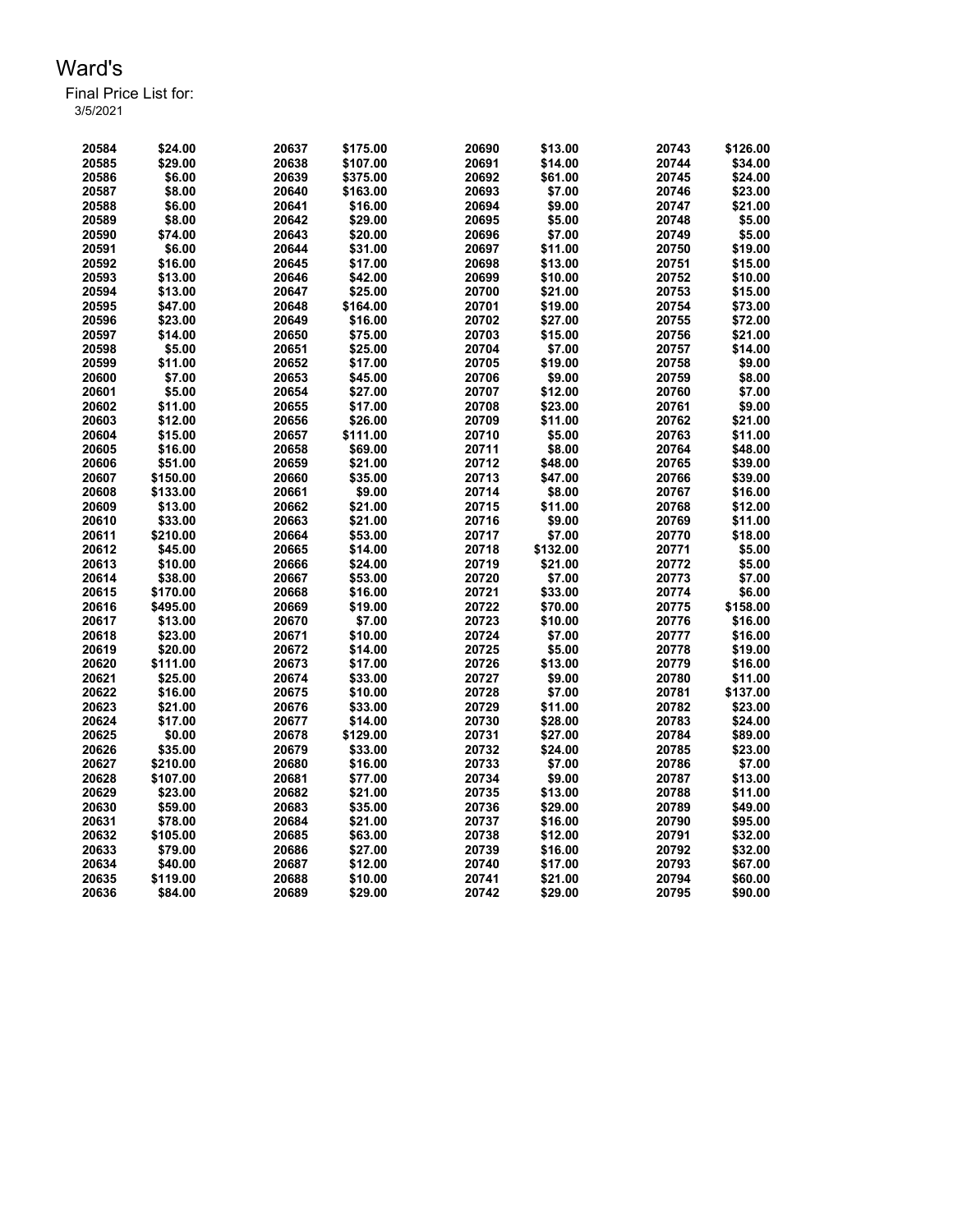| 20796 | \$37.00  | 20849 | \$10.00  | 20902 | \$45.00  | 20955 | \$14.00 |
|-------|----------|-------|----------|-------|----------|-------|---------|
| 20797 | \$42.00  | 20850 | \$10.00  | 20903 | \$19.00  | 20956 | \$21.00 |
| 20798 | \$16.00  | 20851 | \$29.00  | 20904 | \$21.00  | 20957 | \$13.00 |
| 20799 | \$33.00  | 20852 | \$47.00  | 20905 | \$32.00  | 20958 | \$16.00 |
| 20800 | \$17.00  | 20853 | \$147.00 | 20906 | \$35.00  | 20959 | \$14.00 |
| 20801 | \$25.00  | 20854 | \$88.00  | 20907 | \$20.00  | 20960 | \$13.00 |
| 20802 | \$31.00  | 20855 | \$11.00  | 20908 | \$20.00  | 20961 | \$15.00 |
| 20803 | \$37.00  | 20856 | \$41.00  | 20909 | \$23.00  | 20962 | \$20.00 |
| 20804 | \$25.00  | 20857 | \$20.00  | 20910 | \$17.00  | 20963 | \$14.00 |
| 20805 | \$42.00  | 20858 | \$35.00  | 20911 | \$20.00  | 20964 | \$32.00 |
| 20806 | \$29.00  | 20859 | \$24.00  | 20912 | \$23.00  | 20965 | \$21.00 |
| 20807 | \$8.00   | 20860 | \$13.00  | 20913 | \$19.00  | 20966 | \$26.00 |
| 20808 | \$17.00  | 20861 | \$16.00  | 20914 | \$14.00  | 20967 | \$26.00 |
| 20809 | \$44.00  | 20862 | \$7.00   | 20915 | \$12.00  | 20968 | \$34.00 |
| 20810 | \$16.00  | 20863 | \$21.00  | 20916 | \$16.00  | 20969 | \$15.00 |
| 20811 | \$27.00  | 20864 | \$39.00  | 20917 | \$48.00  | 20970 | \$17.00 |
| 20812 | \$34.00  | 20865 | \$38.00  | 20918 | \$13.00  | 20971 | \$19.00 |
| 20813 | \$7.00   | 20866 | \$8.00   | 20919 | \$15.00  | 20972 | \$21.00 |
| 20814 | \$9.00   | 20867 | \$13.00  | 20920 | \$13.00  | 20973 | \$56.00 |
| 20815 | \$13.00  | 20868 | \$23.00  | 20921 | \$15.00  | 20974 | \$23.00 |
| 20816 | \$460.00 | 20869 | \$6.00   | 20922 | \$24.00  | 20975 | \$12.00 |
| 20817 | \$11.00  | 20870 | \$12.00  | 20923 | \$19.00  | 20976 | \$16.00 |
| 20818 | \$12.00  | 20871 | \$16.00  | 20924 | \$29.00  | 20977 | \$8.00  |
| 20819 | \$12.00  | 20872 | \$15.00  | 20925 | \$27.00  | 20978 | \$9.00  |
| 20820 | \$16.00  | 20873 | \$25.00  | 20926 | \$16.00  | 20979 | \$11.00 |
| 20821 | \$15.00  | 20874 | \$21.00  | 20927 | \$20.00  | 20980 | \$13.00 |
| 20822 | \$15.00  | 20875 | \$18.00  | 20928 | \$19.00  | 20981 | \$28.00 |
| 20823 | \$24.00  | 20876 | \$13.00  | 20929 | \$27.00  | 20982 | \$27.00 |
| 20824 | \$46.00  | 20877 | \$21.00  | 20930 | \$16.00  | 20983 | \$5.00  |
| 20825 | \$35.00  | 20878 | \$20.00  | 20931 | \$35.00  | 20984 | \$10.00 |
| 20826 | \$60.00  | 20879 | \$16.00  | 20932 | \$34.00  | 20985 | \$20.00 |
| 20827 | \$39.00  | 20880 | \$21.00  | 20933 | \$23.00  | 20986 | \$23.00 |
| 20828 | \$20.00  | 20881 | \$30.00  | 20934 | \$31.00  | 20987 | \$26.00 |
| 20829 | \$13.00  | 20882 | \$6.00   | 20935 | \$32.00  | 20988 | \$19.00 |
| 20830 | \$42.00  | 20883 | \$19.00  | 20936 | \$16.00  | 20989 | \$17.00 |
| 20831 | \$107.00 | 20884 | \$15.00  | 20937 | \$25.00  | 20990 | \$15.00 |
| 20832 | \$60.00  | 20885 | \$7.00   | 20938 | \$120.00 | 20991 | \$10.00 |
| 20833 | \$20.00  | 20886 | \$13.00  | 20939 | \$32.00  | 20992 | \$12.00 |
| 20834 | \$37.00  | 20887 | \$9.00   | 20940 | \$21.00  | 20993 | \$21.00 |
| 20835 | \$10.00  | 20888 | \$27.00  | 20941 | \$17.00  | 20994 | \$7.00  |
| 20836 | \$41.00  | 20889 | \$7.00   | 20942 | \$19.00  | 20995 | \$39.00 |
| 20837 | \$59.00  | 20890 | \$30.00  | 20943 | \$20.00  | 20996 | \$28.00 |
| 20838 | \$13.00  | 20891 | \$23.00  | 20944 | \$13.00  | 20997 | \$30.00 |
| 20839 | \$17.00  | 20892 | \$13.00  | 20945 | \$35.00  | 20998 | \$17.00 |
| 20840 | \$21.00  | 20893 | \$16.00  | 20946 | \$5.00   | 20999 | \$26.00 |
| 20841 | \$39.00  | 20894 | \$10.00  | 20947 | \$8.00   | 21000 | \$24.00 |
| 20842 | \$23.00  | 20895 | \$32.00  | 20948 | \$17.00  | 21001 | \$27.00 |
| 20843 | \$60.00  | 20896 | \$31.00  | 20949 | \$5.00   | 21002 | \$23.00 |
| 20844 | \$21.00  | 20897 | \$48.00  | 20950 | \$21.00  | 21003 | \$11.00 |
| 20845 | \$18.00  | 20898 | \$13.00  | 20951 | \$53.00  | 21004 | \$35.00 |
| 20846 | \$12.00  | 20899 | \$17.00  | 20952 | \$21.00  | 21005 | \$20.00 |
| 20847 | \$9.00   | 20900 | \$13.00  | 20953 | \$12.00  | 21006 | \$12.00 |
| 20848 | \$7.00   | 20901 | \$45.00  | 20954 | \$13.00  | 21007 | \$17.00 |
|       |          |       |          |       |          |       |         |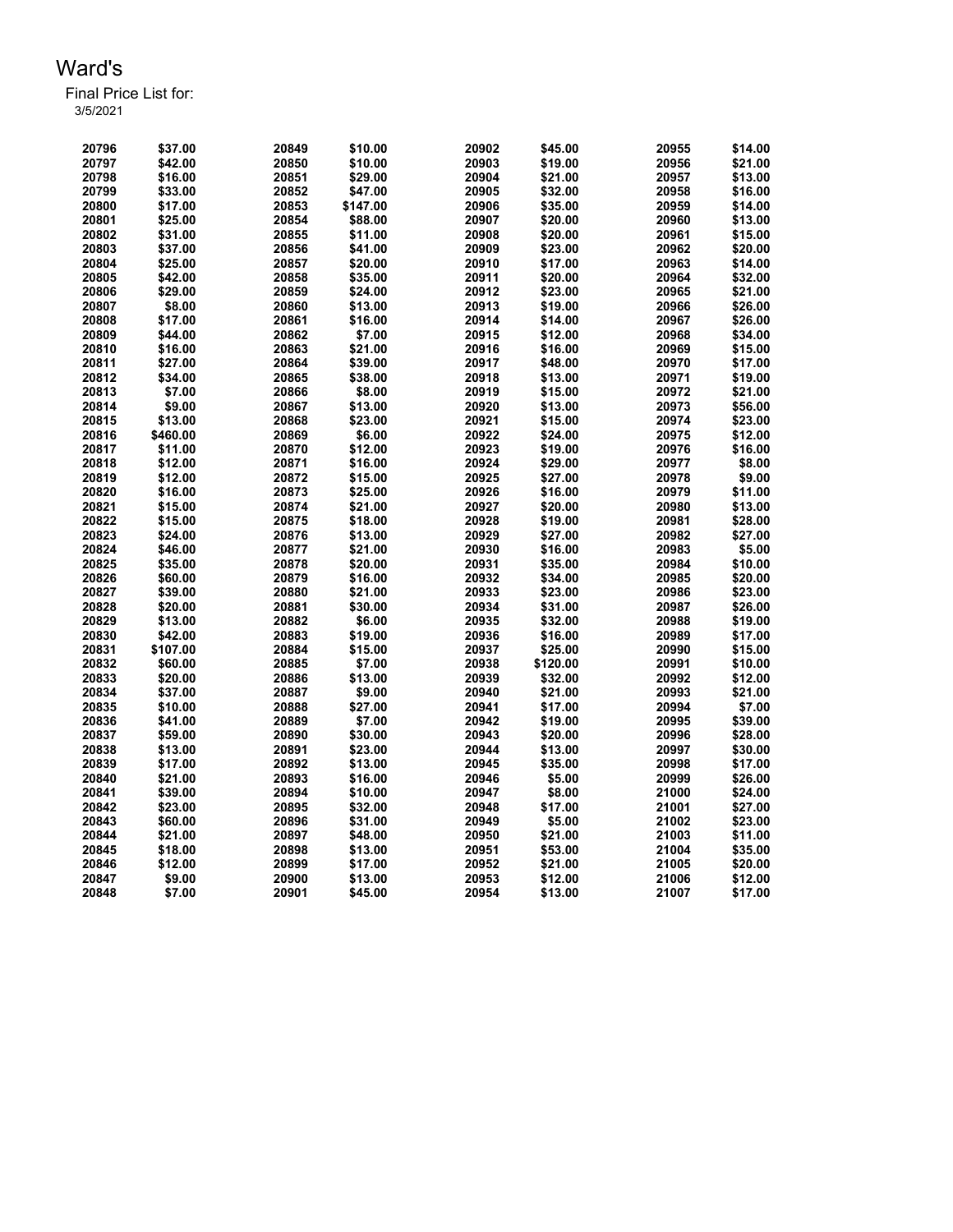| 21008 | \$11.00 | 21061 | \$16.00 | 21114 | \$51.00 | 21167 | \$12.00 |
|-------|---------|-------|---------|-------|---------|-------|---------|
| 21009 | \$50.00 | 21062 | \$7.00  | 21115 | \$16.00 | 21168 | \$14.00 |
| 21010 | \$14.00 | 21063 | \$12.00 | 21116 | \$16.00 | 21169 | \$13.00 |
| 21011 | \$16.00 | 21064 | \$23.00 | 21117 | \$16.00 | 21170 | \$12.00 |
| 21012 | \$21.00 | 21065 | \$13.00 | 21118 | \$18.00 | 21171 | \$51.00 |
| 21013 | \$25.00 | 21066 | \$18.00 | 21119 | \$93.00 | 21172 | \$8.00  |
| 21014 | \$42.00 | 21067 | \$16.00 | 21120 | \$16.00 | 21173 | \$21.00 |
| 21015 | \$13.00 | 21068 | \$23.00 | 21121 | \$29.00 | 21174 | \$29.00 |
| 21016 | \$21.00 | 21069 | \$16.00 | 21122 | \$30.00 | 21175 | \$8.00  |
| 21017 | \$16.00 | 21070 | \$33.00 | 21123 | \$23.00 | 21176 | \$19.00 |
| 21018 | \$15.00 | 21071 | \$61.00 | 21124 | \$40.00 | 21177 | \$30.00 |
| 21019 | \$37.00 | 21072 | \$9.00  | 21125 | \$17.00 | 21178 | \$17.00 |
| 21020 | \$16.00 | 21073 | \$27.00 | 21126 | \$18.00 | 21179 | \$13.00 |
| 21021 | \$14.00 | 21074 | \$19.00 | 21127 | \$7.00  | 21180 | \$24.00 |
| 21022 | \$13.00 | 21075 | \$12.00 | 21128 | \$13.00 | 21181 | \$24.00 |
| 21023 | \$17.00 | 21076 | \$6.00  | 21129 | \$11.00 | 21182 | \$13.00 |
| 21024 | \$23.00 | 21077 | \$14.00 | 21130 | \$11.00 | 21183 | \$10.00 |
| 21025 | \$19.00 | 21078 | \$27.00 | 21131 | \$12.00 | 21184 | \$22.00 |
| 21026 | \$10.00 | 21079 | \$8.00  | 21132 | \$8.00  | 21185 | \$11.00 |
| 21027 | \$15.00 | 21080 | \$15.00 | 21133 | \$51.00 | 21186 | \$21.00 |
| 21028 | \$14.00 | 21081 | \$13.00 | 21134 | \$63.00 | 21187 | \$10.00 |
| 21029 | \$37.00 | 21082 | \$27.00 | 21135 | \$47.00 | 21188 | \$12.00 |
| 21030 | \$14.00 | 21083 | \$16.00 | 21136 | \$19.00 | 21189 | \$14.00 |
| 21031 | \$27.00 | 21084 | \$13.00 | 21137 | \$20.00 | 21190 | \$27.00 |
| 21032 | \$15.00 | 21085 | \$28.00 | 21138 | \$17.00 | 21191 | \$6.00  |
| 21033 | \$27.00 | 21086 | \$31.00 | 21139 | \$9.00  | 21192 | \$11.00 |
| 21034 | \$24.00 | 21087 | \$84.00 | 21140 | \$18.00 | 21193 | \$14.00 |
| 21035 | \$21.00 | 21088 | \$38.00 | 21141 | \$10.00 | 21194 | \$13.00 |
| 21036 | \$16.00 | 21089 | \$32.00 | 21142 | \$26.00 | 21195 | \$12.00 |
| 21037 | \$14.00 | 21090 | \$45.00 | 21143 | \$12.00 | 21196 | \$19.00 |
| 21038 | \$19.00 | 21091 | \$63.00 | 21144 | \$11.00 | 21197 | \$10.00 |
| 21039 | \$16.00 | 21092 | \$29.00 | 21145 | \$48.00 | 21198 | \$17.00 |
| 21040 | \$16.00 | 21093 | \$20.00 | 21146 | \$27.00 | 21199 | \$16.00 |
| 21041 | \$44.00 | 21094 | \$53.00 | 21147 | \$9.00  | 21200 | \$25.00 |
| 21042 | \$17.00 | 21095 | \$42.00 | 21148 | \$6.00  | 21201 | \$42.00 |
| 21043 | \$36.00 | 21096 | \$13.00 | 21149 | \$27.00 | 21202 | \$17.00 |
| 21044 | \$47.00 | 21097 | \$19.00 | 21150 | \$34.00 | 21203 | \$32.00 |
| 21045 | \$25.00 | 21098 | \$24.00 | 21151 | \$26.00 | 21204 | \$48.00 |
| 21046 | \$24.00 | 21099 | \$19.00 | 21152 | \$9.00  | 21205 | \$16.00 |
| 21047 | \$35.00 | 21100 | \$42.00 | 21153 | \$17.00 | 21206 | \$27.00 |
| 21048 | \$24.00 | 21101 | \$20.00 | 21154 | \$46.00 | 21207 | \$12.00 |
| 21049 | \$21.00 | 21102 | \$48.00 | 21155 | \$13.00 | 21208 | \$17.00 |
| 21050 | \$44.00 | 21103 | \$25.00 | 21156 | \$12.00 | 21209 | \$17.00 |
| 21051 | \$29.00 | 21104 | \$21.00 | 21157 | \$8.00  | 21210 | \$21.00 |
| 21052 | \$29.00 | 21105 | \$35.00 | 21158 | \$8.00  | 21211 | \$17.00 |
| 21053 | \$30.00 | 21106 | \$45.00 | 21159 | \$8.00  | 21212 | \$24.00 |
| 21054 | \$17.00 | 21107 | \$42.00 | 21160 | \$10.00 | 21213 | \$17.00 |
| 21055 | \$23.00 | 21108 | \$37.00 | 21161 | \$13.00 | 21214 | \$19.00 |
| 21056 | \$30.00 | 21109 | \$20.00 | 21162 | \$13.00 | 21215 | \$23.00 |
| 21057 | \$14.00 | 21110 | \$25.00 | 21163 | \$13.00 | 21216 | \$21.00 |
| 21058 | \$13.00 | 21111 | \$25.00 | 21164 | \$18.00 | 21217 | \$16.00 |
| 21059 | \$16.00 | 21112 | \$27.00 | 21165 | \$12.00 | 21218 | \$13.00 |
| 21060 | \$8.00  | 21113 | \$16.00 | 21166 | \$12.00 | 21219 | \$12.00 |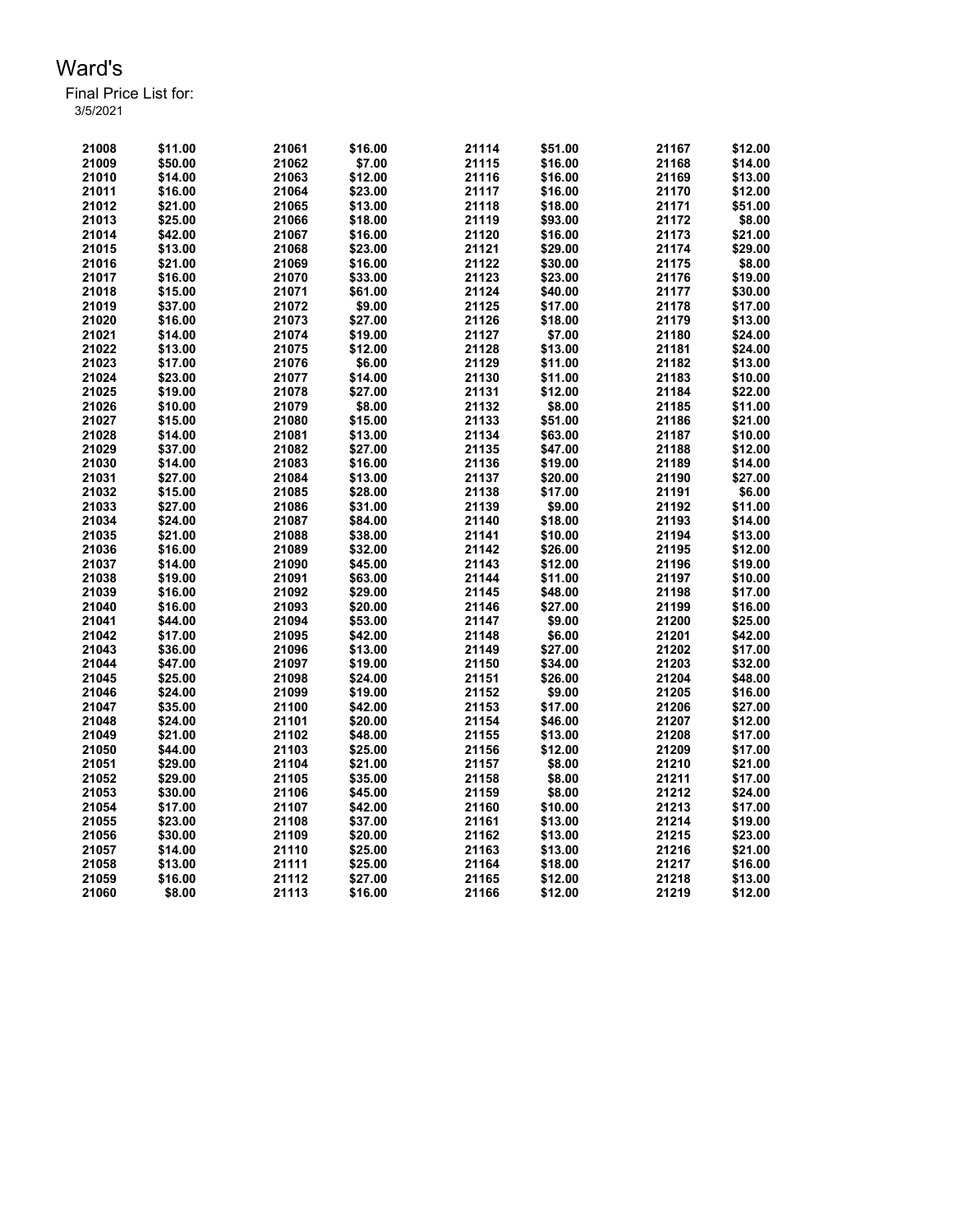| 21220 | \$18.00 | 21273 | \$101.00 | 21326 | \$52.00 | 21379 | \$37.00 |
|-------|---------|-------|----------|-------|---------|-------|---------|
| 21221 | \$16.00 | 21274 | \$21.00  | 21327 | \$5.00  | 21380 | \$28.00 |
| 21222 | \$17.00 | 21275 | \$11.00  | 21328 | \$28.00 | 21381 | \$42.00 |
| 21223 | \$11.00 | 21276 | \$25.00  | 21329 | \$14.00 | 21382 | \$42.00 |
| 21224 | \$20.00 | 21277 | \$24.00  | 21330 | \$21.00 | 21383 | \$14.00 |
| 21225 | \$19.00 | 21278 | \$25.00  | 21331 | \$19.00 | 21384 | \$13.00 |
| 21226 | \$37.00 | 21279 | \$32.00  | 21332 | \$6.00  | 21385 | \$17.00 |
| 21227 | \$23.00 | 21280 | \$29.00  | 21333 | \$12.00 | 21386 | \$12.00 |
| 21228 | \$24.00 | 21281 | \$16.00  | 21334 | \$12.00 | 21387 | \$17.00 |
| 21229 | \$23.00 | 21282 | \$13.00  | 21335 | \$16.00 | 21388 | \$19.00 |
| 21230 | \$28.00 | 21283 | \$21.00  | 21336 | \$15.00 | 21389 | \$20.00 |
| 21231 | \$42.00 | 21284 | \$11.00  | 21337 | \$9.00  | 21390 | \$24.00 |
| 21232 | \$27.00 | 21285 | \$21.00  | 21338 | \$9.00  | 21391 | \$34.00 |
| 21233 | \$32.00 | 21286 | \$27.00  | 21339 | \$14.00 | 21392 | \$21.00 |
| 21234 | \$27.00 | 21287 | \$10.00  | 21340 | \$15.00 | 21393 | \$80.00 |
| 21235 | \$27.00 | 21288 | \$21.00  | 21341 | \$16.00 | 21394 | \$23.00 |
| 21236 | \$41.00 | 21289 | \$26.00  | 21342 | \$55.00 | 21395 | \$6.00  |
| 21237 | \$16.00 | 21290 | \$21.00  | 21343 | \$48.00 | 21396 | \$5.00  |
| 21238 | \$9.00  | 21291 | \$16.00  | 21344 | \$49.00 | 21397 | \$5.00  |
| 21239 | \$24.00 | 21292 | \$9.00   | 21345 | \$11.00 | 21398 | \$12.00 |
| 21240 | \$48.00 | 21293 | \$13.00  | 21346 | \$16.00 | 21399 | \$7.00  |
| 21241 | \$16.00 | 21294 | \$23.00  | 21347 | \$19.00 | 21400 | \$12.00 |
| 21242 | \$11.00 | 21295 | \$32.00  | 21348 | \$14.00 | 21401 | \$13.00 |
| 21243 | \$45.00 | 21296 | \$10.00  | 21349 | \$12.00 | 21402 | \$5.00  |
| 21244 | \$32.00 | 21297 | \$23.00  | 21350 | \$17.00 | 21403 | \$12.00 |
| 21245 | \$50.00 | 21298 | \$21.00  | 21351 | \$8.00  | 21404 | \$20.00 |
| 21246 | \$58.00 | 21299 | \$9.00   | 21352 | \$10.00 | 21405 | \$28.00 |
| 21247 | \$32.00 | 21300 | \$26.00  | 21353 | \$21.00 | 21406 | \$29.00 |
| 21248 | \$32.00 | 21301 | \$7.00   | 21354 | \$10.00 | 21407 | \$18.00 |
| 21249 | \$32.00 | 21302 | \$9.00   | 21355 | \$31.00 | 21408 | \$18.00 |
| 21250 | \$27.00 | 21303 | \$21.00  | 21356 | \$12.00 | 21409 | \$20.00 |
| 21251 | \$13.00 | 21304 | \$23.00  | 21357 | \$11.00 | 21410 | \$40.00 |
| 21252 | \$26.00 | 21305 | \$45.00  | 21358 | \$16.00 | 21411 | \$23.00 |
| 21253 | \$15.00 | 21306 | \$9.00   | 21359 | \$15.00 | 21412 | \$17.00 |
| 21254 | \$17.00 | 21307 | \$10.00  | 21360 | \$17.00 | 21413 | \$5.00  |
| 21255 | \$32.00 | 21308 | \$10.00  | 21361 | \$41.00 | 21414 | \$19.00 |
| 21256 | \$19.00 | 21309 | \$11.00  | 21362 | \$19.00 | 21415 | \$18.00 |
| 21257 | \$16.00 | 21310 | \$8.00   | 21363 | \$12.00 | 21416 | \$19.00 |
| 21258 | \$42.00 | 21311 | \$7.00   | 21364 | \$37.00 | 21417 | \$23.00 |
| 21259 | \$57.00 | 21312 | \$10.00  | 21365 | \$16.00 | 21418 | \$35.00 |
| 21260 | \$12.00 | 21313 | \$13.00  | 21366 | \$27.00 | 21419 | \$30.00 |
| 21261 | \$11.00 | 21314 | \$26.00  | 21367 | \$37.00 | 21420 | \$7.00  |
| 21262 | \$20.00 | 21315 | \$27.00  | 21368 | \$23.00 | 21421 | \$9.00  |
| 21263 | \$15.00 | 21316 | \$65.00  | 21369 | \$11.00 | 21422 | \$11.00 |
| 21264 | \$25.00 | 21317 | \$13.00  | 21370 | \$12.00 | 21423 | \$13.00 |
| 21265 | \$16.00 | 21318 | \$8.00   | 21371 | \$12.00 | 21424 | \$42.00 |
| 21266 | \$25.00 | 21319 | \$7.00   | 21372 | \$13.00 | 21425 | \$12.00 |
| 21267 | \$23.00 | 21320 | \$22.00  | 21373 | \$21.00 | 21426 | \$21.00 |
| 21268 | \$21.00 | 21321 | \$24.00  | 21374 | \$8.00  | 21427 | \$12.00 |
| 21269 | \$17.00 | 21322 | \$11.00  | 21375 | \$21.00 | 21428 | \$9.00  |
| 21270 | \$29.00 | 21323 | \$15.00  | 21376 | \$20.00 | 21429 | \$6.00  |
| 21271 | \$15.00 | 21324 | \$27.00  | 21377 | \$39.00 | 21430 | \$10.00 |
|       |         |       |          |       |         |       | \$8.00  |
| 21272 | \$16.00 | 21325 | \$30.00  | 21378 | \$30.00 | 21431 |         |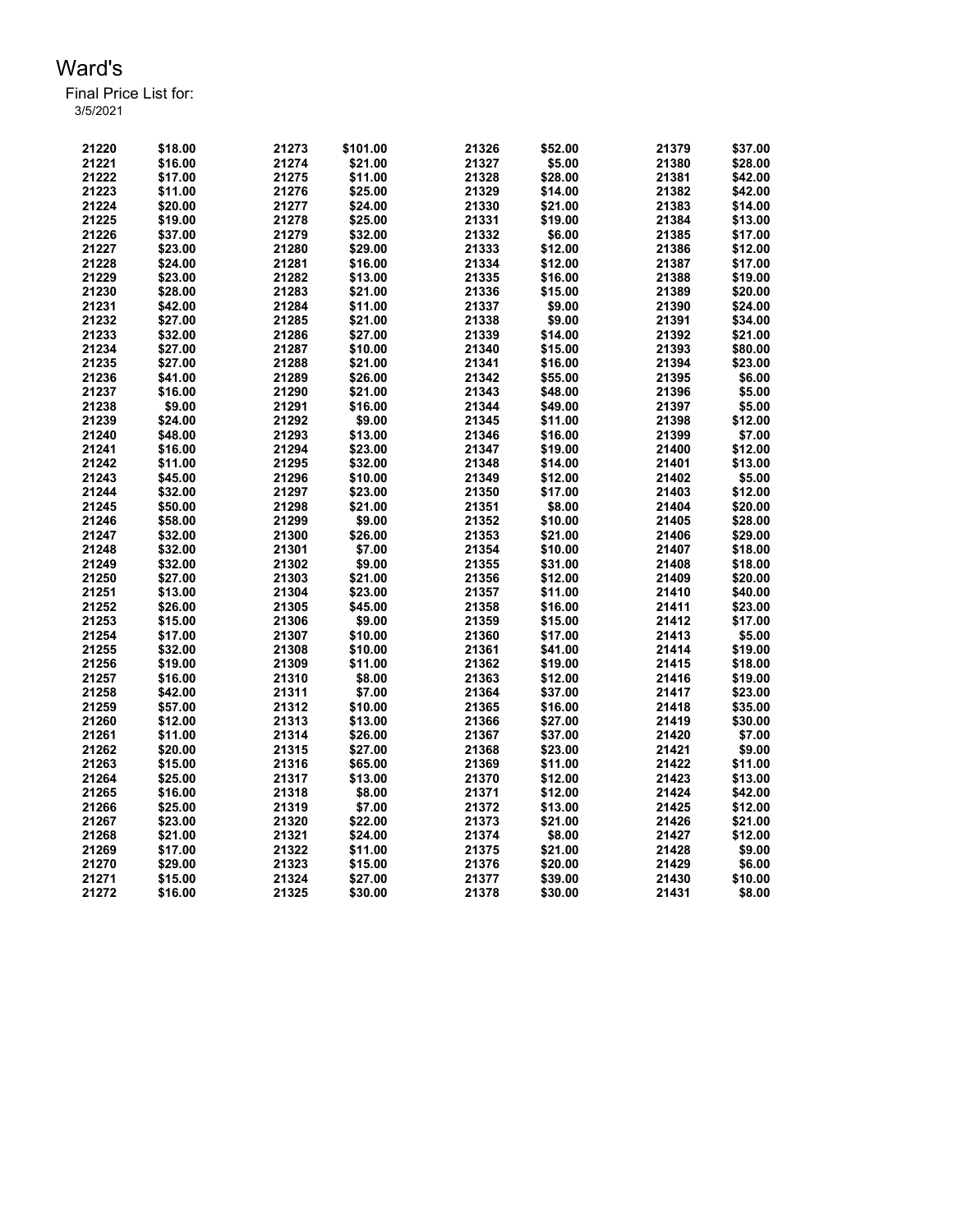| 21432 | \$33.00  | 21485 | \$100.00 | 21538 | \$63.00  | 21591 | \$26.00  |
|-------|----------|-------|----------|-------|----------|-------|----------|
| 21433 | \$7.00   | 21486 | \$87.00  | 21539 | \$54.00  | 21592 | \$32.00  |
| 21434 | \$7.00   | 21487 | \$168.00 | 21540 | \$69.00  | 21593 | \$158.00 |
| 21435 | \$16.00  | 21488 | \$164.00 | 21541 | \$60.00  | 21594 | \$363.00 |
| 21436 | \$7.00   | 21489 | \$175.00 | 21542 | \$34.00  | 21595 | \$60.00  |
| 21437 | \$12.00  | 21490 | \$84.00  | 21543 | \$84.00  | 21596 | \$168.00 |
| 21438 | \$8.00   | 21491 | \$65.00  | 21544 | \$231.00 | 21597 | \$74.00  |
| 21439 | \$5.00   | 21492 | \$67.00  | 21545 | \$221.00 | 21598 | \$60.00  |
| 21440 | \$7.00   | 21493 | \$65.00  | 21546 | \$132.00 | 21599 | \$90.00  |
| 21441 | \$11.00  | 21494 | \$66.00  | 21547 | \$74.00  | 21600 | \$69.00  |
| 21442 | \$6.00   | 21495 | \$69.00  | 21548 | \$86.00  | 21601 | \$73.00  |
| 21443 | \$21.00  | 21496 | \$65.00  | 21549 | \$54.00  | 21602 | \$45.00  |
| 21444 | \$10.00  | 21497 | \$72.00  | 21550 | \$147.00 | 21603 | \$47.00  |
| 21445 | \$21.00  | 21498 | \$65.00  | 21551 | \$66.00  | 21604 | \$77.00  |
| 21446 | \$9.00   | 21499 | \$47.00  | 21552 | \$75.00  | 21605 | \$149.00 |
| 21447 | \$15.00  | 21500 | \$65.00  | 21553 | \$73.00  | 21606 | \$158.00 |
| 21448 | \$14.00  | 21501 | \$67.00  | 21554 | \$117.00 | 21607 | \$87.00  |
| 21449 | \$23.00  | 21502 | \$87.00  | 21555 | \$151.00 | 21608 | \$74.00  |
| 21450 | \$39.00  | 21503 | \$81.00  | 21556 | \$111.00 | 21609 | \$57.00  |
| 21451 | \$12.00  | 21504 | \$93.00  | 21557 | \$75.00  | 21610 | \$105.00 |
| 21452 | \$12.00  | 21505 | \$121.00 | 21558 | \$79.00  | 21611 | \$75.00  |
| 21453 | \$17.00  | 21506 | \$82.00  | 21559 | \$77.00  | 21612 | \$53.00  |
| 21454 | \$15.00  | 21507 | \$91.00  | 21560 | \$158.00 | 21613 | \$42.00  |
| 21455 | \$9.00   | 21508 | \$69.00  | 21561 | \$60.00  | 21614 | \$66.00  |
| 21456 | \$13.00  | 21509 | \$59.00  | 21562 | \$53.00  | 21615 | \$53.00  |
| 21457 | \$11.00  | 21510 | \$101.00 | 21563 | \$58.00  | 21616 | \$84.00  |
| 21458 | \$15.00  | 21511 | \$32.00  | 21564 | \$55.00  | 21617 | \$137.00 |
| 21459 | \$12.00  | 21512 | \$30.00  | 21565 | \$65.00  | 21618 | \$51.00  |
| 21460 | \$9.00   | 21513 | \$33.00  | 21566 | \$65.00  | 21619 | \$35.00  |
| 21461 | \$8.00   | 21514 | \$27.00  | 21567 | \$59.00  | 21620 | \$92.00  |
| 21462 | \$8.00   | 21515 | \$25.00  | 21568 | \$50.00  | 21621 | \$32.00  |
| 21463 | \$15.00  | 21516 | \$54.00  | 21569 | \$59.00  | 21622 | \$74.00  |
| 21464 | \$14.00  | 21517 | \$83.00  | 21570 | \$53.00  | 21623 | \$53.00  |
| 21465 | \$14.00  | 21518 | \$289.00 | 21571 | \$61.00  | 21624 | \$21.00  |
| 21466 | \$23.00  | 21519 | \$126.00 | 21572 | \$59.00  | 21625 | \$27.00  |
| 21467 | \$24.00  | 21520 | \$608.00 | 21573 | \$63.00  | 21626 | \$45.00  |
| 21468 | \$20.00  | 21521 | \$166.00 | 21574 | \$40.00  | 21627 | \$35.00  |
| 21469 | \$19.00  | 21522 | \$142.00 | 21575 | \$58.00  | 21628 | \$51.00  |
| 21470 | \$54.00  | 21523 | \$233.00 | 21576 | \$53.00  | 21629 | \$42.00  |
| 21471 | \$16.00  | 21524 | \$125.00 | 21577 | \$42.00  | 21630 | \$44.00  |
| 21472 | \$12.00  | 21525 | \$184.00 | 21578 | \$32.00  | 21631 | \$44.00  |
| 21473 | \$21.00  | 21526 | \$147.00 | 21579 | \$11.00  | 21632 | \$27.00  |
| 21474 | \$18.00  | 21527 | \$63.00  | 21580 | \$10.00  | 21633 | \$100.00 |
| 21475 | \$49.00  | 21528 | \$88.00  | 21581 | \$525.00 | 21634 | \$40.00  |
| 21476 | \$33.00  | 21529 | \$115.00 | 21582 | \$552.00 | 21635 | \$54.00  |
| 21477 | \$221.00 | 21530 | \$70.00  | 21583 | \$301.00 | 21636 | \$39.00  |
| 21478 | \$168.00 | 21531 | \$67.00  | 21584 | \$60.00  | 21637 | \$260.00 |
| 21479 | \$216.00 | 21532 | \$63.00  | 21585 | \$58.00  | 21638 | \$132.00 |
| 21480 | \$347.00 | 21533 | \$63.00  | 21586 | \$29.00  | 21639 | \$49.00  |
| 21481 | \$762.00 | 21534 | \$74.00  | 21587 | \$167.00 | 21640 | \$58.00  |
| 21482 | \$158.00 | 21535 | \$75.00  | 21588 | \$29.00  | 21641 | \$0.00   |
| 21483 | \$300.00 | 21536 | \$105.00 | 21589 | \$167.00 | 21642 | \$502.00 |
| 21484 | \$147.00 | 21537 | \$84.00  | 21590 | \$29.00  | 21643 | \$42.00  |
|       |          |       |          |       |          |       |          |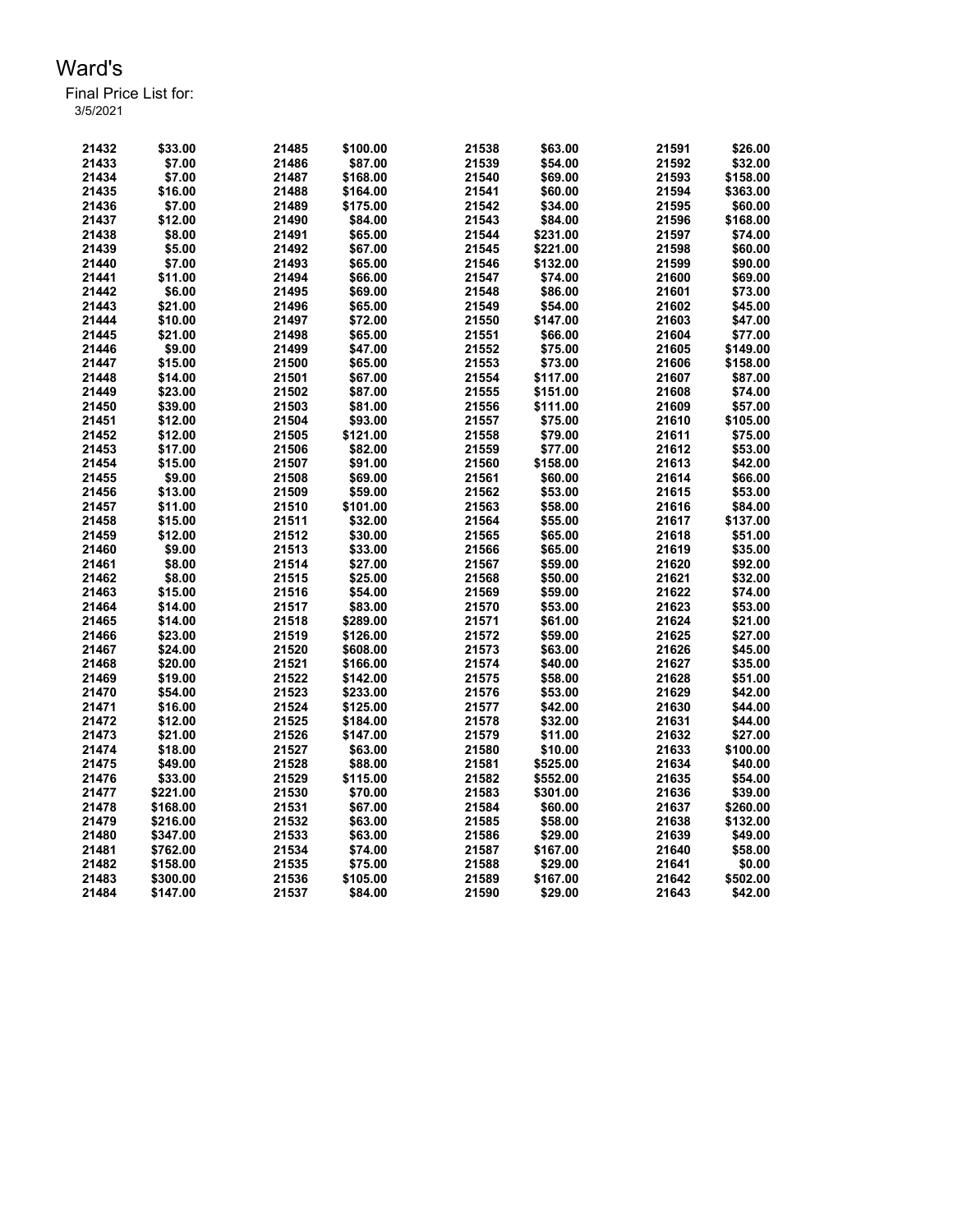| 21644 | \$69.00    | 30036 | \$315.00   | 30089 | \$105.00 | 30142 | \$44.00              |
|-------|------------|-------|------------|-------|----------|-------|----------------------|
| 21645 | \$516.00   | 30037 | \$105.00   | 30090 | \$91.00  | 30143 | \$79.00              |
| 21646 | \$86.00    | 30038 | \$24.00    | 30091 | \$188.00 | 30144 | \$80.00              |
| 21647 | \$42.00    | 30039 | \$93.00    | 30092 | \$194.00 | 30145 | \$61.00              |
| 21648 | \$84.00    | 30040 | \$63.00    | 30093 | \$37.00  | 30146 | \$21.00              |
| 21649 | \$79.00    | 30041 | \$29.00    | 30094 | \$27.00  | 30147 | \$51.00              |
| 21650 | \$107.00   | 30042 | \$35.00    | 30095 | \$13.00  | 30148 | \$63.00              |
| 21651 | \$43.00    | 30043 | \$709.00   | 30096 | \$36.00  | 30149 | \$165.00             |
| 21652 | \$53.00    | 30044 | \$361.00   | 30097 | \$90.00  | 30150 | \$104.00             |
| 21653 | \$53.00    | 30045 | \$111.00   | 30098 | \$117.00 | 30151 | \$156.00             |
| 21654 | \$50.00    | 30046 | \$464.00   | 30099 | \$185.00 | 30152 | \$142.00             |
| 21655 | \$37.00    | 30047 | \$125.00   | 30100 | \$74.00  | 30153 | \$90.00              |
| 21656 | \$50.00    | 30048 | \$52.00    | 30101 | \$79.00  | 30154 | \$70.00              |
| 21657 | \$33.00    | 30049 | \$134.00   | 30102 | \$150.00 | 30155 | \$107.00             |
| 21658 | \$36.00    | 30050 | \$105.00   | 30103 | \$117.00 | 30156 | \$79.00              |
| 21659 | \$48.00    | 30051 | \$100.00   | 30104 | \$132.00 | 30157 | \$51.00              |
| 21660 | \$63.00    | 30052 | \$388.00   | 30105 | \$128.00 | 30158 | \$78.00              |
| 21661 | \$75.00    | 30053 | \$185.00   | 30106 | \$36.00  | 30159 | \$118.00             |
| 21662 | \$210.00   | 30054 | \$66.00    | 30107 | \$44.00  | 30160 | \$120.00             |
| 21663 | \$60.00    | 30055 | \$195.00   | 30108 | \$100.00 | 30161 | \$111.00             |
| 21664 | \$79.00    | 30056 | \$215.00   | 30109 | \$184.00 | 30162 | \$100.00             |
| 21665 | \$139.00   | 30057 | \$187.00   | 30110 | \$63.00  | 30163 | \$231.00             |
| 21666 | \$201.00   | 30058 | \$87.00    | 30111 | \$96.00  | 30164 | \$158.00             |
| 21667 | \$158.00   | 30059 | \$263.00   | 30112 | \$44.00  | 30165 | \$174.00             |
| 21668 | \$74.00    | 30060 | \$399.00   | 30113 | \$18.00  | 30166 | \$67.00              |
| 21669 | \$63.00    | 30061 | \$130.00   | 30114 | \$81.00  | 30167 | \$27.00              |
| 21670 | \$96.00    | 30062 | \$210.00   | 30115 | \$105.00 | 30168 | \$35.00              |
| 30010 | \$407.00   | 30063 | \$189.00   | 30116 | \$210.00 | 30169 | \$15.00              |
| 30011 | \$210.00   | 30064 | \$94.00    | 30117 | \$158.00 | 30170 | \$125.00             |
| 30012 | \$221.00   | 30065 | \$252.00   | 30118 | \$348.00 | 30171 | \$20.00              |
| 30013 | \$315.00   | 30066 | \$200.00   | 30119 | \$74.00  | 30172 | \$134.00             |
| 30014 | \$433.00   | 30067 | \$81.00    | 30120 | \$14.00  | 30173 | \$69.00              |
| 30015 | \$237.00   | 30068 | \$420.00   | 30121 | \$26.00  | 30174 | \$110.00             |
| 30016 | \$74.00    | 30069 | \$91.00    | 30122 | \$123.00 | 30175 | \$91.00              |
| 30017 | \$52.00    | 30070 | \$90.00    | 30123 | \$12.00  | 30176 | \$78.00              |
| 30018 | \$132.00   | 30071 | \$105.00   | 30124 | \$0.00   | 30177 | \$42.00              |
|       |            |       |            | 30125 |          |       | \$53.00              |
| 30019 | \$184.00   | 30072 | \$84.00    |       | \$35.00  | 30178 |                      |
| 30020 | \$266.00   | 30073 | \$27.00    | 30126 | \$25.00  | 30179 | \$263.00<br>\$163.00 |
| 30021 | \$189.00   | 30074 | \$105.00   | 30127 | \$25.00  | 30180 |                      |
| 30022 | \$28.00    | 30075 | \$60.00    | 30128 | \$77.00  | 30181 | \$37.00              |
| 30023 | \$90.00    | 30076 | \$280.00   | 30129 | \$117.00 | 30182 | \$27.00              |
| 30024 | \$118.00   | 30077 | \$163.00   | 30130 | \$158.00 | 30183 | \$50.00              |
| 30025 | \$185.00   | 30078 | \$1,726.00 | 30131 | \$107.00 | 30184 | \$221.00             |
| 30026 | \$105.00   | 30079 | \$709.00   | 30132 | \$163.00 | 30185 | \$16.00              |
| 30027 | \$210.00   | 30080 | \$315.00   | 30133 | \$42.00  | 30186 | \$30.00              |
| 30028 | \$394.00   | 30081 | \$315.00   | 30134 | \$92.00  | 30187 | \$27.00              |
| 30029 | \$75.00    | 30082 | \$175.00   | 30135 | \$25.00  | 30188 | \$16.00              |
| 30030 | \$1,365.00 | 30083 | \$193.00   | 30136 | \$94.00  | 30189 | \$27.00              |
| 30031 | \$168.00   | 30084 | \$273.00   | 30137 | \$79.00  | 30190 | \$29.00              |
| 30032 | \$70.00    | 30085 | \$231.00   | 30138 | \$48.00  | 30191 | \$20.00              |
| 30033 | \$289.00   | 30086 | \$105.00   | 30139 | \$34.00  | 30192 | \$16.00              |
| 30034 | \$129.00   | 30087 | \$74.00    | 30140 | \$60.00  | 30193 | \$26.00              |
| 30035 | \$10.00    | 30088 | \$47.00    | 30141 | \$76.00  | 30194 | \$25.00              |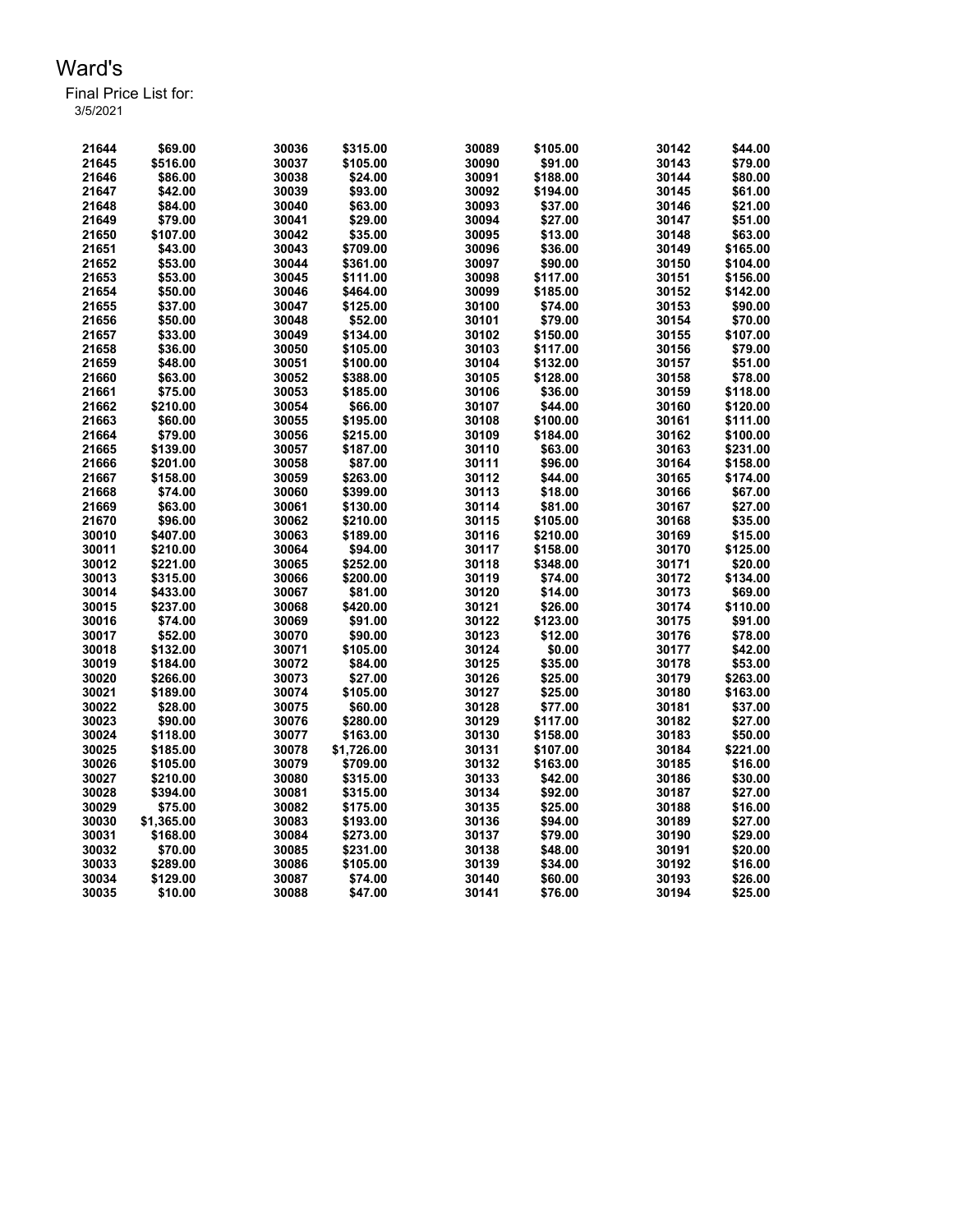| 30195 | \$27.00  | 30248 | \$152.00 | 30301 | \$199.00 | 30354 | \$56.00  |
|-------|----------|-------|----------|-------|----------|-------|----------|
| 30196 | \$17.00  | 30249 | \$142.00 | 30302 | \$93.00  | 30355 | \$117.00 |
| 30197 | \$132.00 | 30250 | \$149.00 | 30303 | \$278.00 | 30356 | \$53.00  |
| 30198 | \$20.00  | 30251 | \$69.00  | 30304 | \$153.00 | 30357 | \$58.00  |
| 30199 | \$35.00  | 30252 | \$150.00 | 30305 | \$59.00  | 30358 | \$84.00  |
| 30200 | \$29.00  | 30253 | \$158.00 | 30306 | \$90.00  | 30359 | \$53.00  |
| 30201 | \$86.00  | 30254 | \$160.00 | 30307 | \$60.00  | 30360 | \$30.00  |
| 30202 | \$168.00 | 30255 | \$163.00 | 30308 | \$107.00 | 30361 | \$53.00  |
| 30203 | \$464.00 | 30256 | \$93.00  | 30309 | \$41.00  | 30362 | \$28.00  |
| 30204 | \$60.00  | 30257 | \$177.00 | 30310 | \$32.00  | 30363 | \$21.00  |
| 30205 | \$66.00  | 30258 | \$104.00 | 30311 | \$7.00   | 30364 | \$60.00  |
| 30206 | \$105.00 | 30259 | \$200.00 | 30312 | \$23.00  | 30365 | \$49.00  |
| 30207 | \$39.00  | 30260 | \$210.00 | 30313 | \$32.00  | 30366 | \$53.00  |
| 30208 | \$121.00 | 30261 | \$147.00 | 30314 | \$25.00  | 30367 | \$45.00  |
| 30209 | \$258.00 | 30262 | \$212.00 | 30315 | \$25.00  | 30368 | \$26.00  |
| 30210 | \$86.00  | 30263 | \$55.00  | 30316 | \$46.00  | 30369 | \$39.00  |
| 30211 | \$71.00  | 30264 | \$37.00  | 30317 | \$132.00 | 30370 | \$36.00  |
| 30212 | \$27.00  | 30265 | \$30.00  | 30318 | \$101.00 | 30371 | \$53.00  |
| 30213 | \$153.00 | 30266 | \$83.00  | 30319 | \$58.00  | 30372 | \$28.00  |
| 30214 | \$32.00  | 30267 | \$105.00 | 30320 | \$184.00 | 30373 | \$48.00  |
| 30215 | \$300.00 | 30268 | \$90.00  | 30321 | \$48.00  | 30374 | \$48.00  |
| 30216 | \$158.00 | 30269 | \$58.00  | 30322 | \$41.00  | 30375 | \$70.00  |
| 30217 | \$70.00  | 30270 | \$45.00  | 30323 | \$100.00 | 30376 | \$51.00  |
| 30218 | \$59.00  | 30271 | \$27.00  | 30324 | \$19.00  | 30377 | \$40.00  |
| 30219 | \$70.00  | 30272 | \$44.00  | 30325 | \$23.00  | 30378 | \$54.00  |
| 30220 | \$40.00  | 30273 | \$35.00  | 30326 | \$45.00  | 30379 | \$37.00  |
| 30221 | \$86.00  | 30274 | \$58.00  | 30327 | \$42.00  | 30380 | \$87.00  |
| 30222 | \$95.00  | 30275 | \$123.00 | 30328 | \$47.00  | 30381 | \$45.00  |
| 30223 | \$71.00  | 30276 | \$33.00  | 30329 | \$210.00 | 30382 | \$30.00  |
| 30224 | \$90.00  | 30277 | \$70.00  | 30330 | \$70.00  | 30383 | \$53.00  |
| 30225 | \$46.00  | 30278 | \$33.00  | 30331 | \$27.00  | 30384 | \$27.00  |
| 30226 | \$39.00  | 30279 | \$58.00  | 30332 | \$16.00  | 30385 | \$19.00  |
| 30227 | \$58.00  | 30280 | \$42.00  | 30333 | \$8.00   | 30386 | \$90.00  |
| 30228 | \$37.00  | 30281 | \$105.00 | 30334 | \$73.00  | 30387 | \$5.00   |
| 30229 | \$221.00 | 30282 | \$163.00 | 30335 | \$114.00 | 30388 | \$5.00   |
| 30230 | \$201.00 | 30283 | \$56.00  | 30336 | \$163.00 | 30389 | \$5.00   |
| 30231 | \$80.00  | 30284 | \$32.00  | 30337 | \$129.00 | 30390 | \$23.00  |
| 30232 | \$40.00  | 30285 | \$41.00  | 30338 | \$74.00  | 30391 | \$105.00 |
| 30233 | \$32.00  | 30286 | \$21.00  | 30339 | \$63.00  | 30392 | \$40.00  |
| 30234 | \$56.00  | 30287 | \$60.00  | 30340 | \$67.00  | 30393 | \$63.00  |
| 30235 | \$27.00  | 30288 | \$60.00  | 30341 | \$67.00  | 30394 | \$39.00  |
| 30236 | \$77.00  | 30289 | \$48.00  | 30342 | \$92.00  | 30395 | \$32.00  |
| 30237 | \$27.00  | 30290 | \$36.00  | 30343 | \$65.00  | 30396 | \$54.00  |
| 30238 | \$126.00 | 30291 | \$37.00  | 30344 | \$65.00  | 30397 | \$155.00 |
| 30239 | \$380.00 | 30292 | \$50.00  | 30345 | \$67.00  | 30398 | \$92.00  |
| 30240 | \$238.00 | 30293 | \$69.00  | 30346 | \$52.00  | 30399 | \$63.00  |
| 30241 | \$452.00 | 30294 | \$74.00  | 30347 | \$50.00  | 30400 | \$42.00  |
| 30242 | \$81.00  | 30295 | \$377.00 | 30348 | \$44.00  | 30401 | \$57.00  |
| 30243 | \$100.00 | 30296 | \$105.00 | 30349 | \$42.00  | 30402 | \$126.00 |
| 30244 | \$126.00 | 30297 | \$294.00 | 30350 | \$78.00  | 30403 | \$63.00  |
| 30245 | \$84.00  | 30298 | \$100.00 | 30351 | \$79.00  | 30404 | \$79.00  |
| 30246 | \$221.00 | 30299 | \$118.00 | 30352 | \$57.00  | 30405 | \$42.00  |
| 30247 | \$184.00 | 30300 | \$90.00  | 30353 | \$53.00  | 30406 | \$83.00  |
|       |          |       |          |       |          |       |          |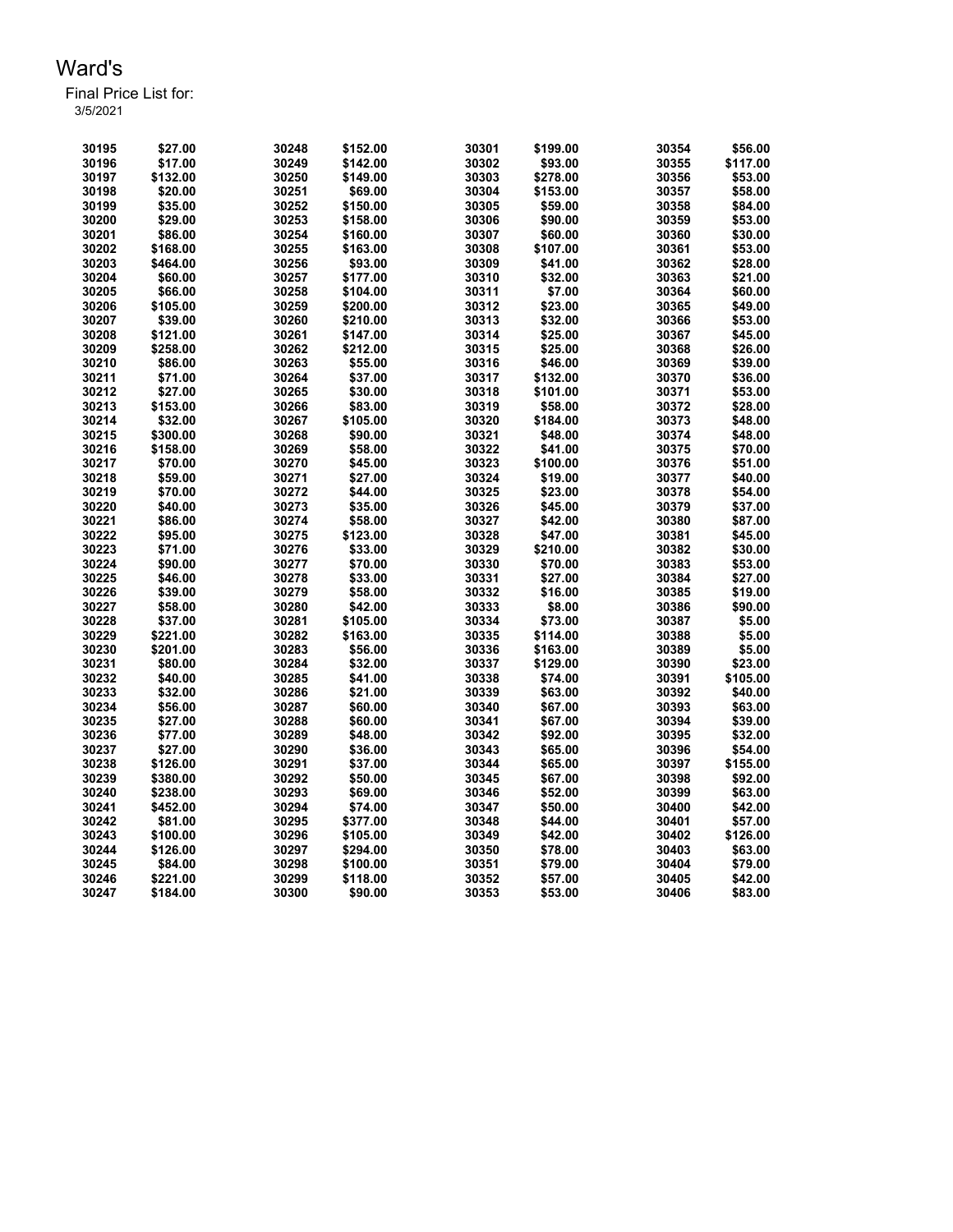| 30407 | \$49.00  | 30460 | \$250.00 | 30513 | \$74.00  | 30566 | \$27.00  |
|-------|----------|-------|----------|-------|----------|-------|----------|
| 30408 | \$49.00  | 30461 | \$21.00  | 30514 | \$111.00 | 30567 | \$53.00  |
| 30409 | \$64.00  | 30462 | \$27.00  | 30515 | \$50.00  | 30568 | \$42.00  |
| 30410 | \$33.00  | 30463 | \$54.00  | 30516 | \$39.00  | 30569 | \$44.00  |
| 30411 | \$23.00  | 30464 | \$48.00  | 30517 | \$37.00  | 30570 | \$72.00  |
| 30412 | \$20.00  | 30465 | \$105.00 | 30518 | \$29.00  | 30571 | \$46.00  |
| 30413 | \$25.00  | 30466 | \$226.00 | 30519 | \$42.00  | 30572 | \$132.00 |
| 30414 | \$48.00  | 30467 | \$21.00  | 30520 | \$60.00  | 30573 | \$73.00  |
| 30415 | \$44.00  | 30468 | \$37.00  | 30521 | \$128.00 | 30574 | \$42.00  |
| 30416 | \$44.00  | 30469 | \$17.00  | 30522 | \$124.00 | 30575 | \$56.00  |
| 30417 | \$56.00  | 30470 | \$24.00  | 30523 | \$74.00  | 30576 | \$32.00  |
| 30418 | \$50.00  | 30471 | \$37.00  | 30524 | \$58.00  | 30577 | \$83.00  |
| 30419 | \$27.00  | 30472 | \$63.00  | 30525 | \$69.00  | 30578 | \$30.00  |
| 30420 | \$47.00  | 30473 | \$157.00 | 30526 | \$118.00 | 30579 | \$24.00  |
| 30421 | \$42.00  | 30474 | \$58.00  | 30527 | \$40.00  | 30580 | \$90.00  |
| 30422 | \$54.00  | 30475 | \$150.00 | 30528 | \$90.00  | 30581 | \$27.00  |
| 30423 | \$70.00  | 30476 | \$123.00 | 30529 | \$35.00  | 30582 | \$57.00  |
| 30424 | \$45.00  | 30477 | \$83.00  | 30530 | \$44.00  | 30583 | \$28.00  |
| 30425 | \$100.00 | 30478 | \$80.00  | 30531 | \$48.00  | 30584 | \$27.00  |
| 30426 | \$100.00 | 30479 | \$48.00  | 30532 | \$63.00  | 30585 | \$35.00  |
| 30427 | \$34.00  | 30480 | \$35.00  | 30533 | \$26.00  | 30586 | \$28.00  |
| 30428 | \$46.00  | 30481 | \$39.00  | 30534 | \$29.00  | 30587 | \$58.00  |
| 30429 | \$76.00  | 30482 | \$79.00  | 30535 | \$53.00  | 30588 | \$60.00  |
| 30430 | \$79.00  | 30483 |          | 30536 | \$63.00  | 30589 | \$35.00  |
| 30431 |          |       | \$88.00  |       |          |       | \$30.00  |
|       | \$54.00  | 30484 | \$79.00  | 30537 | \$37.00  | 30590 |          |
| 30432 | \$48.00  | 30485 | \$32.00  | 30538 | \$84.00  | 30591 | \$44.00  |
| 30433 | \$77.00  | 30486 | \$168.00 | 30539 | \$86.00  | 30592 | \$69.00  |
| 30434 | \$60.00  | 30487 | \$44.00  | 30540 | \$28.00  | 30593 | \$30.00  |
| 30435 | \$36.00  | 30488 | \$77.00  | 30541 | \$39.00  | 30594 | \$27.00  |
| 30436 | \$44.00  | 30489 | \$81.00  | 30542 | \$56.00  | 30595 | \$46.00  |
| 30437 | \$69.00  | 30490 | \$40.00  | 30543 | \$100.00 | 30596 | \$58.00  |
| 30438 | \$74.00  | 30491 | \$84.00  | 30544 | \$74.00  | 30597 | \$55.00  |
| 30439 | \$122.00 | 30492 | \$40.00  | 30545 | \$45.00  | 30598 | \$72.00  |
| 30440 | \$38.00  | 30493 | \$75.00  | 30546 | \$59.00  | 30599 | \$150.00 |
| 30441 | \$53.00  | 30494 | \$115.00 | 30547 | \$40.00  | 30600 | \$184.00 |
| 30442 | \$63.00  | 30495 | \$130.00 | 30548 | \$29.00  | 30601 | \$117.00 |
| 30443 | \$69.00  | 30496 | \$34.00  | 30549 | \$36.00  | 30602 | \$160.00 |
| 30444 | \$50.00  | 30497 | \$28.00  | 30550 | \$71.00  | 30603 | \$175.00 |
| 30445 | \$50.00  | 30498 | \$21.00  | 30551 | \$21.00  | 30604 | \$882.00 |
| 30446 | \$50.00  | 30499 | \$24.00  | 30552 | \$37.00  | 30605 | \$58.00  |
| 30447 | \$60.00  | 30500 | \$35.00  | 30553 | \$58.00  | 30606 | \$47.00  |
| 30448 | \$42.00  | 30501 | \$27.00  | 30554 | \$65.00  | 30607 | \$245.00 |
| 30449 | \$40.00  | 30502 | \$35.00  | 30555 | \$58.00  | 30608 | \$27.00  |
| 30450 | \$21.00  | 30503 | \$24.00  | 30556 | \$48.00  | 30609 | \$36.00  |
| 30451 | \$35.00  | 30504 | \$105.00 | 30557 | \$55.00  | 30610 | \$17.00  |
| 30452 | \$70.00  | 30505 | \$24.00  | 30558 | \$37.00  | 30611 | \$32.00  |
| 30453 | \$58.00  | 30506 | \$67.00  | 30559 | \$42.00  | 30612 | \$48.00  |
| 30454 | \$54.00  | 30507 | \$119.00 | 30560 | \$30.00  | 30613 | \$186.00 |
| 30455 | \$195.00 | 30508 | \$63.00  | 30561 | \$70.00  | 30614 | \$35.00  |
| 30456 | \$60.00  | 30509 | \$44.00  | 30562 | \$36.00  | 30615 | \$25.00  |
| 30457 | \$117.00 | 30510 | \$77.00  | 30563 | \$33.00  | 30616 | \$26.00  |
| 30458 | \$49.00  | 30511 | \$48.00  | 30564 | \$38.00  | 30617 | \$107.00 |
| 30459 | \$36.00  | 30512 | \$58.00  | 30565 | \$48.00  | 30618 | \$290.00 |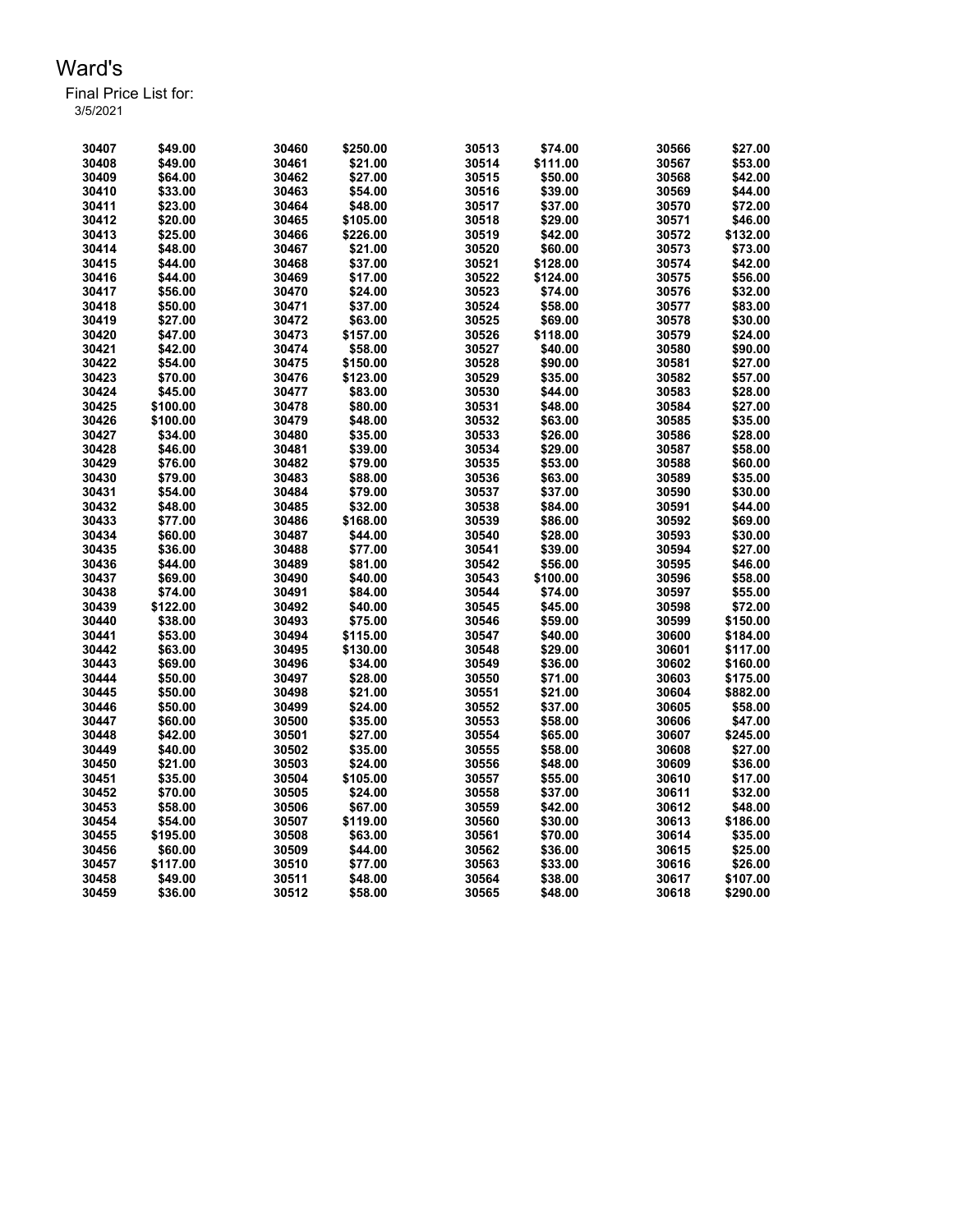| 30619 | \$431.00 | 30672 | \$328.00   | 30725 | \$55.00  | 30778 | \$101.00 |
|-------|----------|-------|------------|-------|----------|-------|----------|
| 30620 | \$132.00 | 30673 | \$118.00   | 30726 | \$84.00  | 30779 | \$27.00  |
| 30621 | \$134.00 | 30674 | \$264.00   | 30727 | \$93.00  | 30780 | \$33.00  |
| 30622 | \$93.00  | 30675 | \$65.00    | 30728 | \$126.00 | 30781 | \$45.00  |
| 30623 | \$116.00 | 30676 | \$133.00   | 30729 | \$134.00 | 30782 | \$28.00  |
| 30624 | \$84.00  | 30677 | \$1,015.00 | 30730 | \$80.00  | 30783 | \$87.00  |
| 30625 | \$276.00 | 30678 | \$77.00    | 30731 | \$223.00 | 30784 | \$97.00  |
| 30626 | \$315.00 | 30679 | \$69.00    | 30732 | \$21.00  | 30785 | \$165.00 |
| 30627 | \$121.00 | 30680 | \$54.00    | 30733 | \$21.00  | 30786 | \$32.00  |
| 30628 | \$34.00  | 30681 | \$153.00   | 30734 | \$165.00 | 30787 | \$40.00  |
| 30629 | \$158.00 | 30682 | \$264.00   | 30735 | \$25.00  | 30788 | \$48.00  |
| 30630 | \$67.00  | 30683 | \$196.00   | 30736 | \$21.00  | 30789 | \$37.00  |
| 30631 | \$37.00  | 30684 | \$80.00    | 30737 | \$15.00  | 30790 | \$53.00  |
| 30632 | \$59.00  | 30685 | \$155.00   | 30738 | \$51.00  | 30791 | \$57.00  |
| 30633 | \$58.00  | 30686 | \$93.00    | 30739 | \$34.00  | 30792 | \$24.00  |
| 30634 | \$194.00 | 30687 | \$88.00    | 30740 | \$205.00 | 30793 | \$40.00  |
| 30635 | \$69.00  | 30688 | \$20.00    | 30741 | \$184.00 | 30794 | \$29.00  |
| 30636 | \$24.00  | 30689 | \$35.00    | 30742 | \$140.00 | 30795 | \$135.00 |
| 30637 | \$58.00  | 30690 | \$158.00   | 30743 | \$88.00  | 30796 | \$95.00  |
| 30638 | \$24.00  | 30691 | \$151.00   | 30744 | \$416.00 | 30797 | \$36.00  |
| 30639 | \$105.00 | 30692 | \$735.00   | 30745 | \$290.00 | 30798 | \$23.00  |
| 30640 | \$29.00  | 30693 | \$71.00    | 30746 | \$150.00 | 30799 | \$87.00  |
| 30641 | \$51.00  | 30694 | \$206.00   | 30747 | \$237.00 | 30800 | \$48.00  |
| 30642 | \$80.00  | 30695 | \$65.00    | 30748 | \$247.00 | 30801 | \$40.00  |
| 30643 | \$27.00  | 30696 | \$90.00    | 30749 | \$497.00 | 30802 | \$45.00  |
| 30644 | \$32.00  | 30697 | \$163.00   | 30750 | \$210.00 | 30803 | \$27.00  |
| 30645 | \$37.00  | 30698 | \$95.00    | 30751 | \$35.00  | 30804 | \$27.00  |
| 30646 | \$32.00  | 30699 | \$137.00   | 30752 | \$426.00 | 30805 | \$44.00  |
| 30647 | \$23.00  | 30700 | \$63.00    | 30753 | \$304.00 | 30806 | \$11.00  |
| 30648 | \$76.00  | 30701 | \$158.00   | 30754 | \$100.00 | 30807 | \$83.00  |
| 30649 | \$44.00  | 30702 | \$170.00   | 30755 | \$24.00  | 30808 | \$42.00  |
| 30650 | \$35.00  | 30703 | \$69.00    | 30756 | \$24.00  | 30809 | \$48.00  |
| 30651 | \$44.00  | 30704 | \$201.00   | 30757 | \$37.00  | 30810 | \$35.00  |
| 30652 | \$27.00  | 30705 | \$137.00   | 30758 | \$210.00 | 30811 | \$35.00  |
| 30653 | \$53.00  | 30706 | \$473.00   | 30759 | \$355.00 | 30812 | \$55.00  |
| 30654 | \$42.00  | 30707 | \$33.00    | 30760 | \$30.00  | 30813 | \$44.00  |
| 30655 | \$75.00  | 30708 | \$48.00    | 30761 | \$58.00  | 30814 | \$44.00  |
| 30656 | \$32.00  | 30709 | \$32.00    | 30762 | \$27.00  | 30815 | \$65.00  |
| 30657 | \$29.00  | 30710 | \$444.00   | 30763 | \$69.00  | 30816 | \$37.00  |
| 30658 | \$56.00  | 30711 | \$50.00    | 30764 | \$35.00  | 30817 | \$47.00  |
| 30659 | \$198.00 | 30712 | \$53.00    | 30765 | \$50.00  | 30818 | \$42.00  |
| 30660 | \$94.00  | 30713 | \$134.00   | 30766 | \$31.00  | 30819 | \$56.00  |
| 30661 | \$44.00  | 30714 | \$238.00   | 30767 | \$117.00 | 30820 | \$24.00  |
| 30662 | \$47.00  | 30715 | \$35.00    | 30768 | \$34.00  | 30821 | \$38.00  |
| 30663 | \$55.00  | 30716 | \$58.00    | 30769 | \$45.00  | 30822 | \$38.00  |
| 30664 | \$79.00  | 30717 | \$69.00    | 30770 | \$77.00  | 30823 | \$37.00  |
| 30665 | \$23.00  | 30718 | \$63.00    | 30771 | \$44.00  | 30824 | \$45.00  |
| 30666 | \$32.00  | 30719 | \$128.00   | 30772 | \$93.00  | 30825 | \$72.00  |
| 30667 | \$37.00  | 30720 | \$50.00    | 30773 | \$105.00 | 30826 | \$36.00  |
| 30668 | \$60.00  | 30721 | \$75.00    | 30774 | \$27.00  | 30827 | \$28.00  |
| 30669 | \$73.00  | 30722 | \$35.00    | 30775 | \$160.00 | 30828 | \$21.00  |
| 30670 | \$92.00  | 30723 | \$93.00    | 30776 | \$107.00 | 30829 | \$30.00  |
| 30671 | \$930.00 | 30724 | \$63.00    | 30777 | \$223.00 | 30830 | \$38.00  |
|       |          |       |            |       |          |       |          |